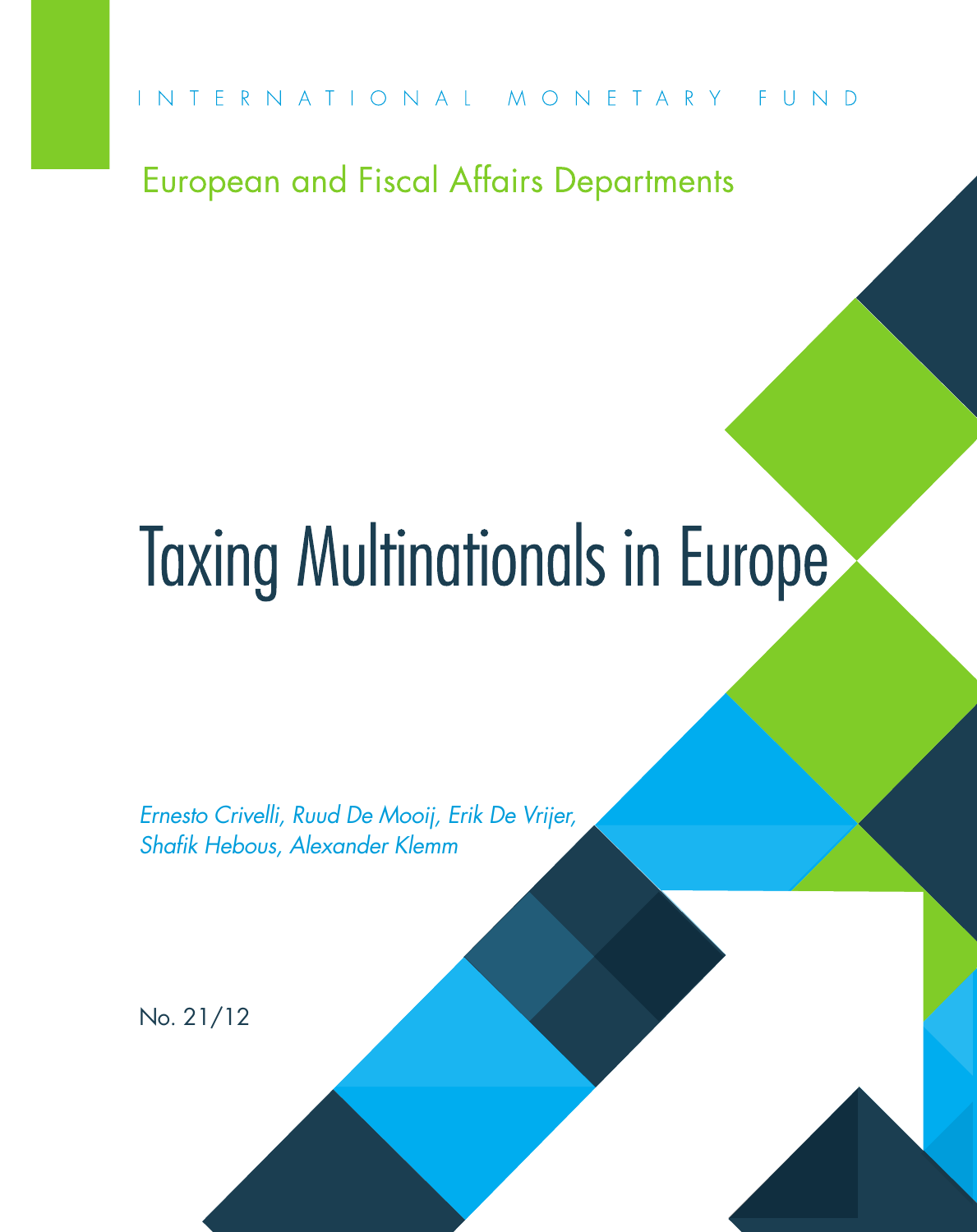European and Fiscal Affairs Departments

## **Taxing Multinationals in Europe**

**Prepared by Ernesto Crivelli, Ruud De Mooij, Erik De Vrijer, Shafik Hebous, and Alexander Klemm**

**INTERNATIONAL MONETARY FUND**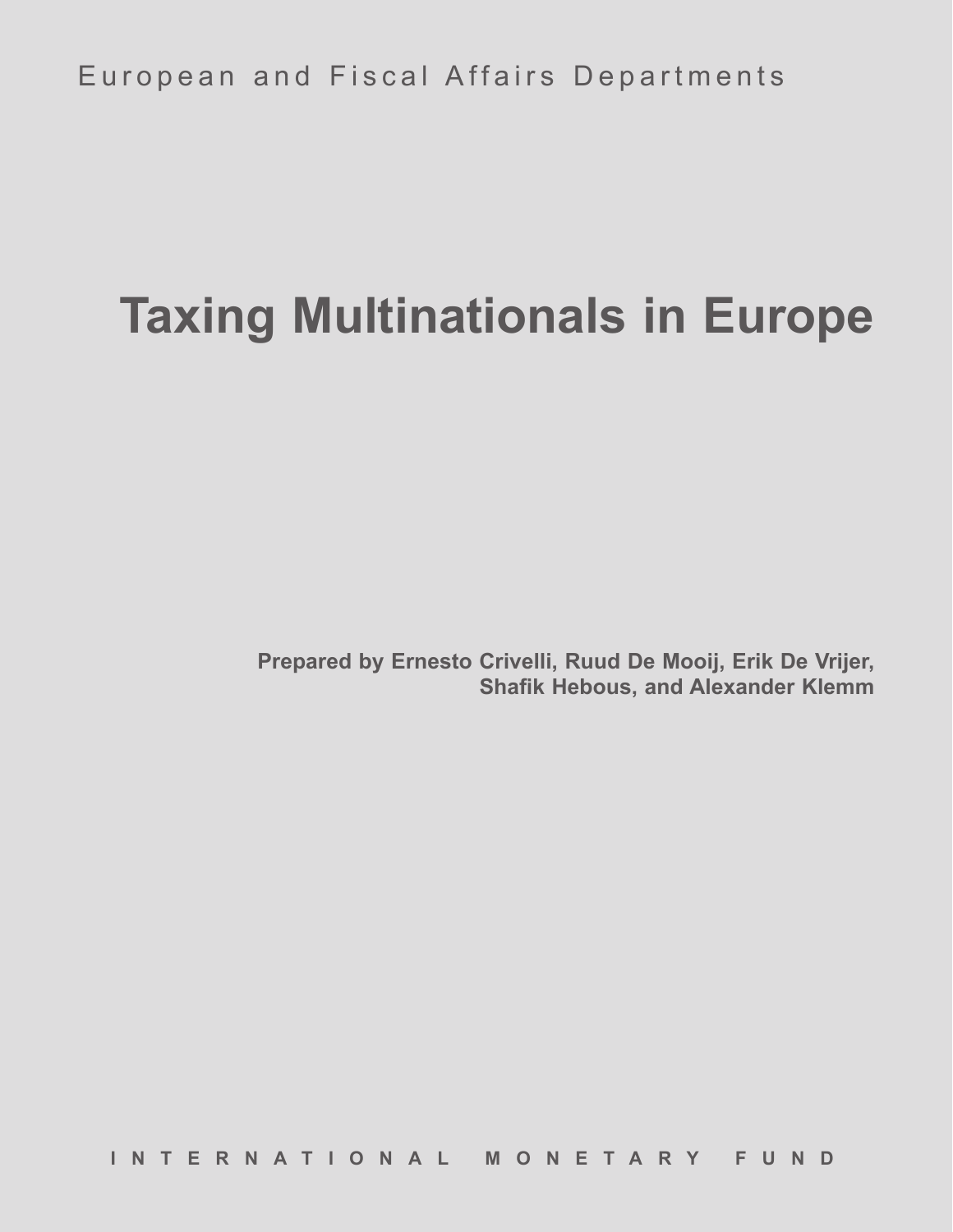Copyright ©2021 International Monetary Fund

#### **Cataloging-in-Publication Data IMF Library**

Names: Crivelli, Ernesto. | Mooij, Ruud A. de. | Vrijer, J. E. J. de. | Hebous, Shafik. | Klemm, Alexander. | International Monetary Fund. European Department, issuing body. | International Monetary Fund. Fiscal Affairs Department, issuing body. | International Monetary Fund, publisher.

Title: Taxing multinationals in Europe / Ernesto Crivelli, Ruud De Mooij, Erik De Vrijer, Shafik Hebous, Alexander Klemm.

Other titles: International Monetary Fund. European Department (Series). | International Monetary Fund. Fiscal Affairs Department (Series).

Description: Washington, DC : International Monetary Fund, 2021. | No. 21/09 | Departmental paper series. | Includes bibliographical references.

Identifiers: ISBN 9781513570761 (paper)

Subjects: LCSH: International business enterprises—Taxation—Europe. | Corporations—Taxation—Europe. Classification: LCC HD2753.A3 C75 2021

This joint European-Fiscal Affairs Departmental Paper presents research by IMF staff on issues of broad regional or cross-country interest. The views expressed in this paper are those of the author(s) and do not necessarily represent the views of the IMF, its Executive Board, or IMF management.

> Publication orders may be placed online, by fax, or through the mail: International Monetary Fund, Publication Services P.O. Box 92780, Washington, DC 20090, U.S.A. Tel. (202) 623-7430 Fax: (202) 623-7201 E-mail: publications@imf.org www.imfbookstore.org www.elibrary.imf.org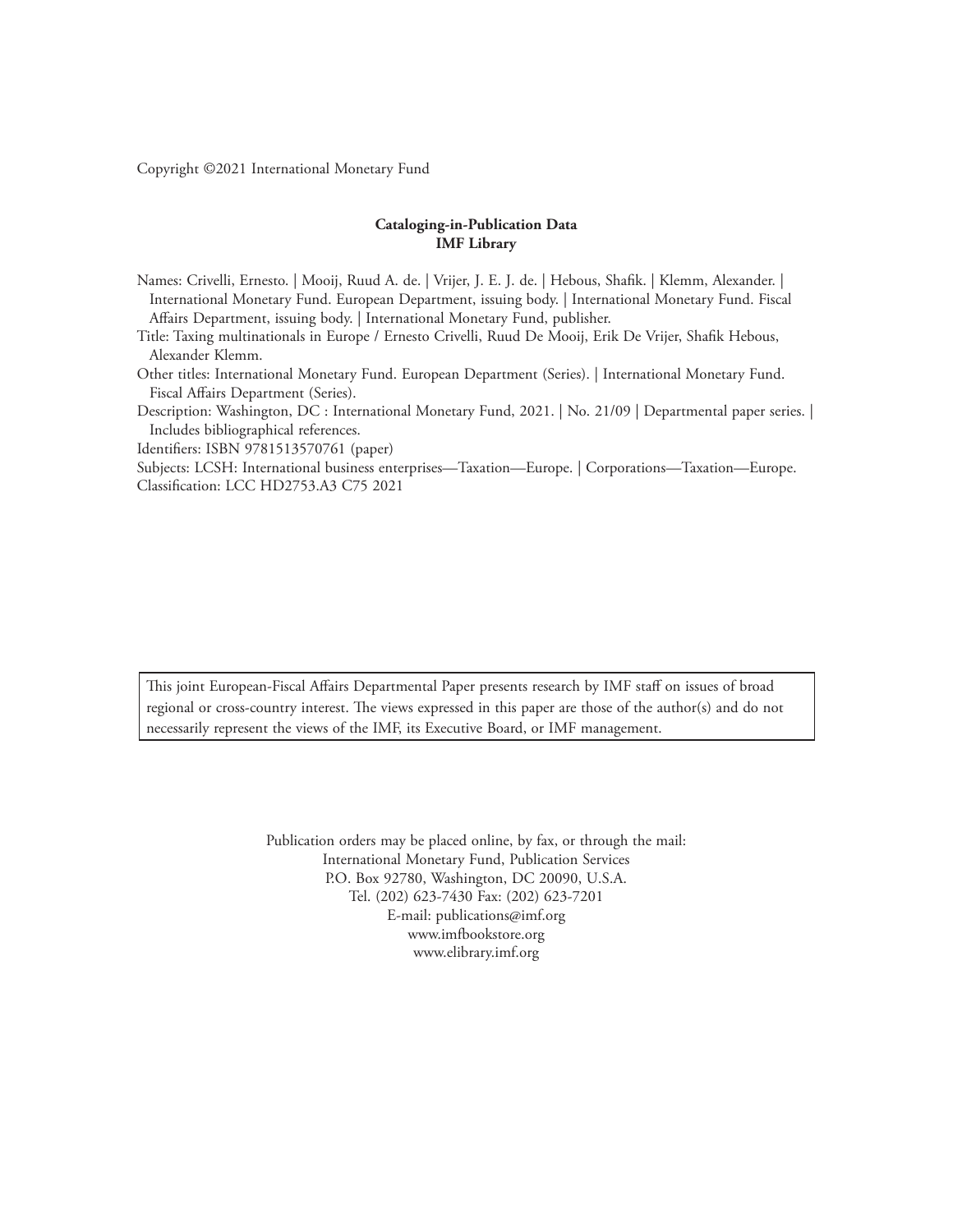## **Contents**

| 2. | The Corporate Income Tax and the Role of Multinational Enterprises in Europe 4 |  |
|----|--------------------------------------------------------------------------------|--|
|    |                                                                                |  |
|    |                                                                                |  |
|    |                                                                                |  |
|    |                                                                                |  |
|    |                                                                                |  |
|    |                                                                                |  |
|    |                                                                                |  |
|    |                                                                                |  |
|    |                                                                                |  |
| 5. |                                                                                |  |
|    |                                                                                |  |
|    | <b>Boxes</b>                                                                   |  |
|    |                                                                                |  |
|    |                                                                                |  |
|    |                                                                                |  |
|    | Box 4. CIT Obligations and Commitments in the EU Code of Conduct on            |  |
|    |                                                                                |  |
|    | <b>Tables</b>                                                                  |  |
|    | Table 1. Revenue Impact of Transfer Mispricing of Intragroup Trade  15         |  |
|    |                                                                                |  |
|    |                                                                                |  |
|    | <b>Figures</b>                                                                 |  |
|    |                                                                                |  |
|    |                                                                                |  |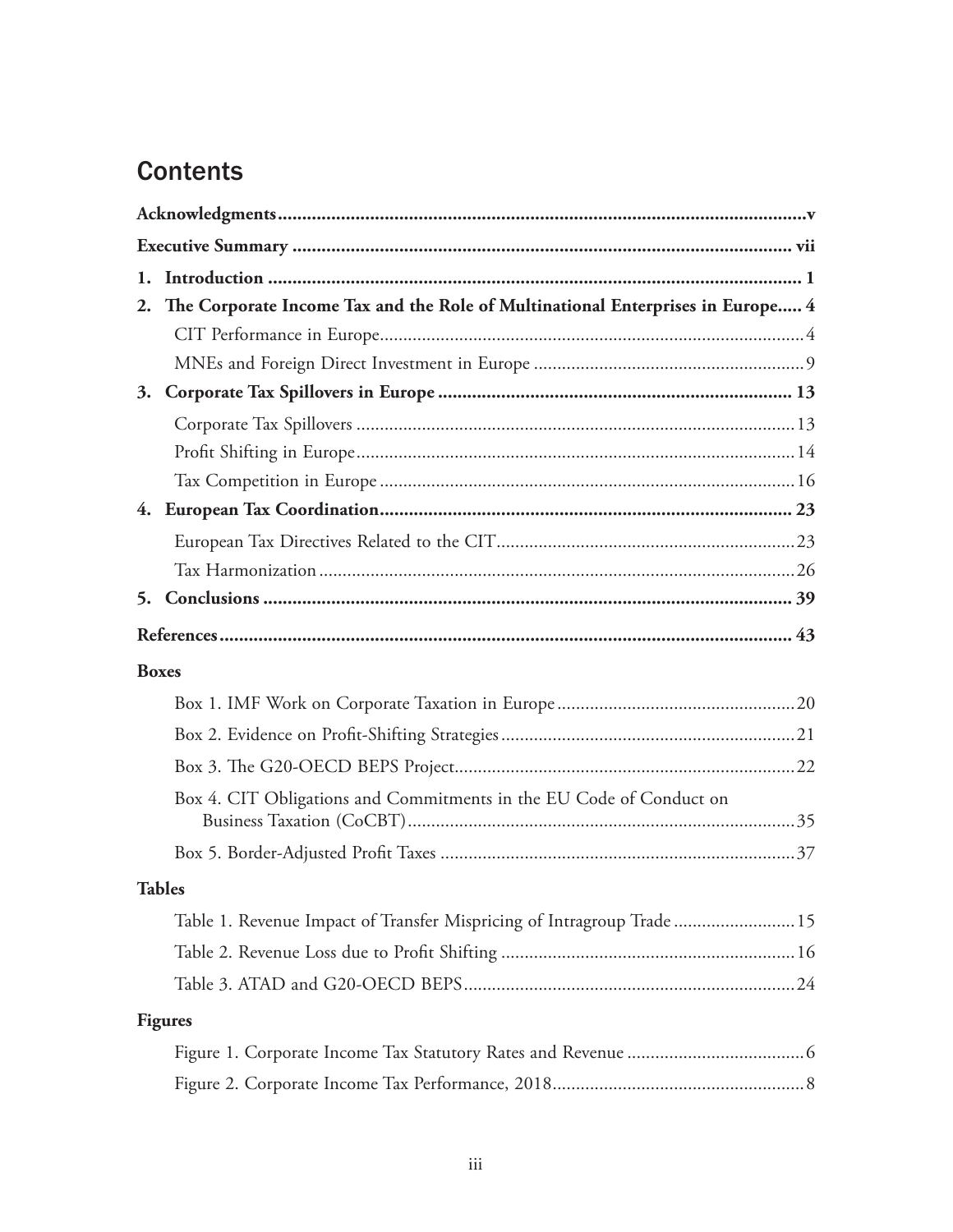| Figure 7. Impact of Formula Apportionment on Tax Revenue from US MNEs |  |
|-----------------------------------------------------------------------|--|
|                                                                       |  |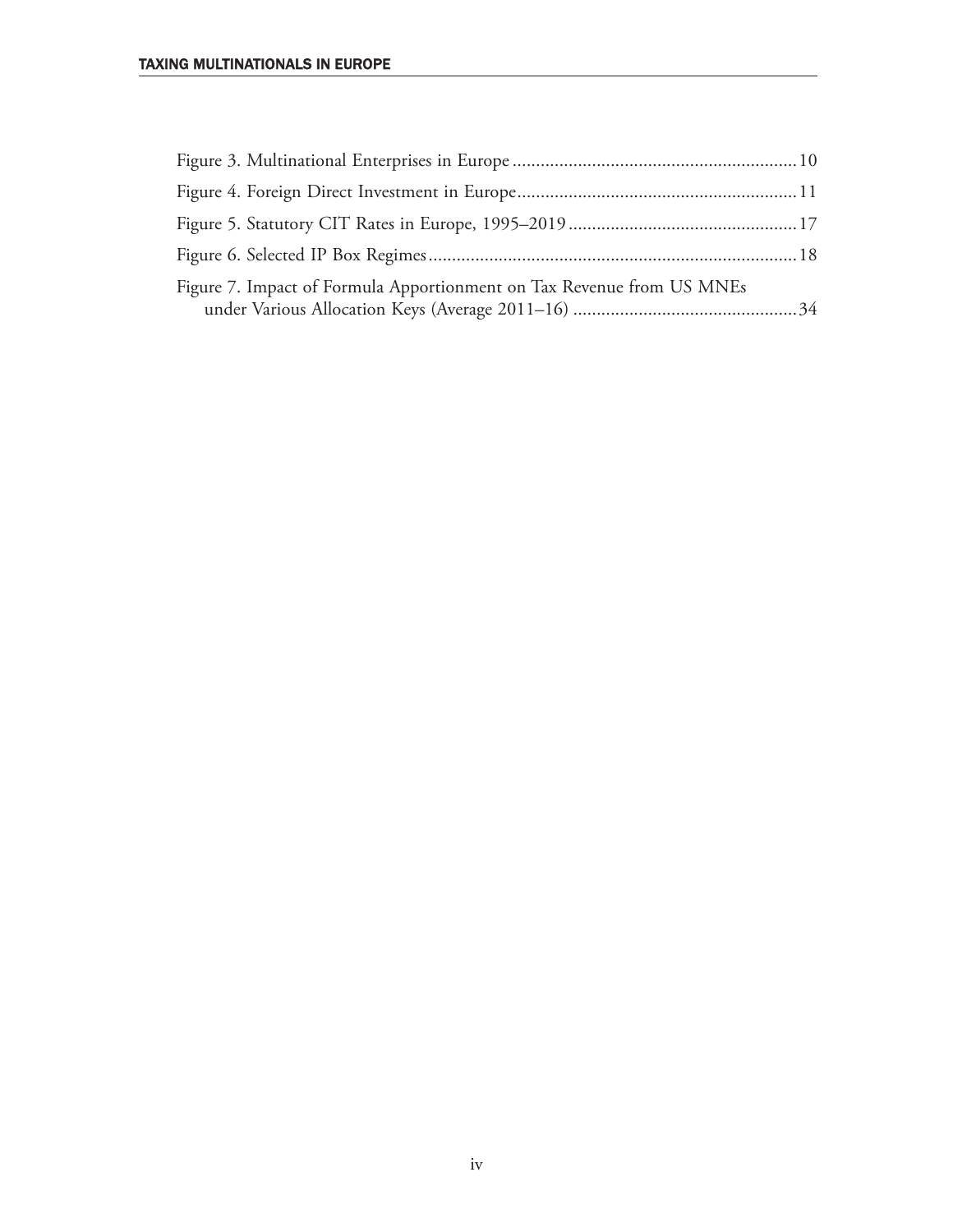### Acknowledgments

This paper was prepared by a staff team consisting of Ernesto Crivelli (EUR), and Shafik Hebous and Alexander Klemm (all FAD), led by Erik De Vrijer (EUR) and Ruud De Mooij (FAD), under the general guidance of Jörg Decressin (EUR) and Victoria Perry (FAD), and benefited from excellent research assistance by Morgan Maneely and Nemanja Jovanovic and administrative assistance by Kelly MacKinnon.

The staff team benefited from bilateral discussions with country authorities in the context of Article IV consultations, the excellent exchange of views during the Managing Director's dinner with European finance ministers at the time of the 2019 Spring Meetings, as well as from comments and advice by numerous colleagues at the IMF.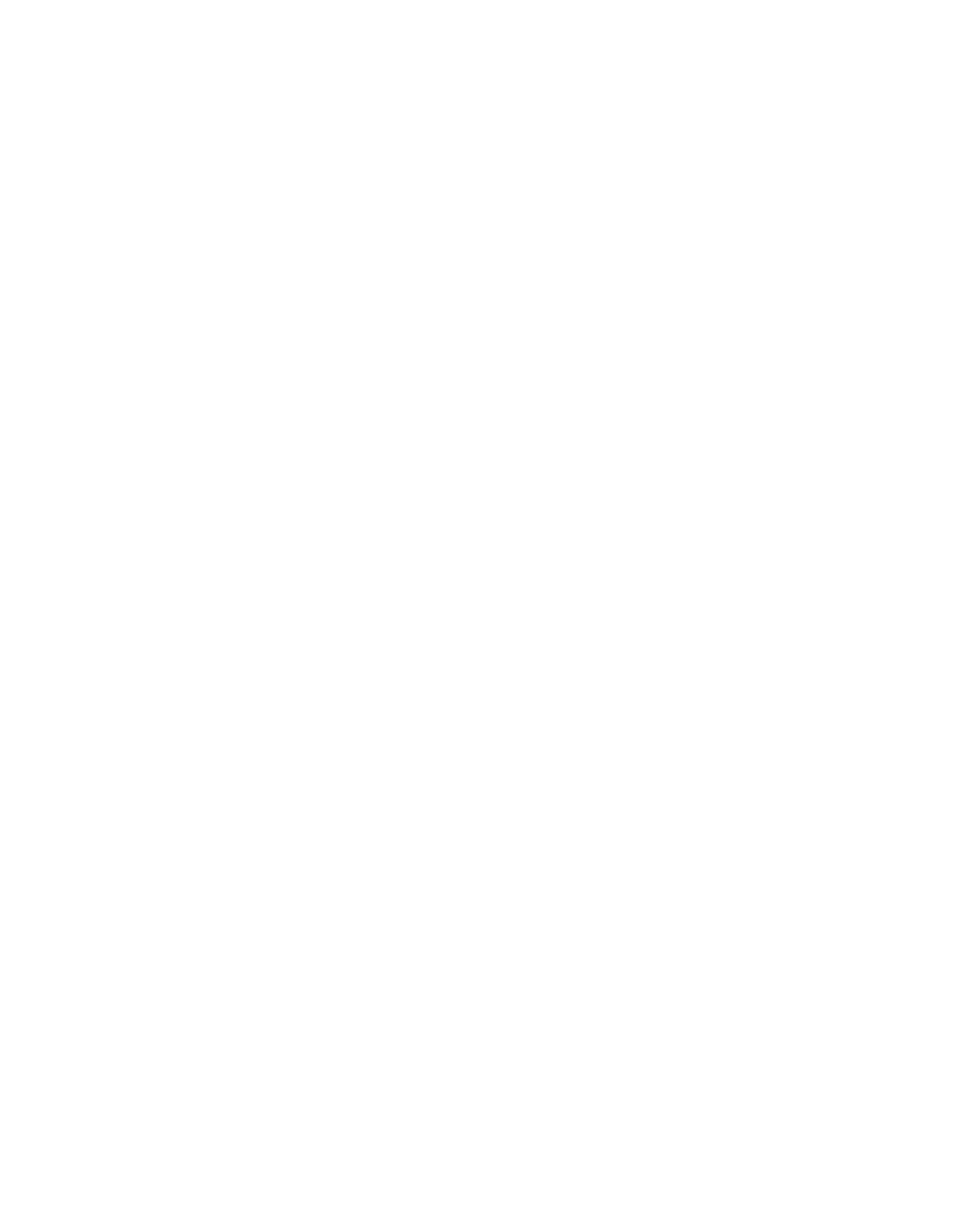#### Executive Summary

There is mounting global awareness that the existing corporate income tax (CIT) system is no longer fit for purpose. The international policy debate reflects the urgency of agreeing on and implementing fundamental reforms. Significant problems originate when international spillovers increase via tax competition among countries and cross-border profit shifting by multinational enterprises (MNEs), with the aim of reducing their total tax payments. Some of this debate reflects dissatisfaction with the traditional means of allocating the overall tax base. In Europe, close connections among economies aggravate corporate tax spillovers within the region. The related revenue losses are even more damaging now that the devastating economic impact of the COVID-19 pandemic is putting severe stress on the public finances in many countries.

This departmental paper aims to contribute to the European policy debate on CIT reform in three ways. First, it takes a step back to review the performance of the CIT in Europe over the past several decades and the important role played by MNEs in European economies. Second, it analyzes corporate tax spillovers in Europe with a focus on the channels and magnitudes of both profit shifting and CIT competition. Third, the paper examines the progress made in European CIT coordination and discusses reforms to strengthen the harmonization of corporate tax policies, to effectively reduce both tax competition and profit shifting.

The most striking feature of the CIT in Europe is the continuous and ongoing decline in statutory CIT rates from an average of 35 percent in 1995 to 21 percent by 2019. Nonetheless, the CIT has remained an important source of revenue, averaging about 3 percent of GDP during this period, which reflects the rising share of corporate profits in GDP and some broadening of the taxable CIT base. Empirical evidence suggests that MNEs' profits tend to be taxed less than profits of domestic peers, reflecting profit shifting from high- to low-tax affiliates.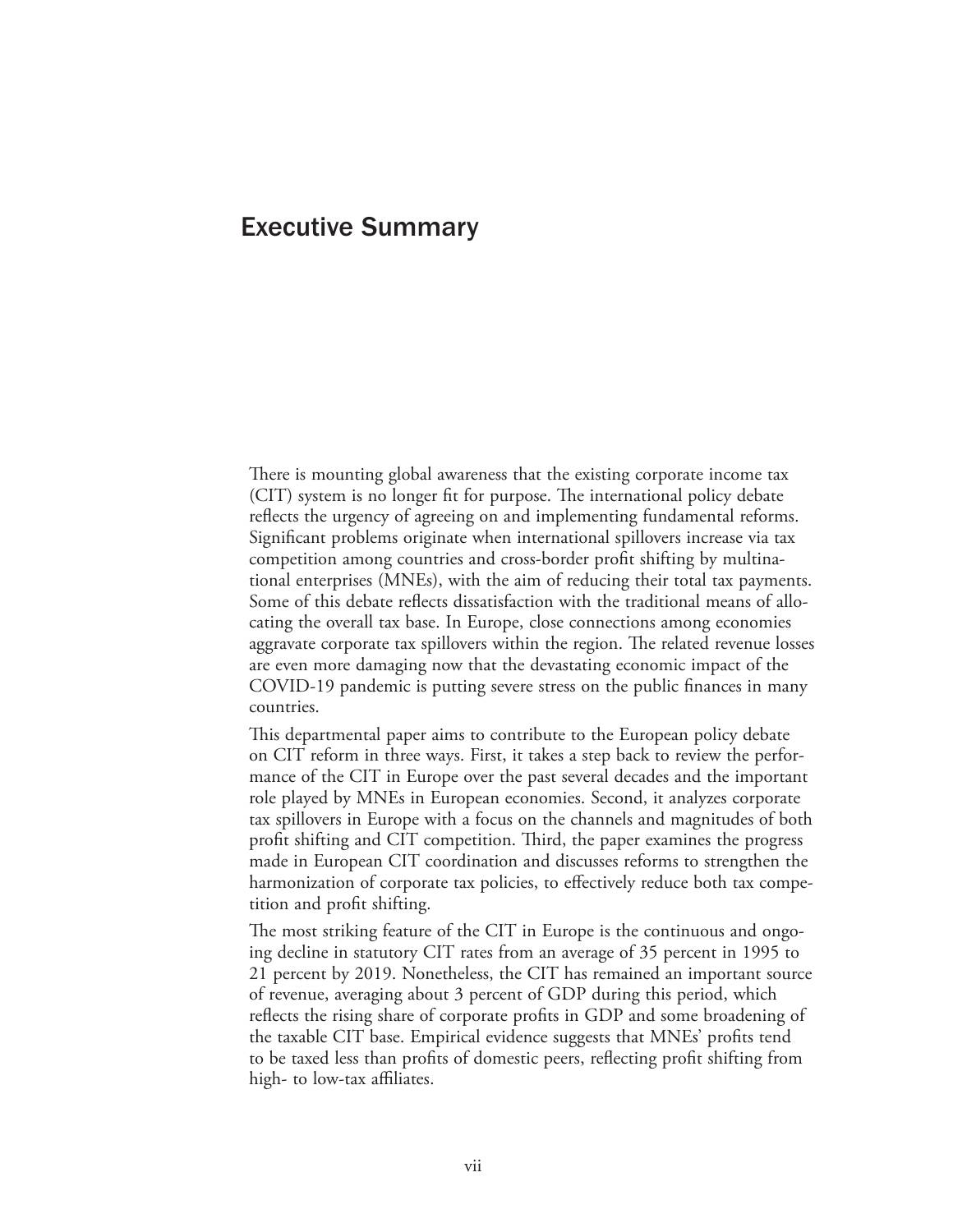Evolving MNE business models increasingly rely on complex global supply chains and intragroup trade in services and intangible assets. This challenges a key assumption of the current CIT framework, namely that corporate activities and profit sources can be easily defined and separated by national borders. Equally important is the ongoing expansion of cross-border digital activities and trade, which raises questions about another cornerstone of the existing CIT system: basing taxing rights on the physical presence of the producer.

The empirical literature documents a wide variety of tax planning devices to shift taxable MNE income from high- to low-tax jurisdictions, and there is a wide range of estimates regarding the estimated tax revenue losses from individual profit-shifting mechanisms (micro approach). Studies based on a macro approach find generally larger effects, with some European countries losing and others gaining sizable shares of their tax bases and revenues.

Strong tax competition in Europe appears to have been a major driving force behind the steep decline in CIT rates that has brought the average European CIT rate below the average rate in OECD countries. The implied revenue losses of such a large drop in CIT rates are significant for all countries involved. Tax competition in Europe is also reflected in the proliferation of preferential tax regimes for income from intellectual property (IP boxes). It is yet too early to tell whether the new G20-OECD minimum standard on such IP regimes will be effective in curbing this type of tax competition.

To effectively reduce tax competition and profit shifting in Europe, deeper coordination of CIT policies will be needed. Efforts to better harmonize corporate taxation in the EU have a long history but have not advanced as far as in other areas of taxation, such as the VAT. The latest initiatives comprise the proposal by the European Commission—revived in 2016—to introduce a Common Consolidated Corporate Tax Base (CCCTB) and a 2019 proposal by France and Germany at the Inclusive Framework of the OECD to introduce minimum effective taxation of MNEs. Each of these reforms would constitute real progress in reducing CIT spillovers. Jointly, they would complement each other and be even more effective.

Effective minimum taxation of MNEs would reduce the intensity of tax competition and profit shifting, thereby setting a floor under CIT revenues. A minimum tax will also reduce existing pressures on foreign direct investment (FDI)-receiving countries, including low-income and developing countries, to set tax rates below the minimum. For MNE residence countries, it would provide a backstop to outward profit shifting. The revenue effects of an effective minimum tax can be significant, depending on the level of the minimum rate and the scope of its application.

Full CCCTB implementation would consolidate not only corporate tax bases but also EU-wide MNE profits. The latter would be apportioned to individ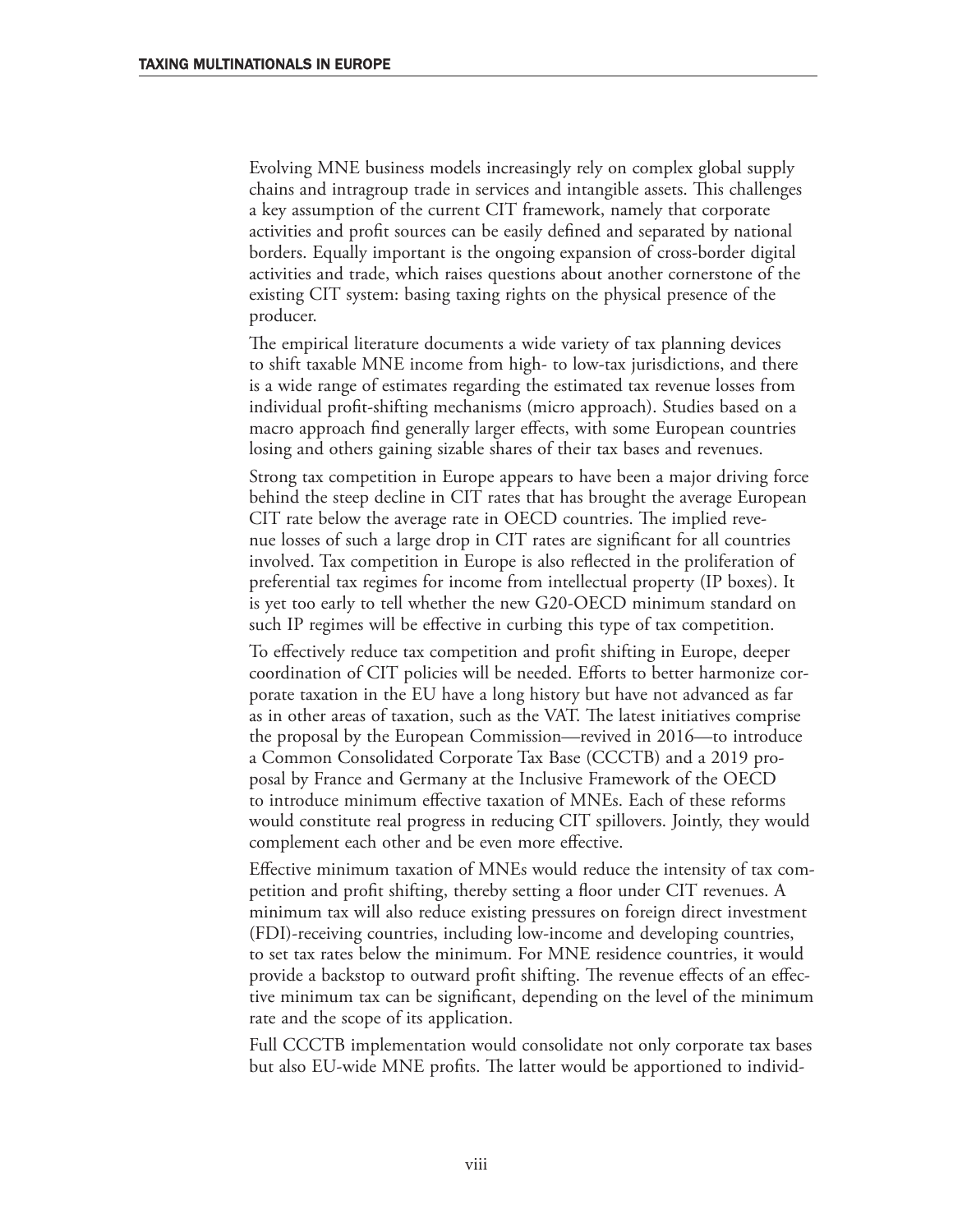ual countries based on a formula that includes both production factors and sales by destination. While the CCCTB would greatly reduce the scope for profit shifting in Europe, it would still leave room for tax competition to attract mobile production factors, although this effect would be muted by using sales in the apportionment formula. Joint implementation with a minimum tax would further mitigate strategic spillovers. EU-wide revenue effects of the CCCTB reform, particularly if this included cross-border loss relief and new deductions for equity and R&D expenses as presently proposed, would likely be small initially but grow over time. Since the CCCTB would significantly affect the relative CIT revenues of individual countries, finding agreement among all EU Member States may require a stepwise implementation of the CCCTB. As a first step, the formula apportionment could be applied to above-normal profits only.

The long years of debate on these issues have resulted in promising reform proposals. At the current juncture, it is time for action.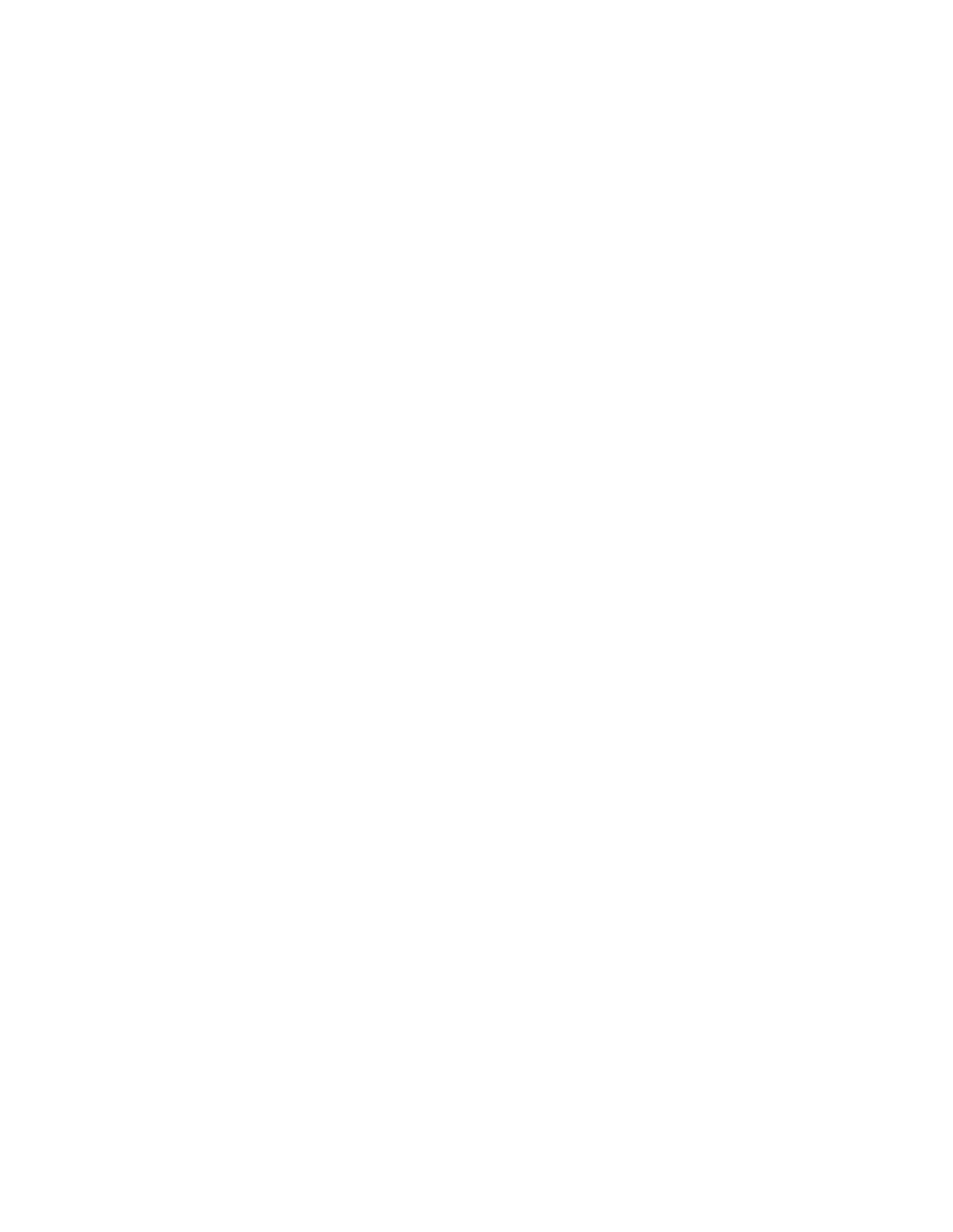#### **CHAPTER**

## Introduction 1

Cross-border spillovers and other vulnerabilities of the corporate income tax (CIT) framework have long been recognized, generating calls for reforms. Europe, a key player in the ongoing global reform discussions, has been debating European options of CIT harmonization to tackle tax spillovers in the region. The main concerns with the current CIT arrangements originate in international spillovers resulting from cross-border profit shifting by multinational enterprises (MNEs) and tax competition between jurisdictions, both undermining the corporate tax take and the integrity of the tax system. This departmental paper discusses options for European CIT harmonization to address CIT spillovers while at the same time further advancing the EU project to build an integrated market in capital, labor, and goods and services.

European economies are deeply connected, thereby aggravating corporate tax spillovers in Europe. The common market in the EU—with the free movement of factors of production—and close economic relations with non-EU neighbors (including Norway, Switzerland, and the United Kingdom) has generated large trade, investment, and financial flows among European countries and significant economic benefits. This deep interconnectedness, however, has raised the sensitivity of each country's CIT base and rate to that of other countries, magnifying CIT spillovers.

Recent economic and technological developments have further intensified corporate tax challenges. First, the MNE business model has evolved to produce for the global economy through complex global supply chains and a heavy reliance on intragroup trade in hard-to-price services and intangible assets. This model challenges the idea that production and business can be easily separated by national borders and complicates efforts to combat profit shifting. Moreover, the increased "digitalization" of the economy raises issues about the allocation of taxing rights among countries—that is, how and where to tax MNEs?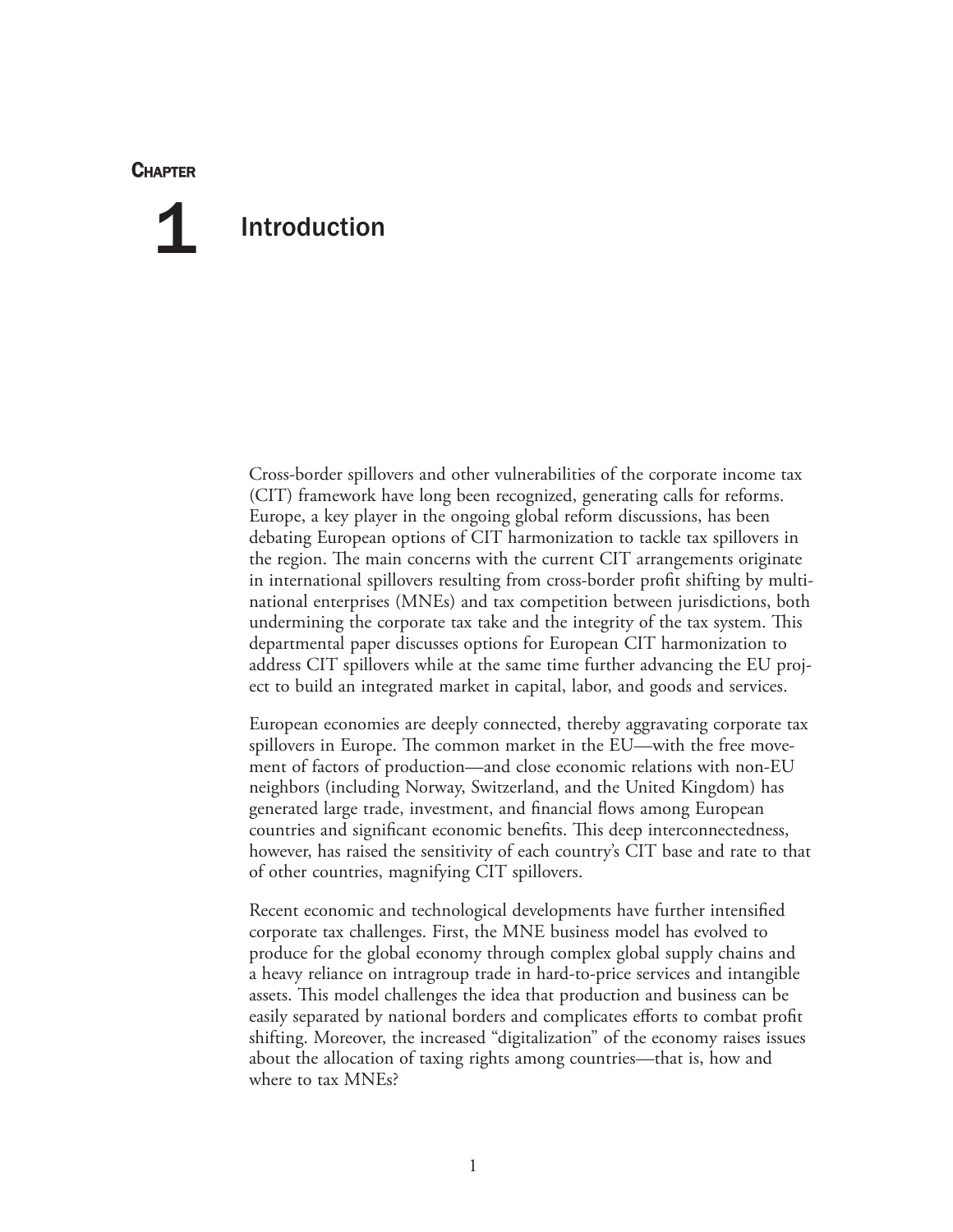The COVID-19 pandemic has made corporate taxation spillovers more salient as countries are in need of revenue and are experiencing decreased public tolerance toward perceived unfairness of the tax system. During the pandemic, the ongoing debate on the fairness of tax systems has prompted some European governments (including Belgium, Denmark, France, and Poland) to announce—or invoke the possibility of—denying COVID-19 tax reliefs for companies registered (or doing businesses) in low-tax jurisdictions.<sup>1</sup> Tax deferral and relief measures have been among the critical fiscal measures for mitigating the economic effects of the pandemic and for supporting the future recovery. Their estimated average fiscal costs in advanced and emerging Europe are 6.2 and 3.1 percent of GDP, respectively. In the meantime, public debt ratios in many economies are rapidly rising toward 100 percent or already exceeding this level by appreciable margins. In this setting, revenues will need to be mobilized as demands for public spending are likely to remain high to rebuild economies, address major challenges such as climate change, and support aging populations.<sup>2</sup>

Despite various important EU initiatives and commitments, European CIT coordination has been rather limited thus far. Under current CIT arrangements, the CIT rate and base are ultimately sovereign choices. For example, the current difference between the maximum and the minimum statutory CIT rates in Europe is about 17.5 percentage points. In contrast, EU coordination efforts in other taxation areas are more advanced, for example regarding consumption taxes. Similarly, more can and should be done to limit spillovers in the CIT system.

European reform proposals should take into account global reform developments. The 2015 G20-OECD Base Erosion and Profit Shifting (BEPS) project attempted to mitigate problems of profit shifting under the existing global CIT framework but addressed neither the pervasive tax competition nor the allocation of taxing rights among countries. In October 2020, the OECD-led Inclusive Framework published blueprints to move toward a fundamental reform of the international corporate tax framework, but no political consensus has been reached yet. The blueprints are for two new approaches to taxing MNEs: specifying a minimum global tax and establishing a new taxing right based on sales by destination. Awaiting a political consensus on global reforms, several European CIT actions have recently been taken, either multilaterally—such as the adoption of the Anti-Tax Avoidance Directives (ATAD I and II)—or unilaterally—such as digital services taxes in some countries. Despite these important G20-OECD and European initiatives

<sup>1</sup>For this purpose, the European Commission made a non-binding Recommendation that Member States should consider using the EU list of non-cooperative jurisdictions for tax purposes that includes only non-EU countries.

<sup>2</sup>See IMF (2020a). IMF (2020b) estimates an overall global fiscal cost of 12 percent of global GDP.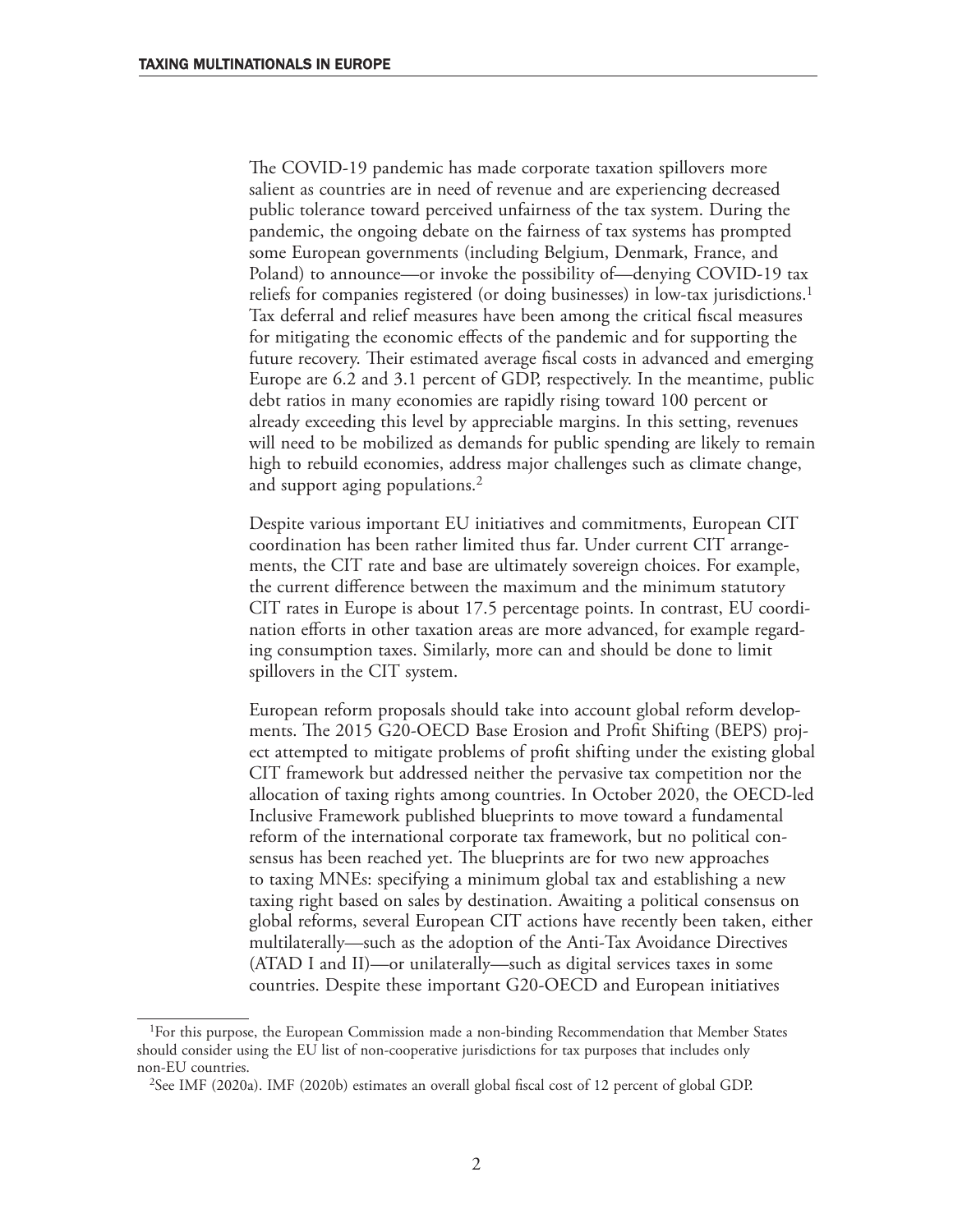to repair the international CIT framework, key concerns remain unresolved and the policy debate on how to tax MNEs continues. Existing studies on profit shifting indicate a large amount at stake—globally ranging between USD 240 and 600 billion. Foregone revenue because of declining CIT rates is even higher.

Deep European economic integration provides opportunities for more comprehensive regional CIT reforms. While global tax reform options are generally superior to others, situated between unilateral measures and global reforms there are regional, in particular European, reforms that can constitute an important step toward a global solution. In the absence of a global solution, European reform can address profit shifting and tax competition concerns within the region.

This paper assesses international challenges of corporate taxation and discusses regional reform options from the perspective of European countries. It builds on extensive IMF policy and analytical work in this area and contributes to the policy debate by (1) taking stock of the scope of the spillovers, especially from the standpoint of European countries and (2) addressing the policy question: what feasible European reforms can significantly reduce profit shifting and tax competition? The paper links the discussion around this question to recent EU and OECD proposals and looks at options for (1) a minimum tax in Europe that ensures a minimum level of taxing profits and (2) a formula apportionment approach that in its various designs—including the European Commission proposal of a Common Consolidated Corporate Tax Base (CCCTB) in the EU—consolidates the profits of all affiliates of the multinational group at the European (or global) level and allocates the resulting tax base across jurisdictions based on a formula (including for example sales by destination and production factors such as assets and employment).

To this end, the paper summarizes in Chapter 2 a set of stylized facts about the CIT and MNEs in European countries. Chapter 3 discusses profit shifting and tax competition with a focus on Europe. Chapter 4 discusses European reform options, and Chapter 5 presents conclusions.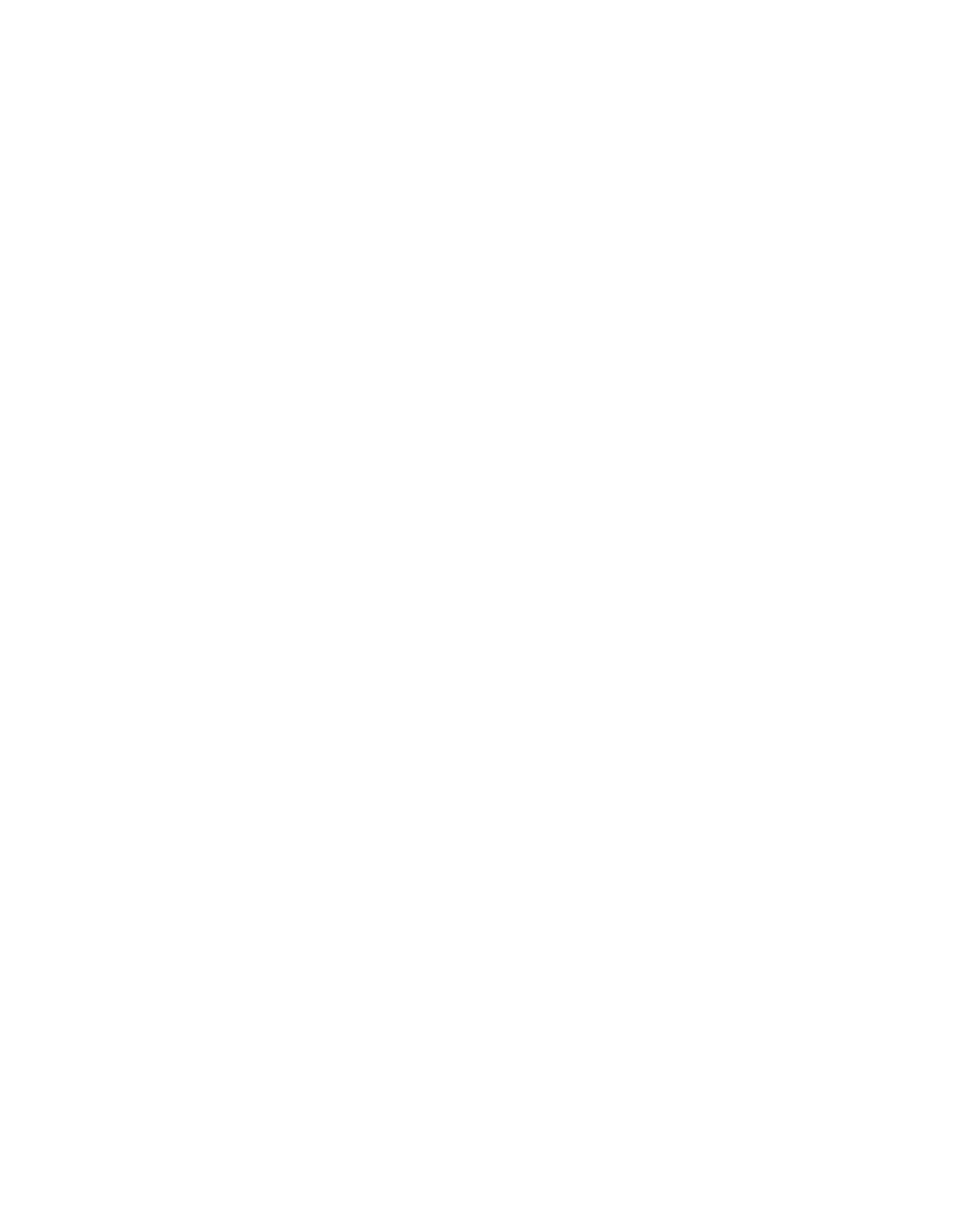#### **CHAPTER**

## 2

## The Corporate Income Tax and the Role of Multinational Enterprises in Europe

This chapter takes stock of the pressures on the CIT in advanced Europe.<sup>1</sup> First, it provides an overview of stylized facts about the CIT rates and revenues for European countries. Second, it sheds light on the importance of foreign direct investment (FDI) and MNEs in Europe. It also briefly summarizes the rising importance of digital trade. Despite facing some common CIT challenges, a theme emerges: differences across European countries point to the importance of country-specific circumstances in shaping European reforms to address profit shifting and tax competition.

#### CIT Performance in Europe

Statutory CIT rates in the region have on average been on a continuous downward trend (Figure 1, panels 1 and 2). This trend seems to continue: France has just lowered its CIT rate slightly and plans to gradually reduce it further to 25 percent by 2022, and the United Kingdom has lowered the tax rate since 2010 (from 28 percent to 19 percent). Several small open economies, including Belgium, Norway, and Sweden have also recently cut their CIT rates or announced further cuts. The recent Swiss tax reform brings the combined (federal and subnational) CIT rate in some cantons down to almost 12.5 percent. The declining trend in statutory rates reflects a variety of effects, but it is arguably also a telling sign of international tax competition at work. CIT rates have been declining in not only Europe but also other

<sup>1</sup>This paper takes as a given that it is desirable to tax corporations. Reasons to do so are the desire to tax corporate rents or redistribute some income. While this could be achieved with greater taxation of dividends, a share of these flows to nonresidents. Furthermore, absent corporate income taxes, individuals could avoid personal income taxes by choosing to incorporate. For a detailed discussion see IMF (forthcoming) and Bastani and Waldenström (2020).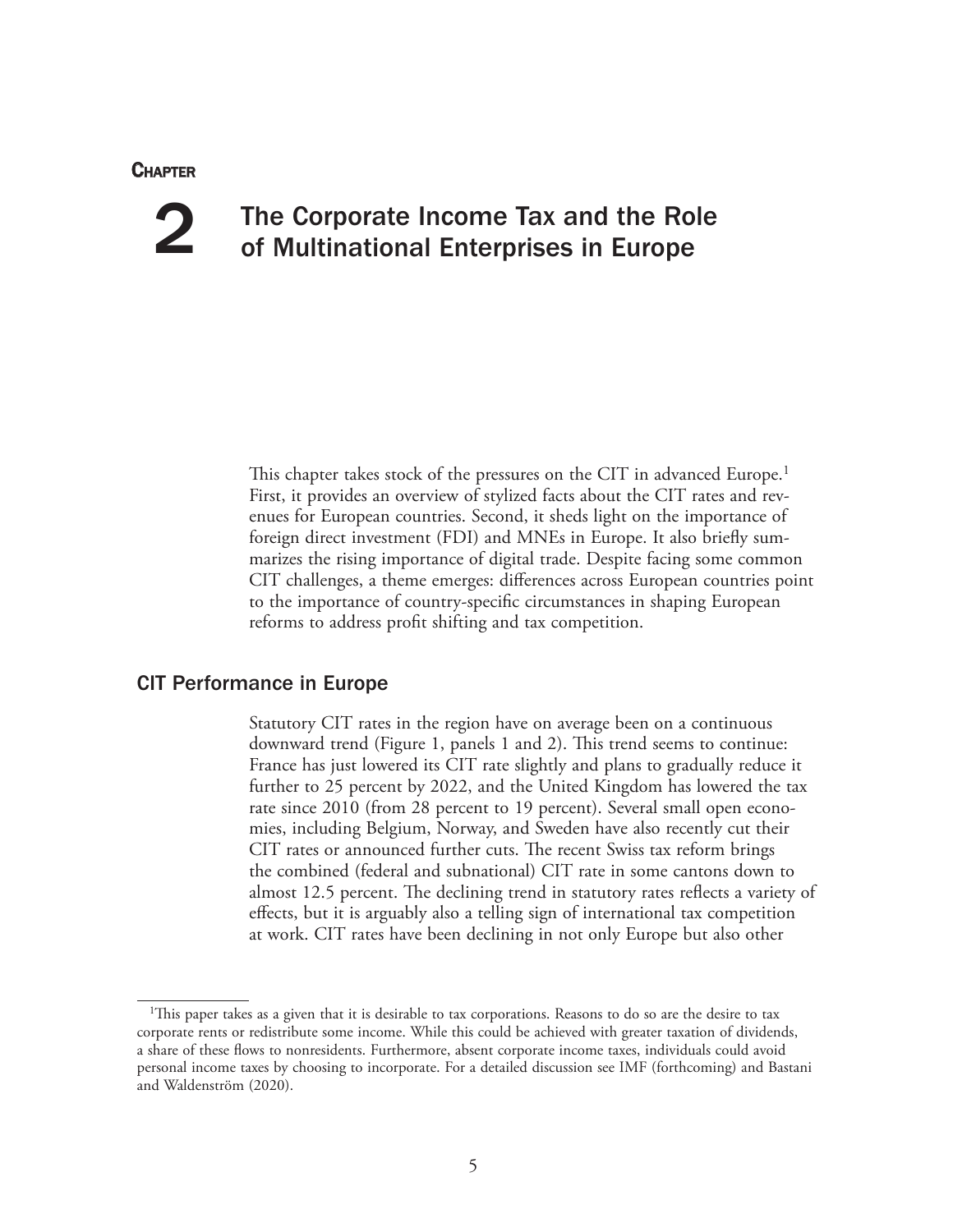

#### Figure 1. Corporate Income Tax Statutory Rates and Revenue

Sources: Eurostat; IMF, FAD Tax Policy Rates Database; OECD; and IMF staff calculations.

Note: CGOS = corporate gross operating surplus. CIT = corporate income tax. Data labels in the figure use International Organization for Standardization (ISO) country codes.

1 As of November 2019.

regions. For example, one element of the US corporate tax reform of 2018 was cutting the federal tax rate from 35 to 21 percent.

The CIT nonetheless remains an important source of revenue for Europe. CIT revenue in Europe accounts for about 10 percent of tax revenue collection. It averaged about 3 percent of GDP in 2018 and above 4 percent of GDP in one-third of the countries (Figure 1, panel 3). Even though tax rates have been on a downward trend, CIT revenue collection in percent of GDP has remained remarkably constant over time, taking account of the business cycle (Figure 1, panel 4). This is for a variety of reasons, with varying importance across countries: early rate reductions were often accompanied by a broadening of the tax base; rising profitability as captured by increasing corporate gross operating surpluses (CGOS); a rising share of the (profitable) financial sector; and shifts from the personal to the corporate income tax as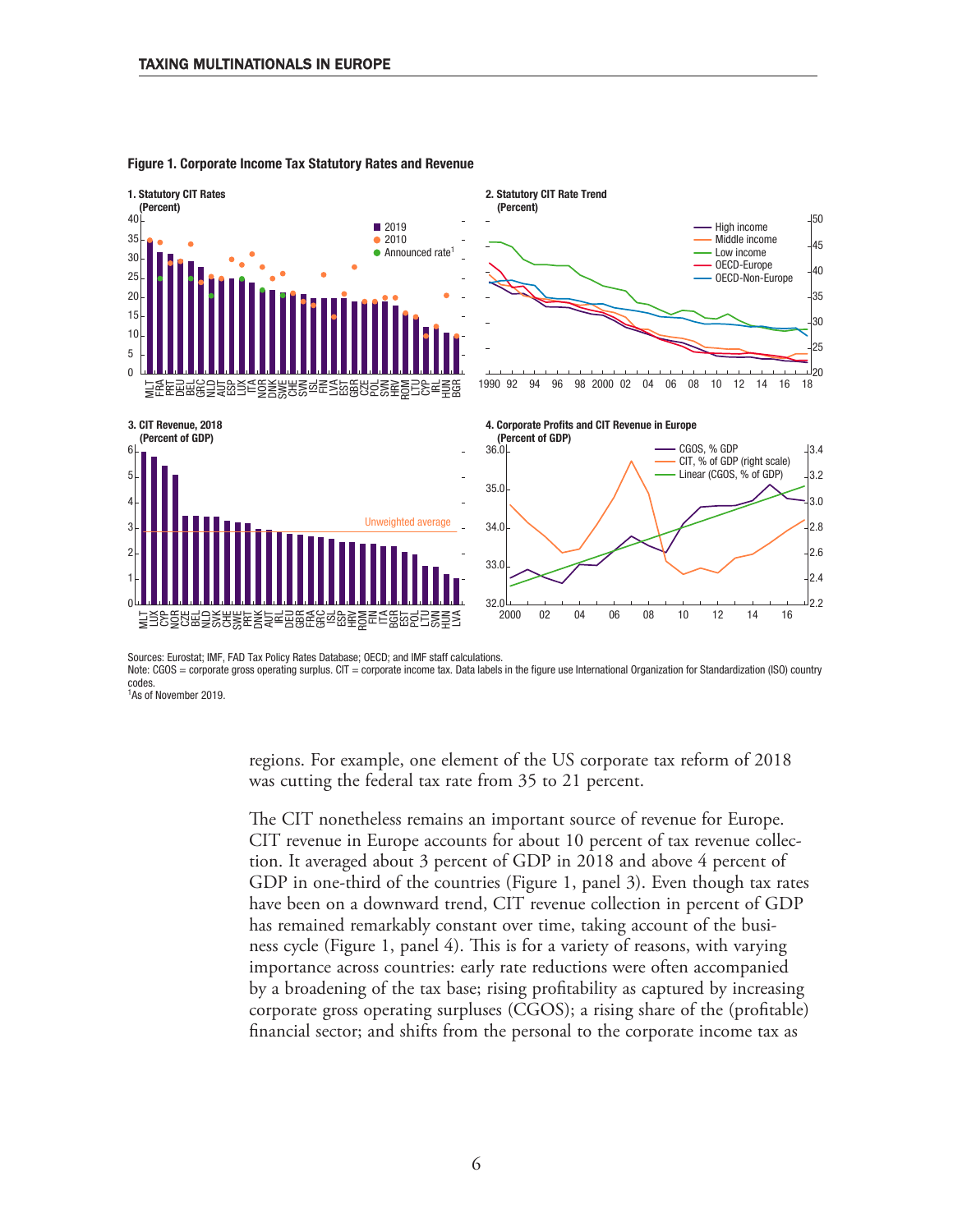the latter regime became increasingly attractive for small businesses and the self-employed.2

CIT revenue performance varies across European countries, in part due to tax competition and profit shifting. CIT revenues are not solely the result of the statutory tax system, that is, the definition of tax bases, the tax rate, and any special regimes. One other important factor for CIT revenues is the large variation in the degree of incorporation and, on the other hand, the practice of running businesses as transparent entities taxed under the personal income tax. Also important are the economic structure of a country—for example, the presence of natural resource rents or large multinationals—and the behavior of taxpayers in their investment and tax compliance decisions, which are driven by both tax and nontax factors. This multitude of factors creates challenges for cross-country comparisons. One measure that is sometimes used, the CIT revenue productivity, is defined as the ratio of CIT revenue scaled by GDP to the statutory CIT rate. This measure gives an indication of how much revenue is raised by each percentage point of the CIT rate. In Europe, CIT revenue productivity averages 14 percent but with a fairly large dispersion across countries (Figure 2, panel 1).

To help understand what drives CIT productivity, this ratio can be decomposed as follows: Fraction across countries (Figure 2, panel 1).<br> *To help understand what drives CIT productivity, this ratio can*<br>
posed as follows:<br>  $\frac{CIT$  *Revenue*<br>  $\frac{CIT$  *Rate x GDP* =  $\frac{1}{CIT}$  *Rate*  $\times$   $\frac{CIT$  *Base*  $\times$   $\$ 

$$
\frac{CIT\; Revenue}{CIT\;Rate \times GDP} = \frac{1}{CIT\;Rate} \times \frac{CIT\; Revenue}{CIT\;Base} \times \frac{CIT\;Base}{CGOS} \times \frac{CGOS}{GDP}
$$
(1)

in which  $CGOS =$  corporate gross operating surplus.<sup>3</sup> In practice, no publicly available data are available on the statutory tax base, so only two ratios can be analyzed: (1) the share of CGOS in GDP and (2) the share of CIT revenue in CGOS. Two observations suggest the presence of tax competition and profit shifting in Europe:

• There is a negative association between countries' statutory CIT rates and the share of profits in GDP (Figure 2, panel 2), which among other things reflects tax competition and profit shifting, as countries attempt to make their tax systems more attractive than those of others by offering lower tax rates. The combination of a relatively low CIT rate and a relatively high share of corporate profits explains in most cases the higher CIT productivity observed in some countries.

<sup>2</sup>Papers that discuss these channels include a surge in profitability due to globalization (Becker and Fuest 2007), a rising share of the financial sector in the economy (Devereux and others 2002), and incentives for businesses to incorporate (De Mooij and Nicodème 2008).

<sup>&</sup>lt;sup>3</sup>CGOS measures the return on corporate investment before tax, depreciation, and interest deductions. CGOS is used as proxy for corporate profits.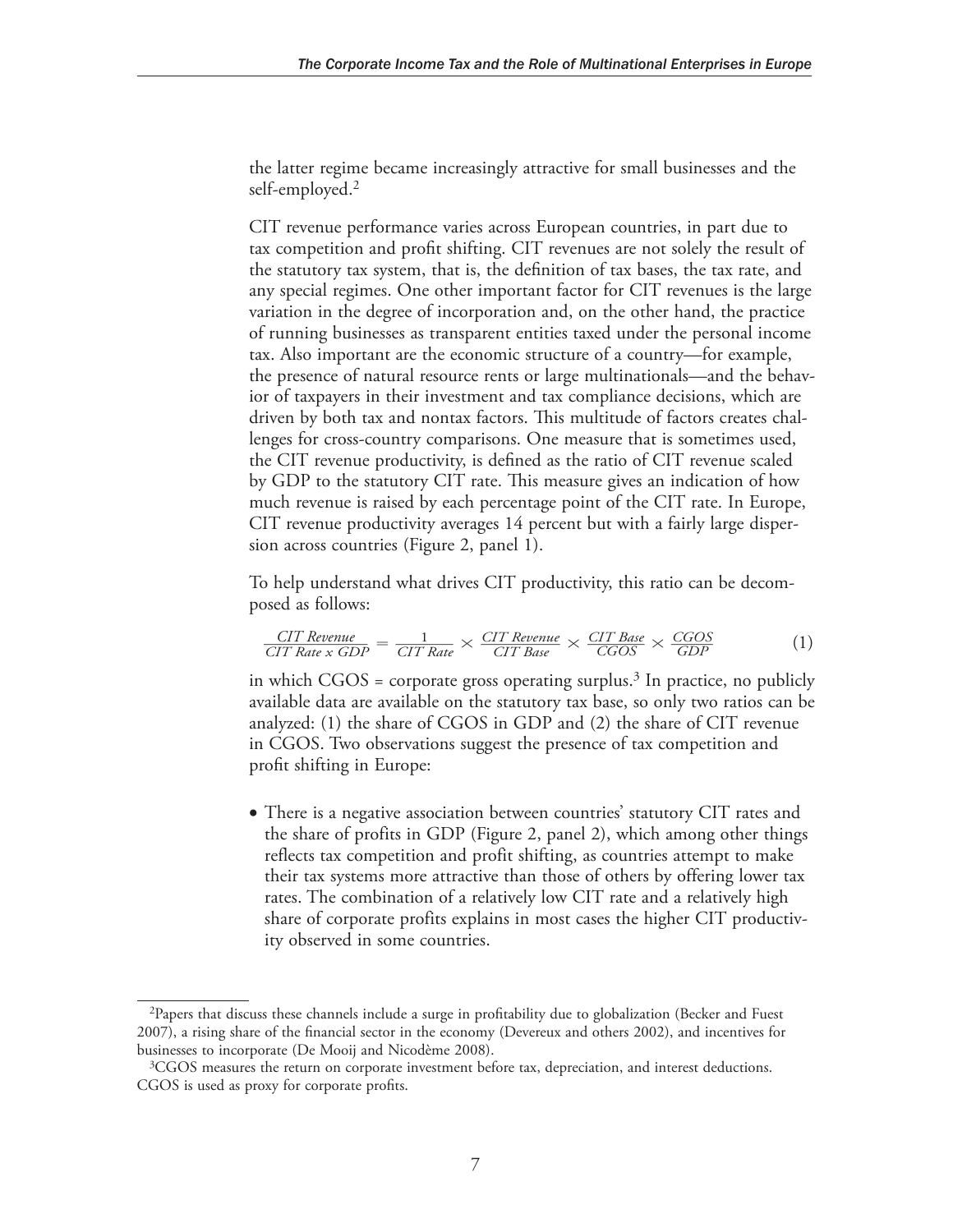

Figure 2. Corporate Income Tax Performance, 2018

Sources: Eurostat; OECD; and IMF staff calculations.

Note: Effective tax rates are from the OECD database and are computed assuming that the sources of finance are debt and equity with corresponding shares of 35 and 36 percent, respectively. The reported effective rates are the unweighted average of asset-specific effective rates computed for four different categories of assets: nonresidential structures, tangible assets, intangible assets, and inventories. The pretax rate of return is set to 20 percent. See https://stats.oecd.org/Index.aspx?DataSetCode=CTS\_ETR. CGOS = corporate gross operating surplus. CIT = corporate income tax. Data labels in the figure use International Organization for Standardization (ISO) country codes.

> • The ratio of CIT revenue-to-CGOS—which is a measure of the average paid tax rate on reported corporate profits—in almost all countries is well below their statutory CIT rates (Figure 2, panel 3). This reduces CIT productivity and primarily reflects policy choices regarding the corporate tax base.

Policy choices beyond the statutory tax rate can also be measured by the average effective tax rate (AETR). This measure is calculated using a forward-looking assessment of the tax system. While AETRs depend crucially on assumed financing, asset composition, and profitability, they are lower than statutory tax rates in most countries (Figure 2, panel 4). AETRs are relevant for the location choice of MNEs, in particular for rent-earning invest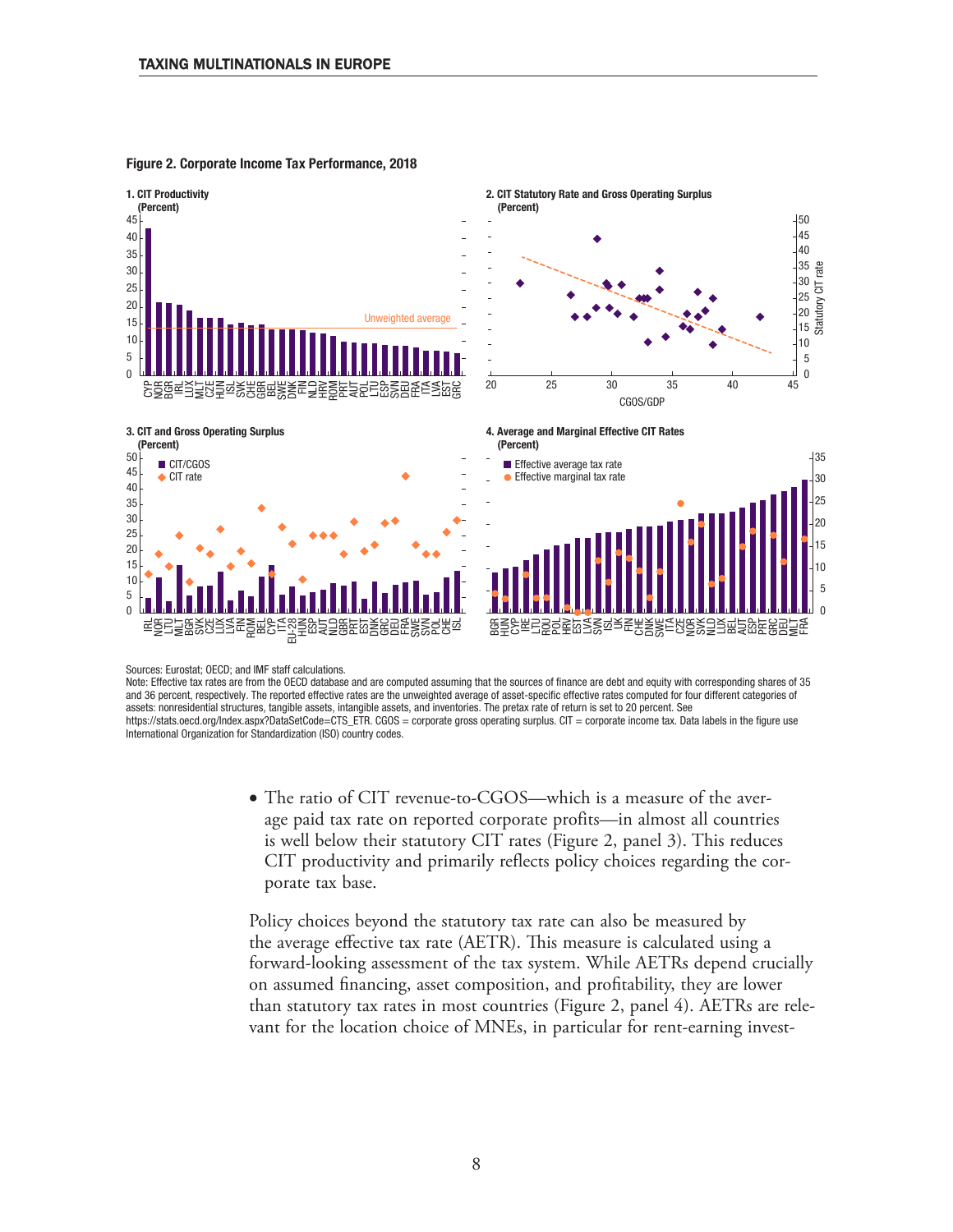ments.<sup>4</sup> The marginal effective tax rate measures the tax on returns from an investment that just breaks even.

#### MNEs and Foreign Direct Investment in Europe

MNEs account for a large part of real economic activity in the European economy. Foreign-owned enterprises contribute about 20 percent of the value added generated in the EU, and significantly more in several countries (Figure 3, panel 1). Their contribution to employment is also substantial (about 15 percent, on average). More than 40 percent of profits of nonfinancial corporates in Hungary and Ireland originate from affiliates of MNEs and more than 20 percent in Luxemburg, Poland, or the United Kingdom, to mention a few (Figure 3, panel 2). Similarly, European multinationals have achieved significant global presence. There are 142 European multinationals among the 500 largest companies worldwide. European MNEs have the largest global presence in terms of revenue in the financial sector (including banking and insurance) and the energy and motor vehicle industries, but a relatively low presence in the technology sector (Figure 3, panels 3 and 4). In 2017, they employed 18.5 million people worldwide and generated revenues of USD 8 trillion and profits of USD 490 billion.

Empirical evidence suggests that MNE profits tend to be taxed less than profits of their domestic peers. Bilicka (2019) finds that multinational affiliates report lower profits than comparable domestic companies in the United Kingdom. Egger, Eggert, and Winner (2010) document a similar finding in high tax European countries using a panel of European firms. However, at the consolidated group level, MNEs tend to report relatively high after-tax profits, in part reflecting tax optimization through tax planning and avoidance strategies to shift profits from high- to low-tax affiliates.

Europe plays a key role in global FDI. Six European countries are among the top 10 world locations of FDI, comprising together 40 percent and 50 percent of world inward and outward FDI, respectively (Figure 4, panel 1). However, a significant share of FDI in Luxembourg and the Netherlands is dominated by "transit" flows by special purpose entities (SPEs). These entities typically have minimal physical production or employment in the host country and carry out holding activities, conduct intrafirm financing, or manage intangible assets.<sup>5</sup> Corporate tax systems provide especially attractive international tax rules for SPEs, in the form of low (or zero) cross-border withholding taxes on dividends and other capital income, among other offerings.

<sup>&</sup>lt;sup>4</sup>See Devereux and Griffith (2003) for the derivation of AETRs and empirical evidence.

<sup>5</sup>De Mooij and others (2020) report that SPEs in Luxembourg spend almost 3 percent of GDP on salaries and purchases of business services.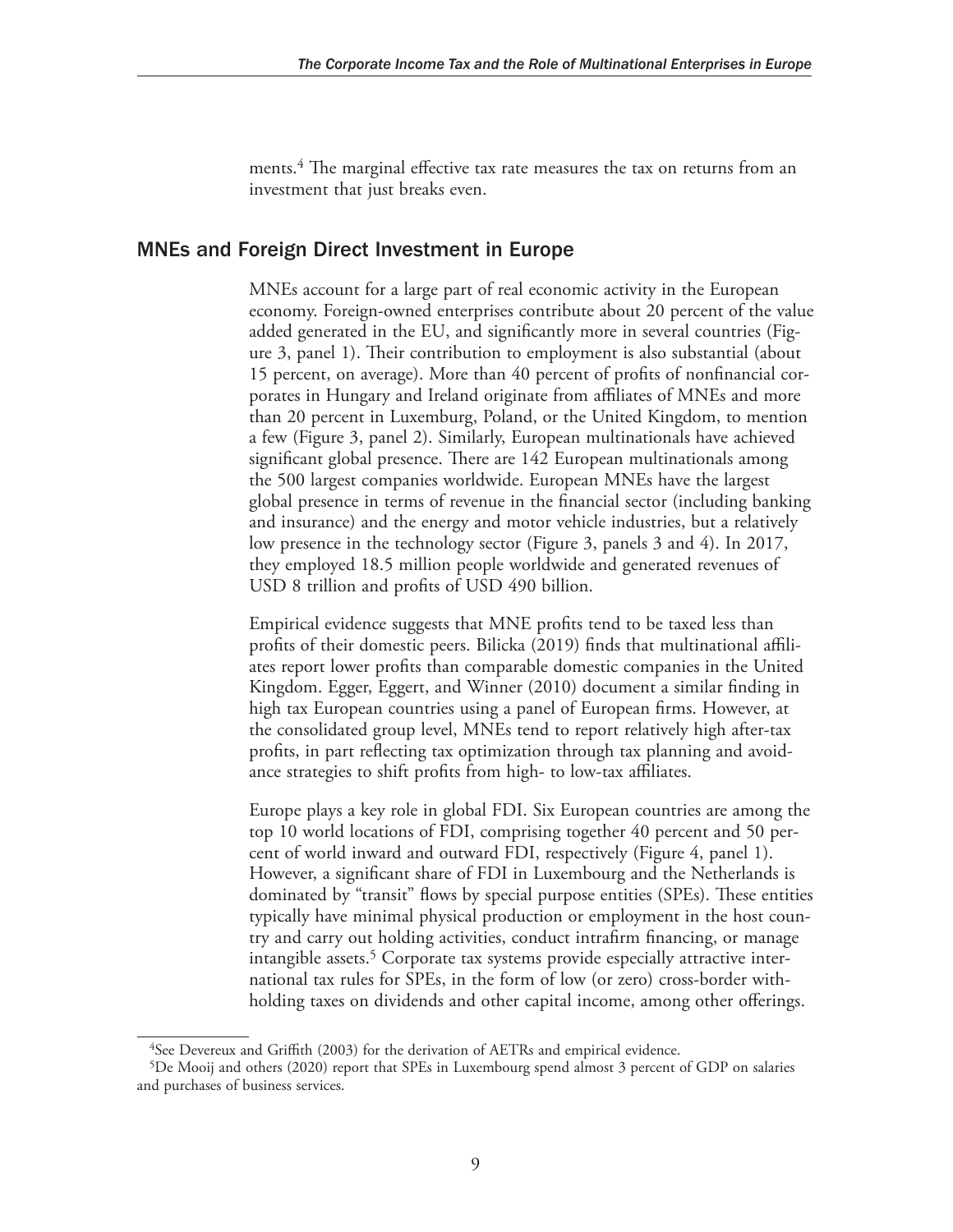

#### Figure 3. Multinational Enterprises in Europe

Sources: Eurostat; Fortune Global 550; OECD; US Bureau of Economic Analysis; and IMF staff calculations.

Note: RoW = rest of the world. Data labels in the figure use International Organization for Standardization (ISO) country codes.

For Malta, the decomposition in panel 2 is unavailable. In panel 2, the purple bar includes the United Kingdom.

Damgaard, Elkjaer, and Johannesen (2019) estimate that out of 40 trillion of global FDI in 2017, approximately 15 trillion went into this type of corporate structure. Of this, approximately 6 trillion are located in Luxemburg and the Netherlands and 1 trillion in Ireland and Switzerland. However, FDI by SPEs (particularly in Luxemburg, the Netherlands, and Switzerland) declined significantly in 2018 (Figure 4, panel 2), following the 2017 US corporate tax reform that encouraged repatriation of foreign earnings by US multinationals.

The significant increase in cross-border digital trade has been a distinct recent trend. As MNEs are shifting away from the traditional business model of producing close to the locations of their consumers, global digital trade grew from 19.3 trillion in 2012 to 27.7 trillion in 2016 (US International Trade Commission). The number of enterprises engaged in cross-border digital sales in the EU has risen significantly in several sectors. This development has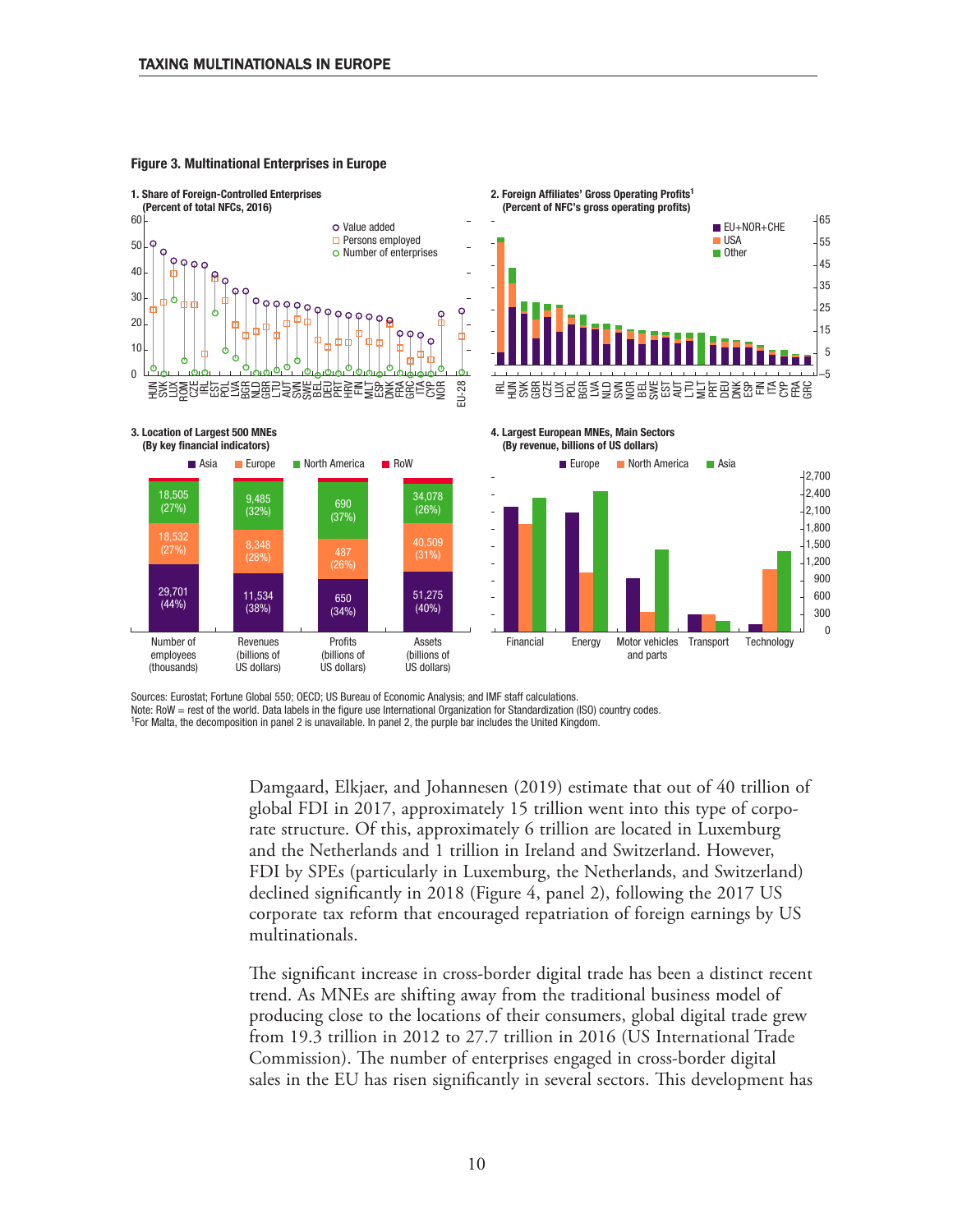

#### Figure 4. Foreign Direct Investment in Europe

1. Top Locations for Inward and Outward FDI

Sources: OECD, FDI Statistics; IMF, Coordinated Direct Investment Survey Database; and IMF staff calculations. Note: Numbers for Luxembourg and the Netherlands include only foreign direct investment (FDI) by special purpose entities. Data labels in the figure use International Organization for Standardization (ISO) country codes.

> been at the fore of the debate about the allocation of the right to tax MNEs' profits, which is currently tied to the physical presence of the company ("permanent establishment"). As discussed in Chapter 4, some reform options entail allocating taxing rights to destination countries where consumers or users are based.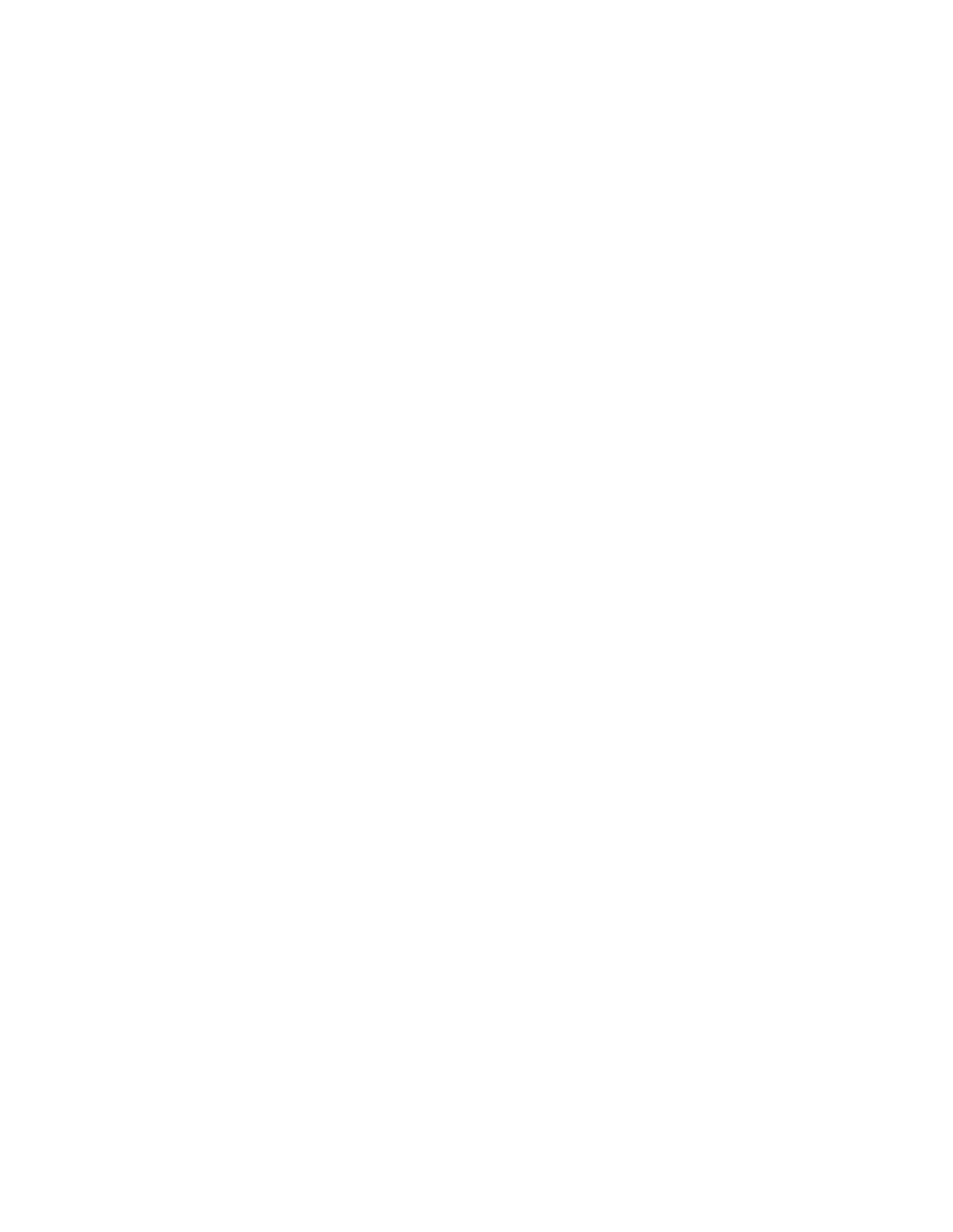#### **CHAPTER**

3

## Corporate Tax Spillovers in Europe

This chapter focuses on CIT spillovers from a European perspective. It lays out the specific channels of international spillovers, surveys estimates of profit shifting, and revisits the discussion on tax competition. The analysis builds on country-specific contributions in IMF surveillance on international corporate tax issues in Europe (Box 1) and other available empirical evidence to corroborate the stylized facts presented in Chapter 2.

#### Corporate Tax Spillovers

Attention to cross-border spillovers of corporate tax policies has increased in the past several years. The term "spillover" in this paper refers to the impact that one jurisdiction's corporate tax policy has on the economic wellbeing of other jurisdictions. Following IMF (2014) and Crivelli, de Mooij, and Keen (2016), the analysis here focuses on two distinct types of cross-border spillovers: "base" and "strategic" spillovers.

*Base spillovers* reflect the impact of one country's tax policy on the tax bases of other countries. This includes base effects resulting from (1) impacts on real investment and (2) profit shifting.

1. *Impact on real investment*: Tax policies can have a significant impact on FDI positions and there is ample empirical evidence to support this view. For instance, De Mooij and Ederveen (2008) perform a meta-analysis based on a large econometric literature on taxation and FDI and report that a 10 percentage point reduction in a country's average effective tax rate increases its stock of FDI, on average and in the long term, by more than 30 percent.<sup>1</sup> The size of these spillovers depends on country size.

<sup>1</sup>Feld and Heckemeyer (2011) report similar results.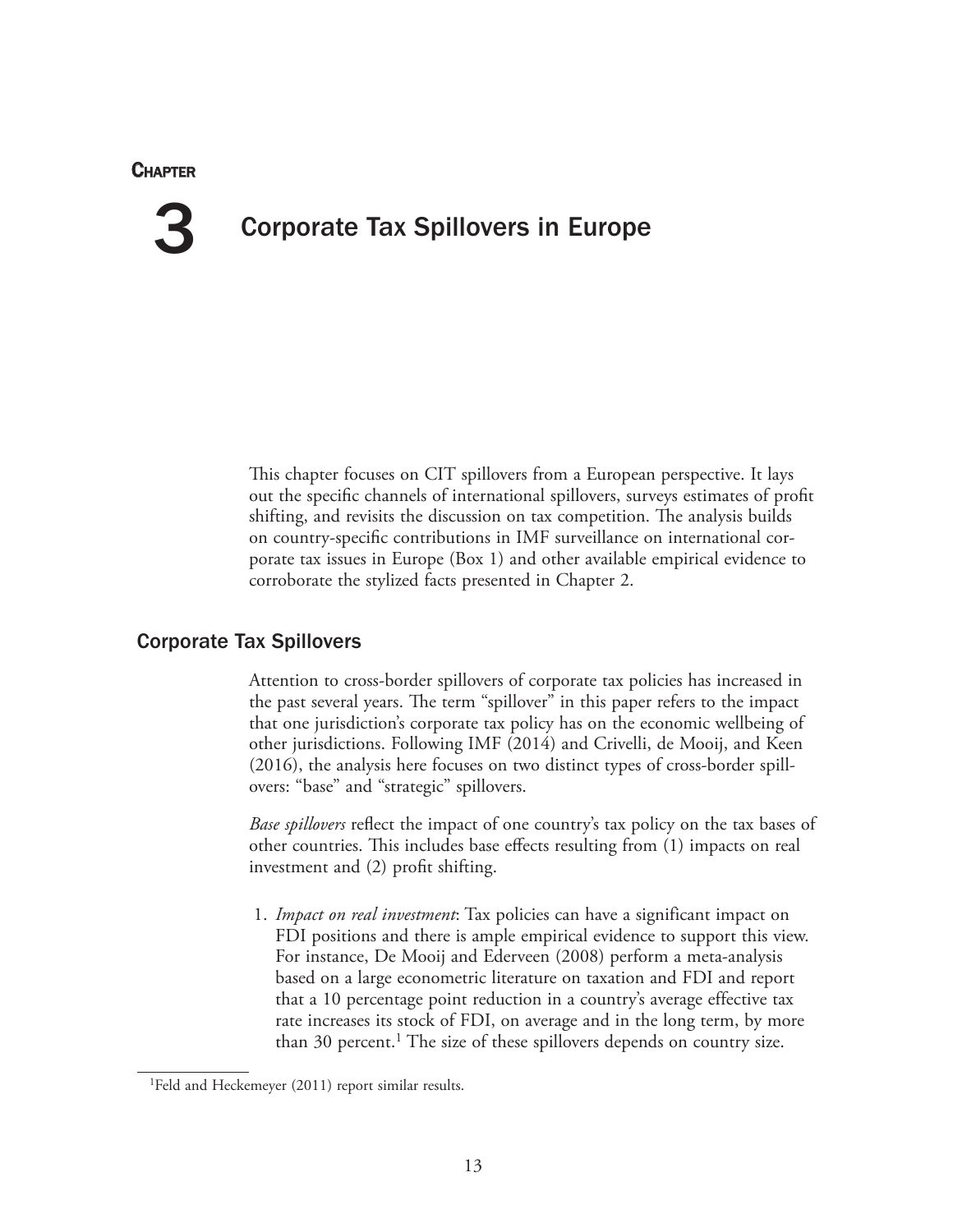From the point of view of, say, the United Kingdom, the tax rate set by a small Pacific island country probably doesn't matter much, since the amount of capital it could lose to such a country is small. Yet the tax rate in large countries, such as Germany or France, does significantly matter for the tax base in the United Kingdom.

2. *Impact on profit location*: Multinationals use various tax planning devices to shift taxable income from high- to low-tax jurisdictions. Empirical studies confirm the importance of profit shifting, both for specific channels and the overall sensitivity of reported profits to tax rate differentials between countries (see more below). Country size matters much less for profit shifting than for real investment, for example, the CIT rate of a small island economy does matter to the United Kingdom (and other large countries)—possibly as much or even more than the rate in Germany or France.

The base spillovers through real investment and profit shifting are not independent. Indeed, profit shifting opportunities may blunt the impact of taxes on real investment and thus mitigate real distortions in allocation, though profit shifting might also require firms to install some capital in a location to justify shifting profits there. Klemm and Liu (2019) provide a conceptual framework for these interactions and discuss empirical literature.

*Strategic spillovers* result from the impact on a country's policy choices of tax changes abroad: tax competition in its broadest sense. Hence, whereas base spillovers reflect responses by firms, strategic spillovers refer to responses by governments. As each country attempts to make its tax system more attractive than those of others, international tax competition leads to suboptimal global welfare outcomes because of inefficiently low tax rates (Keen and Konrad 2013). Tax competition is most visible in the global decline in CIT rates during the past decades; it also materializes in preferential regimes that target certain investments. The intensity of tax competition is often measured by tax reaction functions, which have been estimated using different specifications and spatial patterns. The empirical evidence suggests that countries compete aggressively using statutory CIT rates: a 1 percentage point reduction in the average CIT tax rate in all other countries is found to induce a country to reduce its own rate by between 0.35 and 0.75 percentage point. Evidence on tax competition using marginal effective tax rates is less clear-cut, however (Leibrecht and Hochgatterer 2012).

#### Profit Shifting in Europe

The empirical literature suggests that profit shifting is relatively large in Europe. Studies either estimate a specific mechanism of profit shifting based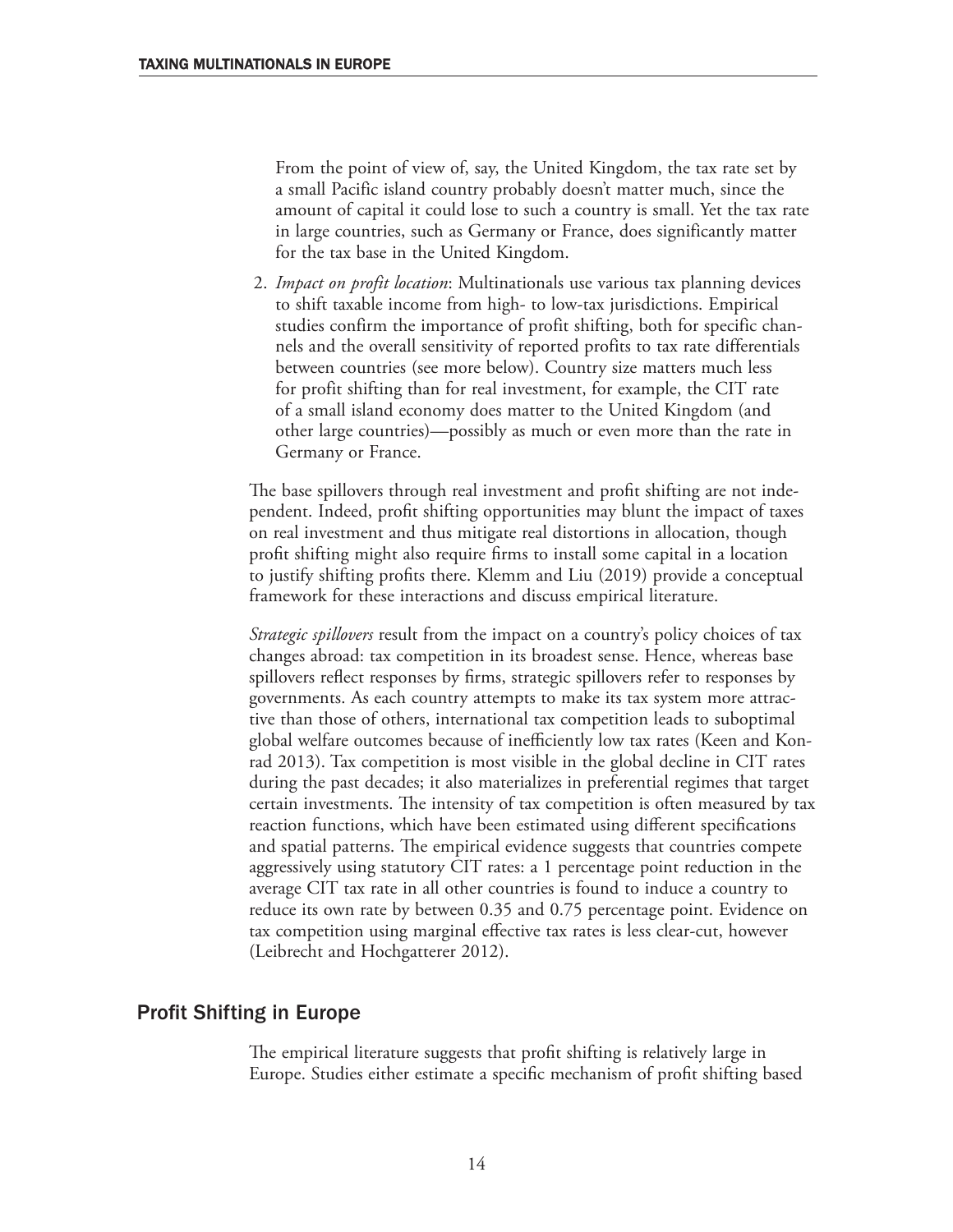| <b>Country</b>       | <b>Study</b>                          | <b>Revenue Foregone</b><br>(% of CIT Revenue) |
|----------------------|---------------------------------------|-----------------------------------------------|
| <b>Denmark</b>       | Cristea and Nguyen (2016)             | 3.2                                           |
| France               | Davies and others (2018)              | 1.0                                           |
| Germany <sup>1</sup> | Hebous and Johannessen (2021)         | 2.0                                           |
| United Kingdom       | Liu Schmidt-Eisenlohr, and Guo (2020) | 0.4                                           |
| <b>United States</b> | Flaaen (2018)                         | 0.7                                           |
|                      |                                       |                                               |

Table 1. Revenue Impact of Transfer Mispricing of Intragroup **Trade** 

Source: IMF staff.

<sup>1</sup> The studies listed in the table examine the mispricing of goods, except for Hebous and Johannessen (2019), which study the mispricing of services.

on firm-level data (see Box 2 for an overview) or assess the overall magnitude of profit shifting by estimating the impact of CIT rate differentials on the profitability of affiliates within a multinational group.

Recent empirical studies show that the price wedge between the arm's length price and the transfer price for related-party transactions varies systematically with corporate tax rates. Table 1 summarizes selected studies using firm-level European data. For example, Cristea and Nguyen (2016) find that Danish multinationals reduce the unit values of their exports to affiliates in low-tax countries by between 5.7 and 9.1 percent. Overall, studies based on micro-data suggest relatively modest revenue losses from transfer mispricing practices, ranging between 0.5 and 3 percent of the CIT revenue in selected European countries and the United States (Table 1). However, these studies do not capture all forms of profit shifting, and some might not entirely capture profit shifting into certain low-tax jurisdictions for which full data are not available (Clausing 2016). Moreover, they also do not account for the interaction between the different channels of profit shifting, which can be important (Saunders-Scott 2015; Nicolay and others 2017).

Estimates based on macro data suggest more sizable revenue losses from profit shifting than micro-based studies. One common macro approach involves estimating the semi-elasticity of the CIT base with respect to the CIT rate differential—defined as the difference between a country's statutory CIT rate and the average of the other countries' CIT rates. Beer, de Mooij, and Liu (2019) conduct a meta study and report a semi-elasticity of 1.5—that is, a 1 percentage point increase in the CIT rate relative to other countries reduces reported taxable profits by 1.5 percent.<sup>2</sup> Using this elasticity, the amount of shifted profits, and thus the corresponding revenue effect, can be simulated.

<sup>2</sup>Heckemeyer and Overesch (2017) combine 25 of these studies in a meta-analysis, producing an average "consensus" estimate of the semi-elasticity of 0.8. Beer, de Mooij, and Liu (2020a) expand the list of studies, improve on the empirical strategy, and obtain a larger semi-elasticity of 1.0. Moreover, they find that the elasticity is rising over time and that a semi-elasticity of 1.5 best reflects the current value.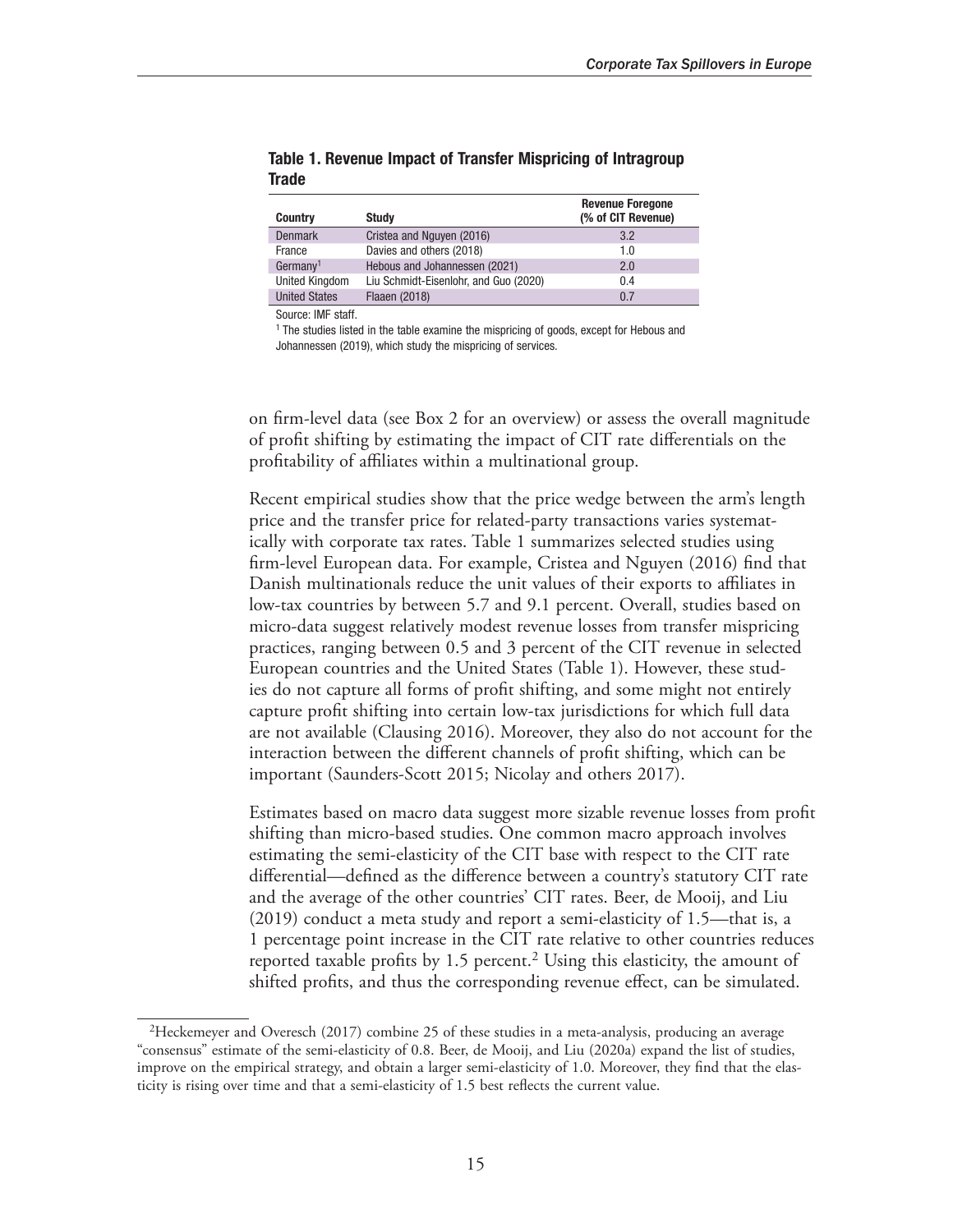|                       | (1)<br><b>Estimates based on Beer,</b><br>de Mooij, and Liu (2020a) | (2)<br><b>Clausing</b><br>(2016) | (3)<br>Crivelli, de Mooij,<br>and Keen (2016) | (4)<br><b>Cobham and</b><br><b>Jansky (2018)</b> | (5)<br>Tørsløv, Wier, and<br><b>Zucman (2018)</b> |
|-----------------------|---------------------------------------------------------------------|----------------------------------|-----------------------------------------------|--------------------------------------------------|---------------------------------------------------|
| Year of data          | 2016                                                                | 2012                             | 2013                                          | 2013                                             | 2015                                              |
| France                | 19                                                                  | 23                               | 22                                            | 28                                               | 21                                                |
| Germany               | 10                                                                  | 28                               | 15                                            | 23                                               | 28                                                |
| Spain                 | $\overline{2}$                                                      | 24                               | 19                                            | 20                                               | 14                                                |
| Greece                | 8                                                                   | 26                               | 9                                             | 16                                               |                                                   |
| Portugal              | 9                                                                   | 19                               | 8                                             | 15                                               | 9                                                 |
| Italy                 | 13                                                                  | 16                               | 10                                            | 10                                               | 19                                                |
| Austria               | 1.7                                                                 | $\cdots$                         | 9                                             | $6\phantom{1}6$                                  | 11                                                |
| <b>Denmark</b>        | $^{-2}$                                                             | 13                               |                                               | 5                                                | 8                                                 |
| Finland               | $-5$                                                                | 18                               |                                               | 5                                                | 11                                                |
| <b>United Kingdom</b> | $-5.6$                                                              | $\cdots$                         | 5                                             | റ                                                | 18                                                |
| <b>United States</b>  | 29                                                                  | 26                               | 14                                            | 54                                               | 14                                                |
| Global                | 5.1                                                                 | 15                               | 6                                             | 23                                               | 10                                                |

#### Table 2. Revenue Loss due to Profit Shifting

(Percent of Corporate Tax Revenue)

Source: Compiled by IMF staff.

Note: Estimation methods based on the cited papers.

Based on this approach, the first column of Table 2 displays new estimates of revenue impacts for 2016. The estimates point to global revenue losses due to profit shifting of about 5.1 percent of corporate tax revenue. Importantly, the estimates are qualitatively heterogenous across European countries indicating both tax-base losers and tax-base gainers.

Several macro studies estimate a global net revenue loss, ranging from 5.1 to 23 percent of current CIT revenue (Table 2). For example, Clausing (2016) estimates an average semi-elasticity of US MNE affiliate profits with respect to the effective tax rate of 2.9. The study assumes that non-US MNEs follow a similar profit shifting pattern and extends the results to several large economies. Tørsløv, Wier, and Zucman (2018) estimate inward profit shifting in low tax jurisdictions as the excess of profitability (profit-wage ratio) of foreign MNEs compared to domestic firms using macro-level foreign affiliate statistics. This excess profit is then allocated proportionally to countries of origin using data on service exports and intra-group interest receipts. They report a global CIT revenue loss of about 10 percent. Their analysis suggests that fully eliminating profit shifting would increase reported profits by about 15 percent in high-tax EU countries.

#### Tax Competition in Europe

One of the most visible signs of tax competition in Europe is the fall in corporate tax rates in recent decades. While the average CIT rate in Europe was about 35 percent in 1995, it has declined to 21 percent today (Figure 5). The average rate in Europe is lower than in other regions in the world, possibly reflecting relatively large intra-EU spillovers from tax competition. Estimates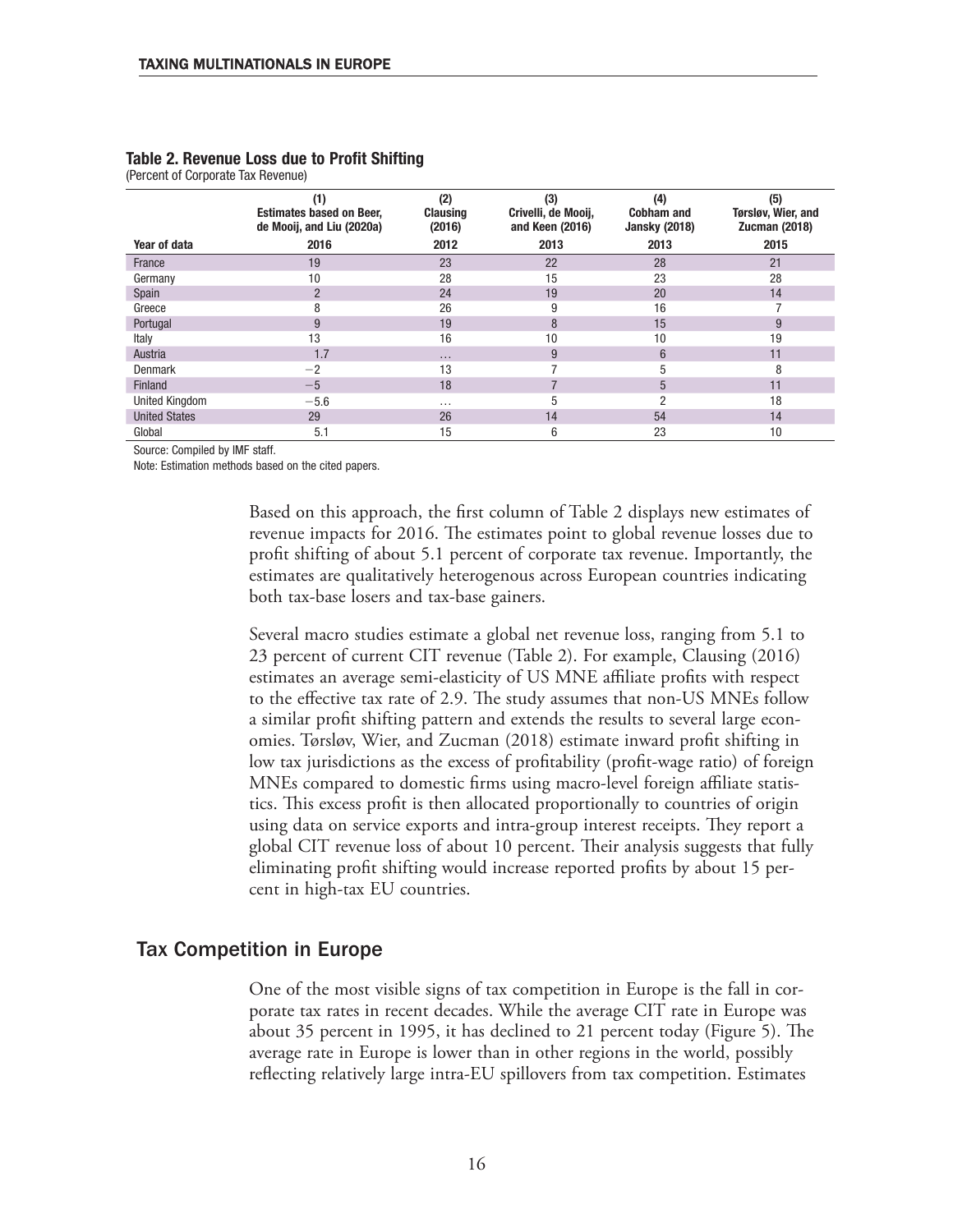of tax reaction functions (that is, how the CIT rate in one country responds to changes in the CIT rates of other countries) support the presence of spatial patterns in tax competition (Revelli 2005). As an illustration of the significant revenue effects of CIT competition, if the EU27 countries plus Norway, Switzerland, and the United Kingdom had applied their 1990 CIT rates to their 2018 CIT bases, they would have collected 1.6 percent of GDP more revenues.



Figure 5. Statutory CIT Rates in Europe, 1995–2019 *(Percent)*

While this number does not take into account base changes—whether due to policy changes (such as base-broadening measures) or behavioral responses (such as incorporation decisions and profit shifting), it does indicate a large decline in revenue because of CIT rate cuts.<sup>3</sup>

Tax competition is also reflected in preferential tax regimes. In Europe, these regimes focus on lowering tax rates on income from IP—for example, patents and trademarks. The underlying rationale is that investment in research and development (R&D) is widely considered as a key driver of innovation and productivity growth. As the social benefits can significantly exceed private gains due to externalities, there is a strong rationale for fiscal incentives to support R&D. However, the evidence is mixed at best that output-based regimes, such as special IP regimes, stimulate domestic R&D—unlike, for example, incentives that directly reduce the price of R&D such as tax credits and subsidies (IMF 2016a). In fact, evidence suggests that IP regimes have been used by firms for profit shifting purposes by relocating their IP management. Subsequently, European governments have started to use them as a form of tax competition. Preferential IP regimes exist in several European countries (Figure 6). Recent adopters include Lithuania, Poland, and Serbia.

Since 2015, one of the BEPS minimum standards requires preferential regimes to meet a so-called nexus test. The G20-OECD BEPS project aimed

<sup>&</sup>lt;sup>3</sup>Figures vary across countries. Nicodème, Caiumi, and Majewski (2018) report that the CIT rate cuts between 1995 and 2015 lowered revenues by 0.81 percent of GDP in the EU 28 and that changes to the base overcompensate the rate effect.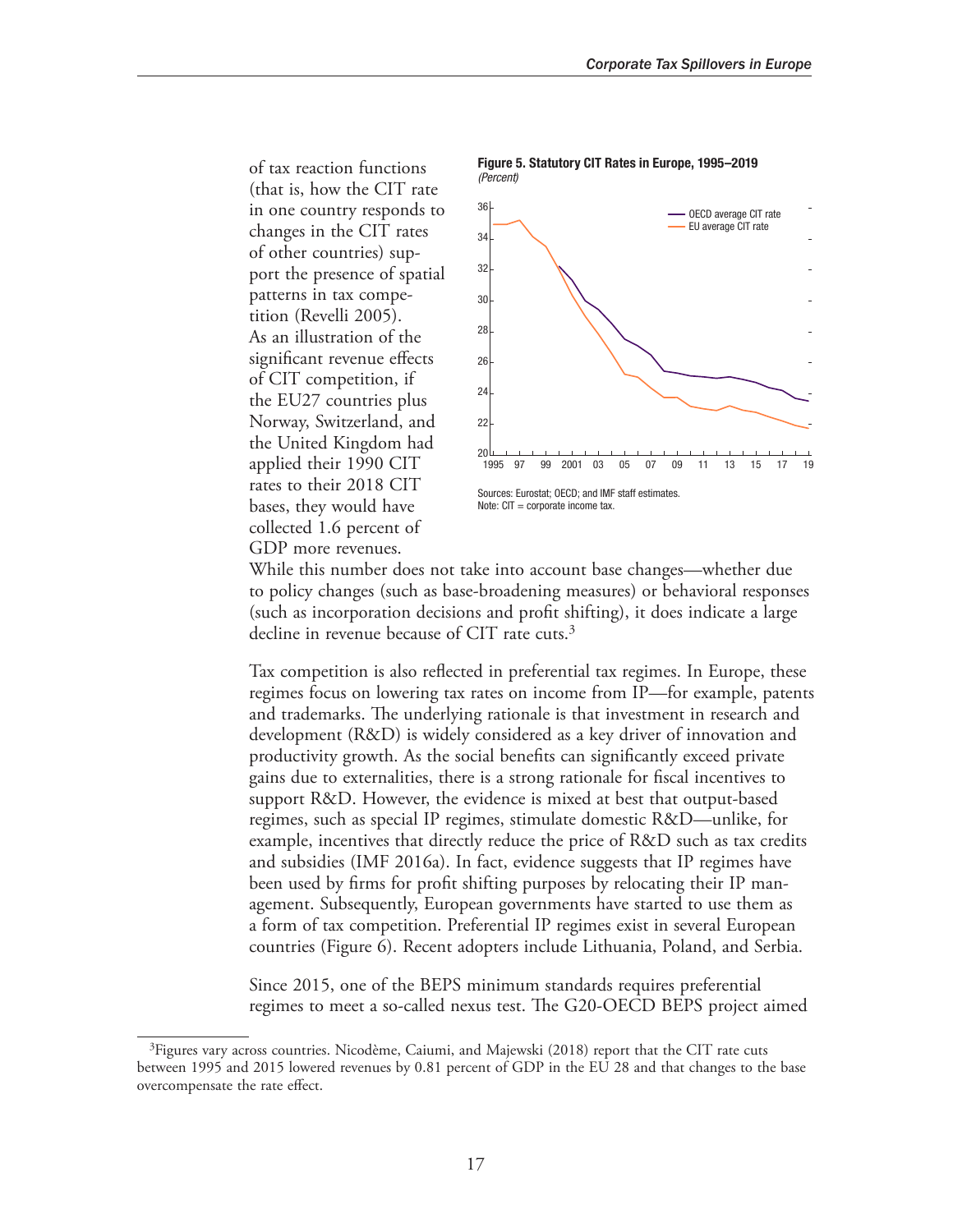

Figure 6. Selected IP Box Regimes

Data labels in the figure use International Organization for Standardization (ISO)

to address several areas of concern related to profit shifting (Box 3). BEPS action 5 requires "substantial activity" by the taxpayer as a qualification for a preferential tax regime (the "nexus approach"). Preferential tax regimes that fail to conform to the nexus approach are deemed harmful and should be revised. There are two broad categories:

- 1. *Intellectual Property (IP) Box regimes.* The so-called "nexus approach" requires a link between a taxpayer's expenditures on the IP and the qualified IP income. This requirement addresses multinational enterprises' practices of relocating (hard-to-price) intangibles within the group (that is, locating the legal ownership of the patent in a low-tax jurisdiction after developing the patent in a different jurisdiction).
- 2. *Non-IP regimes*: The focus here is on preferential tax regimes for "geographically mobile activities." Examples include headquarter regimes (that is, companies that provide management services for the multinational group), incentives for financing and leasing activities, distribution centers regimes (that is, activities of purchasing from other affiliates and reselling for profit), shipping regimes, and holding company regimes (that is, companies that hold equity participations and/or a variety of assets that generate royalties and other income). The nexus approach applies to non-IP regimes, but determination of qualified income is specific to each category of regime. Generally, as stated in the OECD *2017 Progress Report on Preferential Regimes*, "core income generating activities presuppose having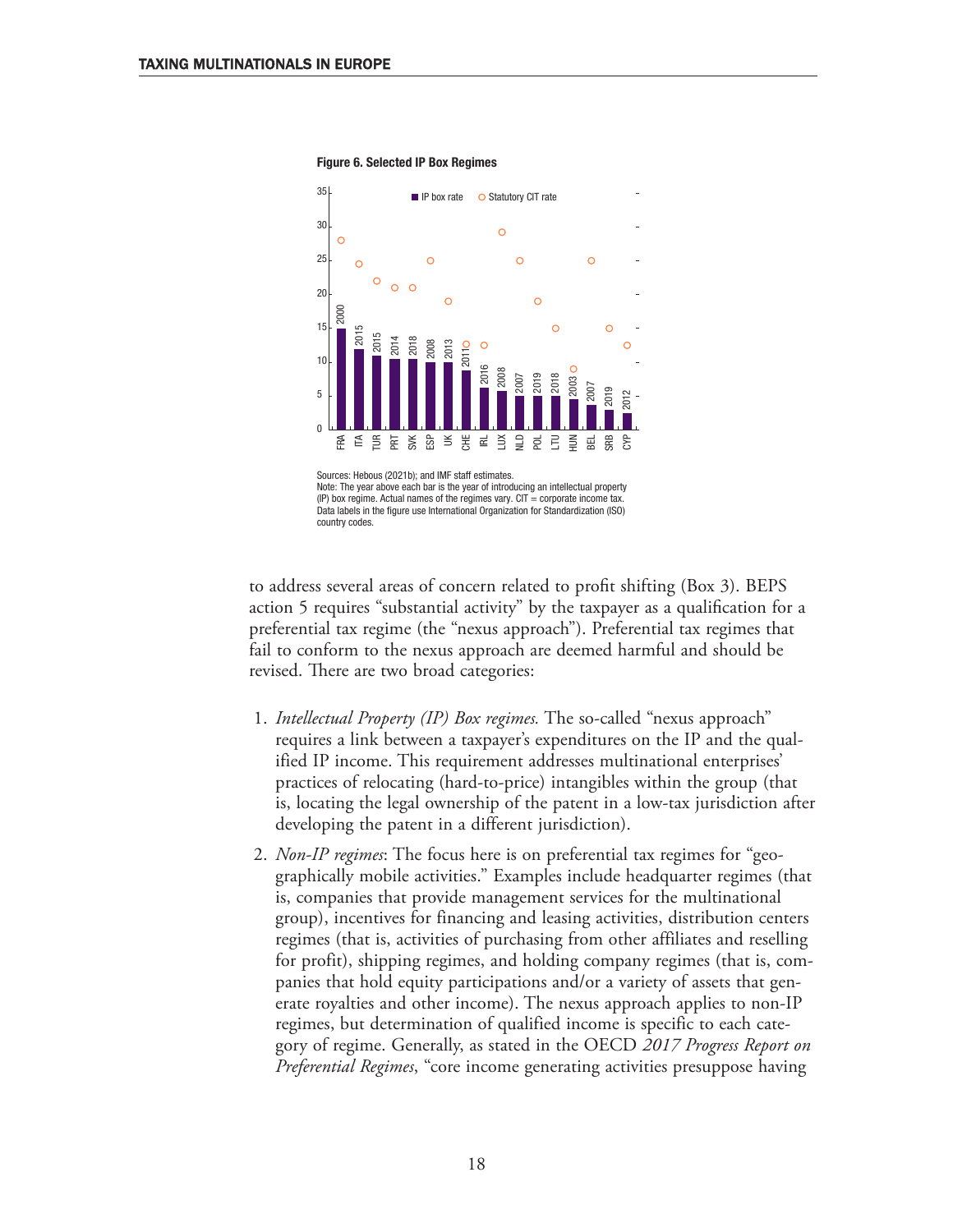an adequate number of full-time employees with necessary qualifications and incurring an adequate amount of operating expenditures to undertake such activities" (OECD 2017, Annex D, p. 40).

Whether tax competition using preferential regimes is more or less harmful than using statutory CIT rates is controversial. The welfare effect of using a preferential tax regime depends, for instance, on the degree of mobility of the tax bases and whether tax competition with the general CIT rate is unrestricted (Keen 2001). In the case of the latter, preferential regimes that target the more mobile part of the CIT base can dampen tax competition in the general CIT rate. Repeal of preferential regimes could imply a lower overall tax rate and lower revenues, as tax competition shifts toward the general rate. The fact that the EU allows preferential regimes for IP income may to some extent relax pressures on general CIT rates.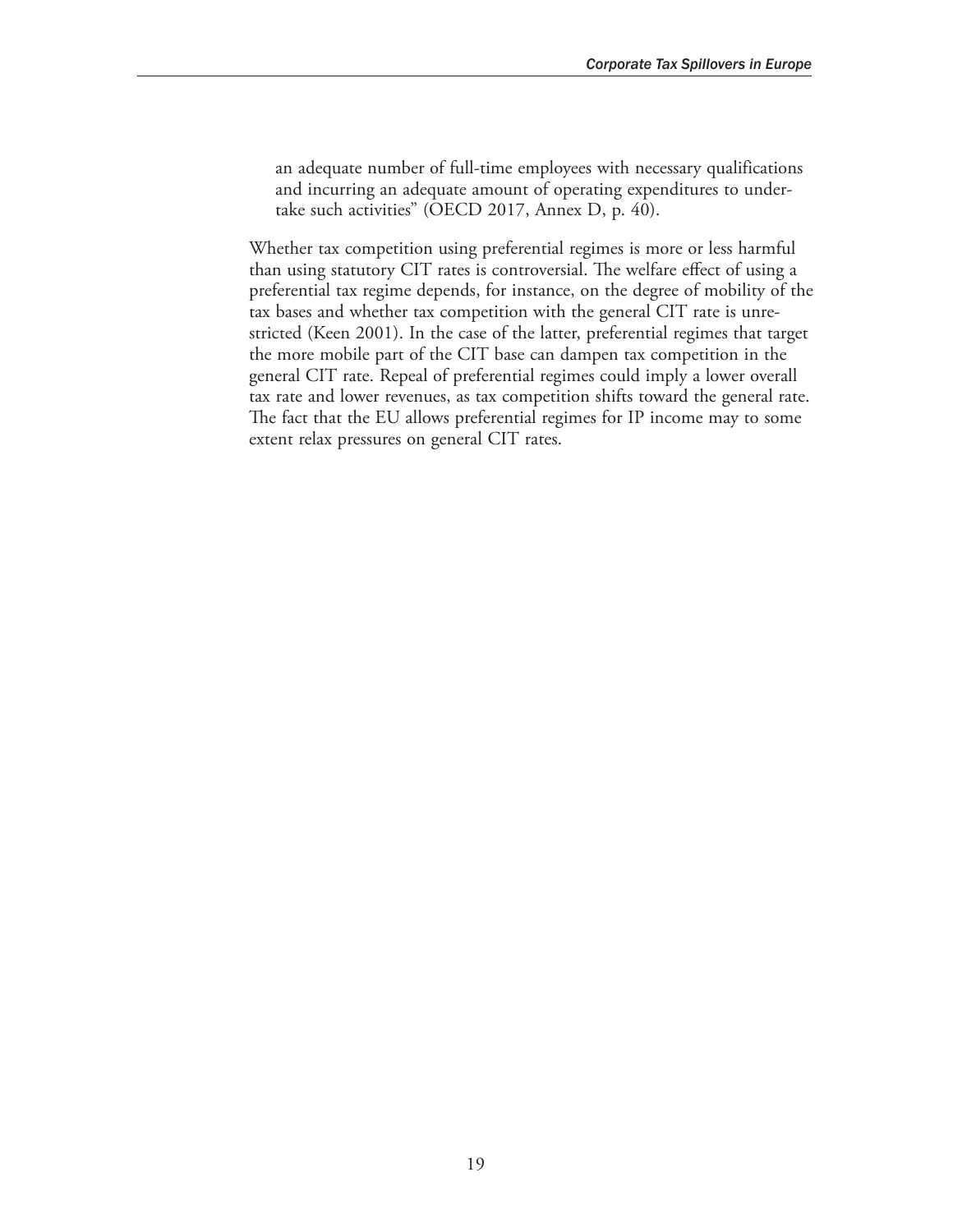#### Box 1. IMF Work on Corporate Taxation in Europe

Since 2016, IMF bilateral surveillance has increased its coverage of corporate taxation issues with macroeconomic significance—in Europe and elsewhere—including special features in several Article IV consultation reports (Box Table 1.1). Corporate taxation topics with a particular country-specific relevance include balancing the tax treatment of different forms of business incomes to limit tax arbitrage; improving the tax treatment of losses (for example, loss-carry-forward rules to encourage entrepreneurial risk taking and allow startups to recoup their initial losses once the company has become profitable); abolishing ineffective size-dependent CIT rates and preferential regimes; and better aligning national and subnational corporate tax systems. Issues of common concern relate to tax competition and profit shifting with attention to the design of tax incentives for innovation. Also schemes to address debt bias from corporate taxation have been discussed.

| <b>Country</b> | Date / IMF Country Report     | <b>Main Topics in Conjunction to International Tax</b>                      |
|----------------|-------------------------------|-----------------------------------------------------------------------------|
| <b>Belgium</b> | March 2017 / (17/70)          | Innovation incentives; debt bias; scope for CIT rate reduction.             |
| France         | September 2017 / (17/289)     | Efficiency and growth friendliness of capital taxation; CIT rate reduction. |
| Switzerland    | June 2018 / (18/174)          | Implementation anti-tax avoidance measures while preserving                 |
|                |                               | competitiveness and revenue.                                                |
| <b>Denmark</b> | June 2018 / (18/178)          | Growth friendliness of capital taxation; innovation incentives; debt bias.  |
| Ireland        | June 2018 / (18/195)          | Impact of US tax reform and anti-tax avoidance measures; dependency         |
|                |                               | on concentrated CIT revenue.                                                |
| Germany        | July 2019 / (19/214)          | CIT efficiency and innovation incentives.                                   |
| Luxembourg     | November 2020 / (WP 2020/264) | International tax reforms and the role of special purpose vehicles.         |

#### Box Table 1.1. Corporate Taxation Projects in Advanced Europe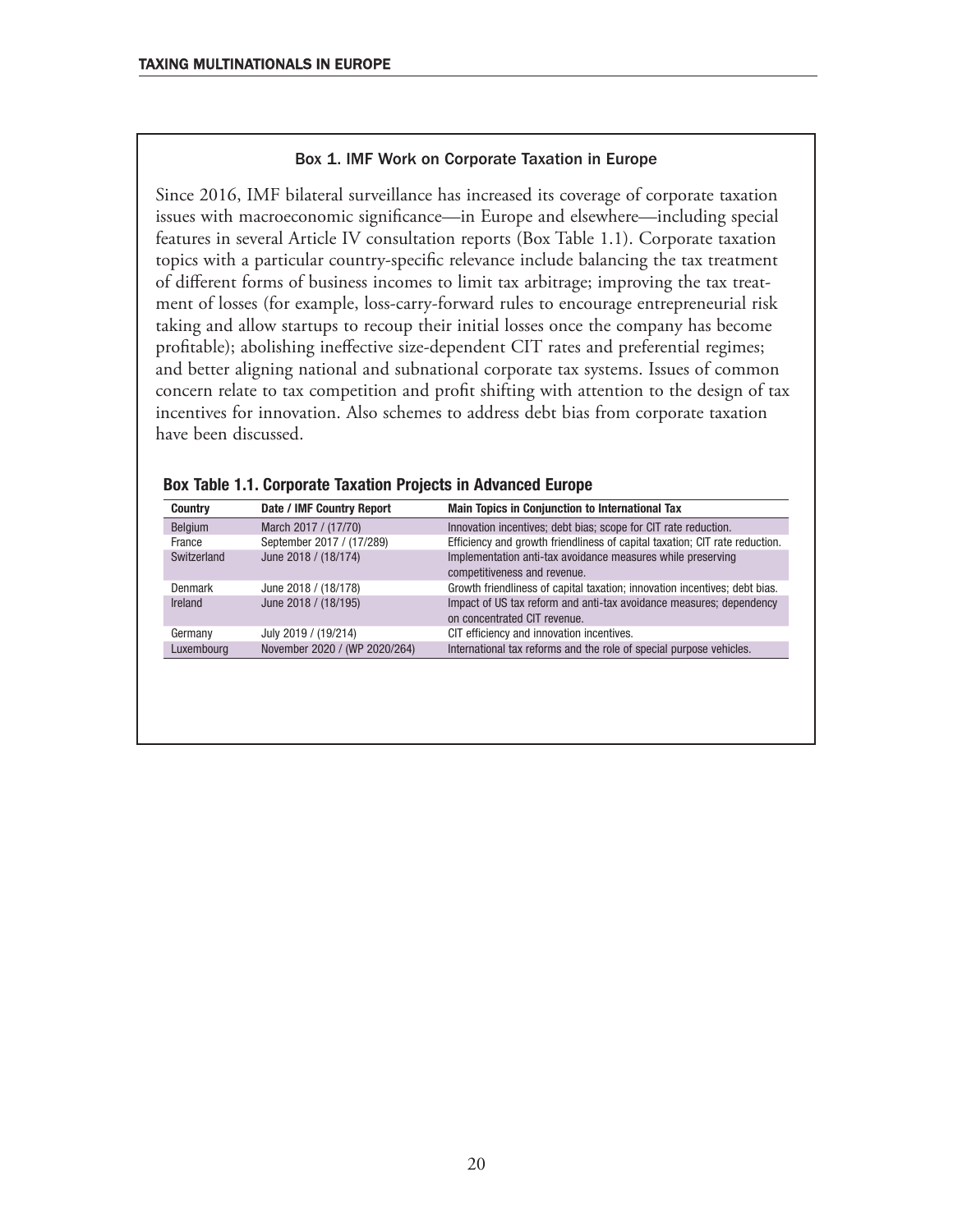#### Box 2. Evidence on Profit-Shifting Strategies

Multinationals use various tax planning devices to shift taxable income from highto low-tax jurisdictions. The most common strategies can be grouped in the following categories:

*Abusive transfer pricing*: countries face increasing difficulties in applying the arm's length principle, that is, the rule that transactions between related parties should be priced as if they were between unrelated parties. This is especially true for firm-specific intangibles and services for which market prices are rare. Several studies report empirical evidence on mispricing intragroup trade (Table 1).

*Location of intellectual property (IP)*: A specific concern is the transfer of IP rights to low-tax jurisdictions early in their development when they are hard to value. Another concern relates to transferring mature IP assets from zero- to low-tax jurisdictions to claim capital allowances on the market value of the IP at the time of the transfer. The empirical literature documents a significant negative relationship between the effective taxation of income from IP and firm intangible assets, including patents (Alstadsæter and others 2018; Griffith, Miller, and O'Connell 2014).

*Intragroup lending to deduct interest expenses in relatively high-tax jurisdictions while earning interest income in low-tax jurisdictions*: There is substantial evidence that taxation induces intracompany borrowing to reduce tax payments in high-tax locations, so-called debt shifting (IMF 2016b; Feld, Heckemeyer, and Overesch 2013; Hebous and Ruf 2017).

*Exploiting mismatches*: Tax arbitrage opportunities can arise if different countries classify the same entity, transaction, or financial instrument differently (Harris 2014).

*Treaty shopping*: Tax treaty networks can be exploited to route income to reduce taxes (Weichenrieder and Mintz 2010; Van't Riet and Lejour 2018). Within the EU, withholding taxes are largely abolished on intra-EU payments under the Interest and Royalties Directive and the Parent-Subsidiary Directive, and thus no major treaty concerns arise in this context. However, one concern is the differences across Member States in their tax treatments of outbound payments (that is, from a Member State to a non-EU country). In particular, no outbound withholding taxes on such outbound payments combined with no withholding taxes within the EU can potentially facilitate aggressive tax planning.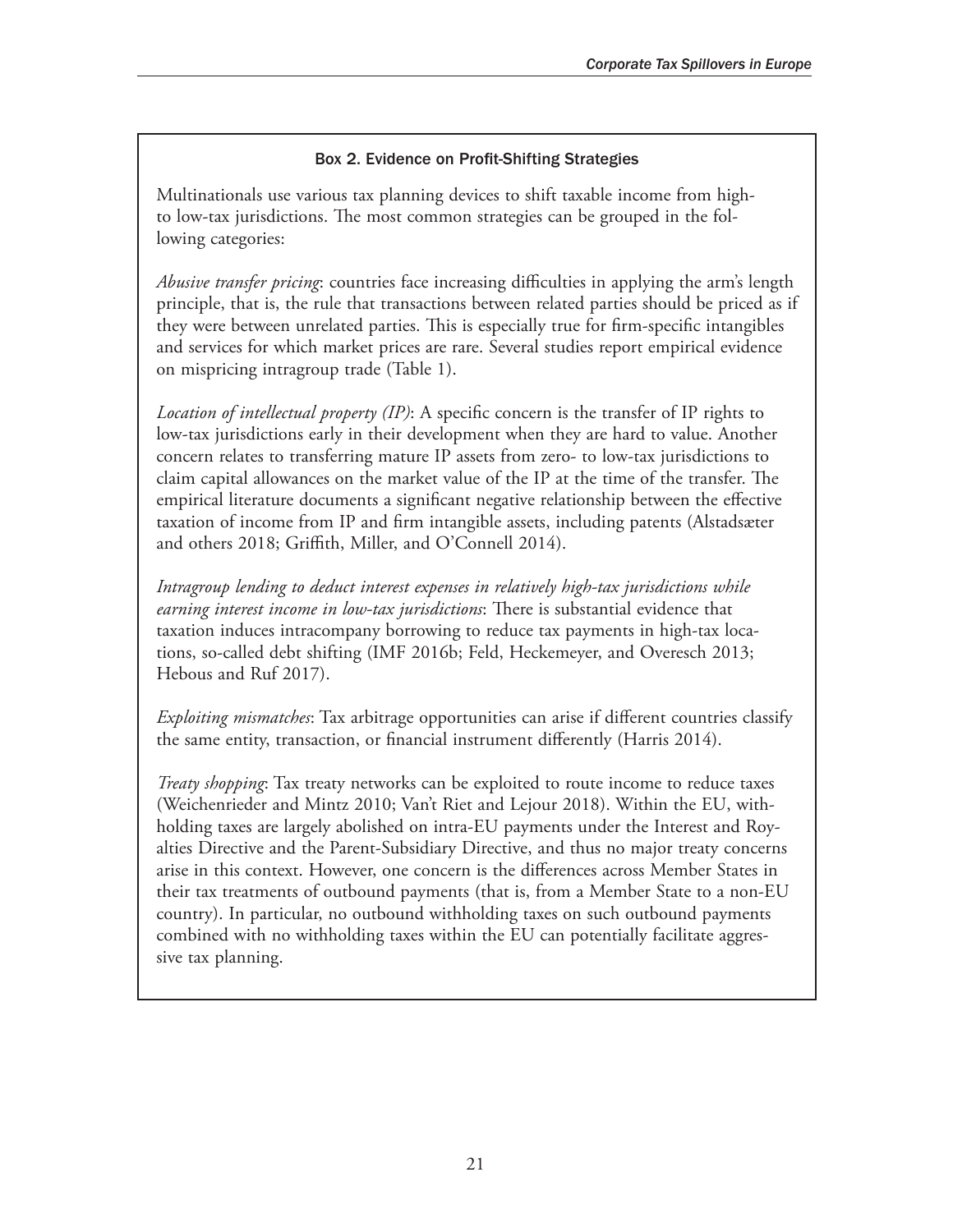#### Box 3. The G20-OECD BEPS Project

The G20-OECD project on base erosion and profit shifting (BEPS) concluded in 2015 on 15 action items aimed at identifying practices in the prevailing system of international corporate taxation that contribute to base erosion and profit shifting; recommending legal and administrative measures to combat those practices; and encouraging adoption of these measures at the national and regional levels (OECD 2015). The 15 action items include minimum standards (which all countries are expected to implement in domestic law or tax treaties), amendments to core OECD guidance (such as transfer pricing guidelines and model treaties) and common approaches (with an aspiration to convergence). The actions require changes in domestic law and tax treaties to (1) strengthen the rules for the taxation of controlled foreign corporations; (2) prevent base erosion through use of interest expense; (3) counter harmful tax practices by improving transparency and requiring substantial activity for preferential regimes (such as IP regimes); (4) prevent tax treaty abuse and redefining permanent establishments; (5) align transfer pricing with value creation in relation to intangibles; (6) design mandatory disclosure rules for aggressive tax planning schemes; and (7) address the tax challenges of the digital economy (this issue is currently at the center of ongoing work on reform options by the BEPS Inclusive Framework).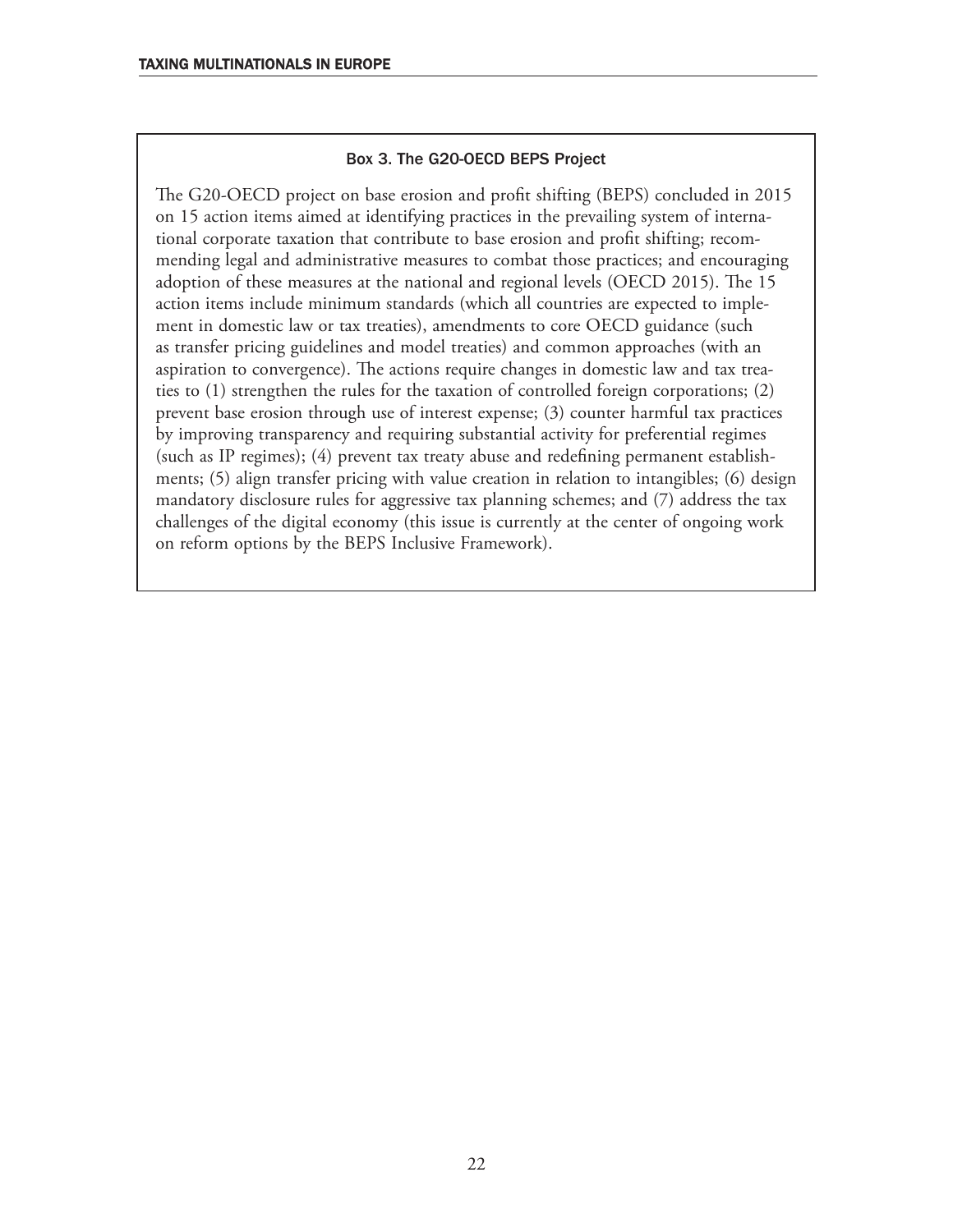#### **CHAPTER**

## European Tax Coordination 4

To mitigate profit shifting and tax competition within the EU, deeper coordination of corporate tax policies among the Member States will be necessary. Currently, a global debate on fundamental coordinated reform of the international tax system is underway, most prominently under the OECD Inclusive Framework (OECD 2020a, b). Irrespective of the outcome of this effort, however, the unique institutional structure in the European Union, with its objective to fully integrate goods, labor, and capital markets, demands deeper forms of coordination among its Member States to address the challenges of profit shifting and tax competition. Indeed, there are several initiatives in the EU to further coordinate European corporate tax policies. These have received a renewed momentum with the recently proposed package by the European Commission for fair and simple taxation, launched in July 2020 (EC 2020). This section discusses the role of tax coordination in the EU to address challenges of profit shifting and tax competition. It starts with a brief overview of current tax coordination in the EU (first section). Then, it elaborates on coordination of tax rates (second section) and tax bases (last section), respectively.

#### European Tax Directives Related to the CIT

During recent decades, the EU has coordinated several aspects of CIT policies in the Member States through directives. Most prominently, during the 1990s and early 2000s it passed three important directives on business taxation, intended to remove obstacles on cross-border activities of multinationals:

• The *Merger Directive* (90/434/EEC last amended in Council Directive 2005/19/EC) rules out additional taxes on cross-border transfers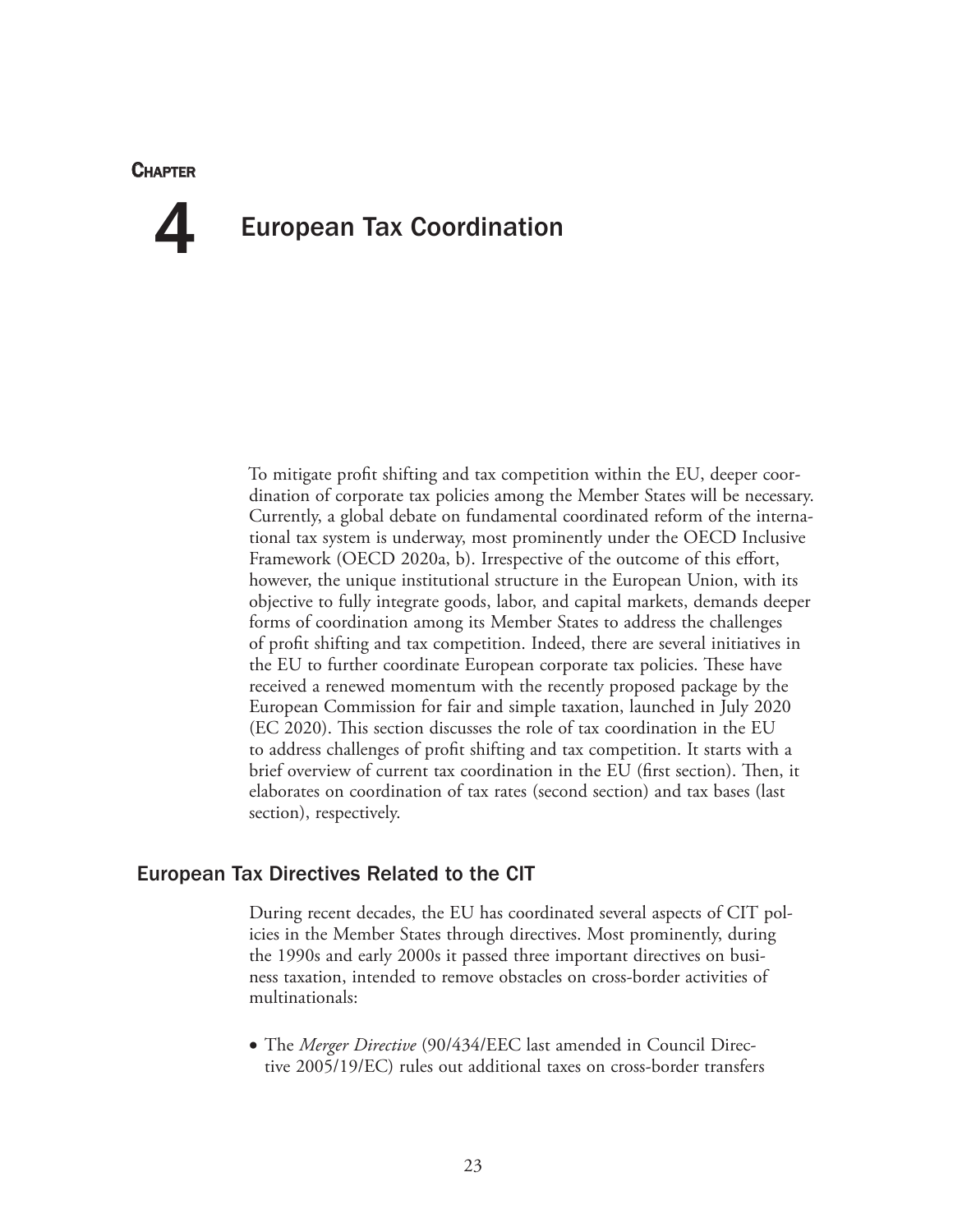| <b>ATAD Measures</b>                        | BEPS <sup>1</sup> | <b>Description</b>                                                                                                                                                                                                                                                                                                                                                                |
|---------------------------------------------|-------------------|-----------------------------------------------------------------------------------------------------------------------------------------------------------------------------------------------------------------------------------------------------------------------------------------------------------------------------------------------------------------------------------|
| 1. Interest limitation rule                 | <b>Yes</b>        | An earning-stripping rule that addresses profit shifting using intra-company loans by<br>denying the deduction of interest expenses if the ratio of net interest payments to Earnings<br>before interest, tax, depreciation and amortization (EBITDA) exceeds 30 percent.                                                                                                         |
| 2. Controlled foreign<br>company (CFC) rule | Yes               | CFC rules attribute passive income of a non-resident controlled entity, if some conditions<br>are met, to the parent company (that is, to be deemed as taxable income in the resident<br>country).                                                                                                                                                                                |
| 3. Hybrid mismatches rule                   | Yes               | A hybrid mismatches rule counters tax planning that exploits differences in countries' legal<br>characterizations of an entity or a financial instrument (for example, leading to double<br>deduction). The ATAD originally addressed arrangements within the EU, but it was extended<br>in March 2017 to coverage arrangements between EU Member States and non-member<br>sates. |
| 4. General anti-avoidance<br>rule (GAAR)    | No                | A GAAR is a provision of last resort that empowers the tax authority to counter schemes<br>or transactions that undermine the intention of the tax law to avoid taxes, despite being<br>formally compliant with the tax law.                                                                                                                                                      |
| 5. Exit taxation                            | <b>No</b>         | Member States shall apply an exit tax on the excess of the market value of the transferred<br>assets over their tax value, to prevent companies from avoiding tax in the State of origin<br>by moving their tax residence or closing a permanent establishment. This tax serves as a<br>safequard against base erosion rather than a source of revenues.                          |

#### Table 3. ATAD and G20-OECD BEPS

Source: Compiled by IMF staff.

<sup>1</sup>"Yes" indicates that the measure is included in the G20-OECD BEPS initiative but it is not a minimum standard. "No" indicates that the measure is not included in the G20-OECD BEPS initiative.

> of assets in the case of mergers between two companies in different Member States.

- The *Parent-Subsidiary Directive* (Council Directive 2003/123/EC) abolishes withholding taxes on payments and double taxation of dividends between associated companies of different Member States.
- The *Interest and Royalty Directive* (Council Directive 2003/49/EC) rules out withholding taxes on interest and royalty payments between associated companies of different Member States.

Recently, the EU has adopted two directives aimed at limiting profit shifting by MNEs. Guided by the BEPS outcomes, the European Council adopted two Anti-Tax Avoidance Directives (labeled ATAD I and ATAD II) in 2016 and 2017, respectively. These make some of the BEPS outcomes, beyond the minimum standards, mandatory for EU Member States (on limiting interest deductibility, for instance) and include other measures (for example, an exit tax). The anti-avoidance measures in the ATADs are summarized in Table 3. Moreover, several EU Directives have been passed to implement BEPS recommendations in EU law, including Directives on Administrative Co-operation and the Dispute Resolution Mechanism Directive.

Although employing ATAD measures can reduce profit shifting, it runs the risk of intensifying tax competition in the EU, as tighter anti-tax avoidance measures can make real investment more responsive to tax rate differences between Member States. For instance, De Mooij and Liu (2020) find that the adoption of transfer pricing regulations by countries has increased the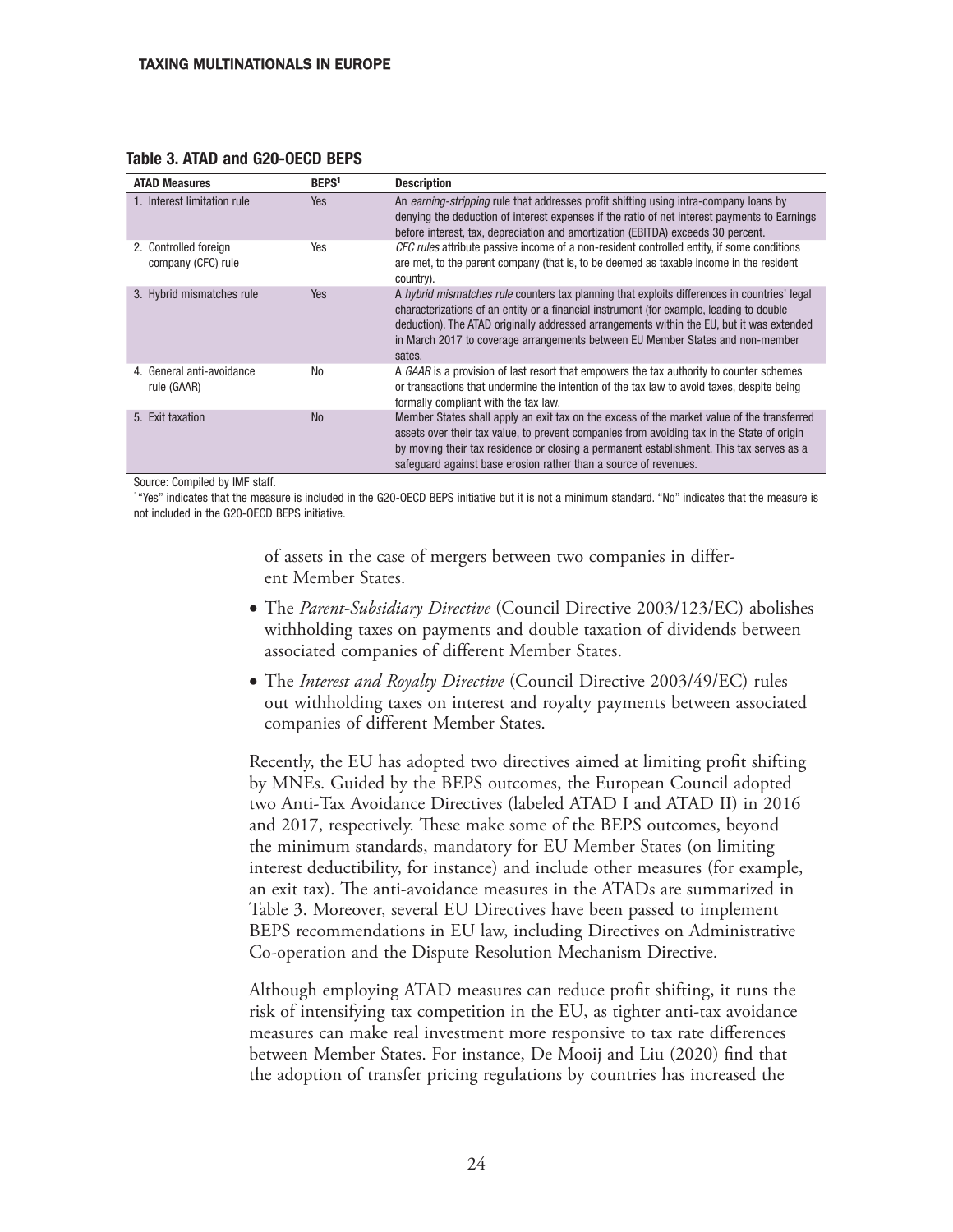sensitivity of investment to tax rates. In response, governments might become more inclined to compete for real capital by lowering their rates. Becker and Fuest (2012) find that tightening anti-avoidance rules can prompt low-tax jurisdictions to further lower their tax rates and engage in more aggressive tax rate competition. Indeed, several EU countries have recently lowered statutory CIT rates or are planning to do so. Addressing concerns of tax competition will require additional steps in the coordination of corporate tax policies in the EU.

To address tax competition, EU countries agreed in 1998 on a non-binding code of conduct with respect to harmful tax practices (Box 4). It banned certain preferential tax practices that were deemed "harmful" and, although non-binding, the peer pressure induced by this process has led several European countries to modify various tax regimes; it also induced new Member States from Eastern Europe to adjust their tax rules before joining the EU.

European corporate tax policies have also been shaped by rulings of the European Court of Justice (ECJ). First, several rulings by the ECJ have banned tax practices that violate core EU principles, such as the freedom of establishment. In response, countries have eliminated tax barriers to support the integrated European market. This, however, had the side effect of also restricting certain anti-tax avoidance strategies by countries, such as CFC rules or denials of tax deductions, for example, for interest. Ongoing state aid cases involve cases against permitted tax planning by MNEs and thus aim to mitigate tax avoidance. These practices were deemed as possible violations of European state aid rules and thus challenged by the European Commission. Recent high-profile cases of this kind involving Apple, Starbucks, and Fiat have attracted ample attention.

Recent discussions on tax coordination in the EU have focused on the taxation of highly digitalized companies. This includes, for instance, companies engaged in online advertising, intermediation services, and the sale of data. In 2018, the European Commission launched a proposal with two components: (1) a desirable long-term solution and (2) an interim proposal for the short term. The long-term solution would change profit allocation rules such that Member States could tax profits arising from sales by highly digitalized businesses operating in their territory, even if such a business does not have a *physical* presence there. However, this would require wider international agreement beyond the EU as it involves a change in the allocation of taxing rights as reflected in existing bilateral tax treaties. Such changes are currently being discussed in the OECD as part of the reform of the international tax framework. Until such agreement is reached, the EC proposed as an interim solution to levy a 3 percent tax on gross income of large digitalized businesses with a global turnover exceeding a certain threshold. Thus far, however, no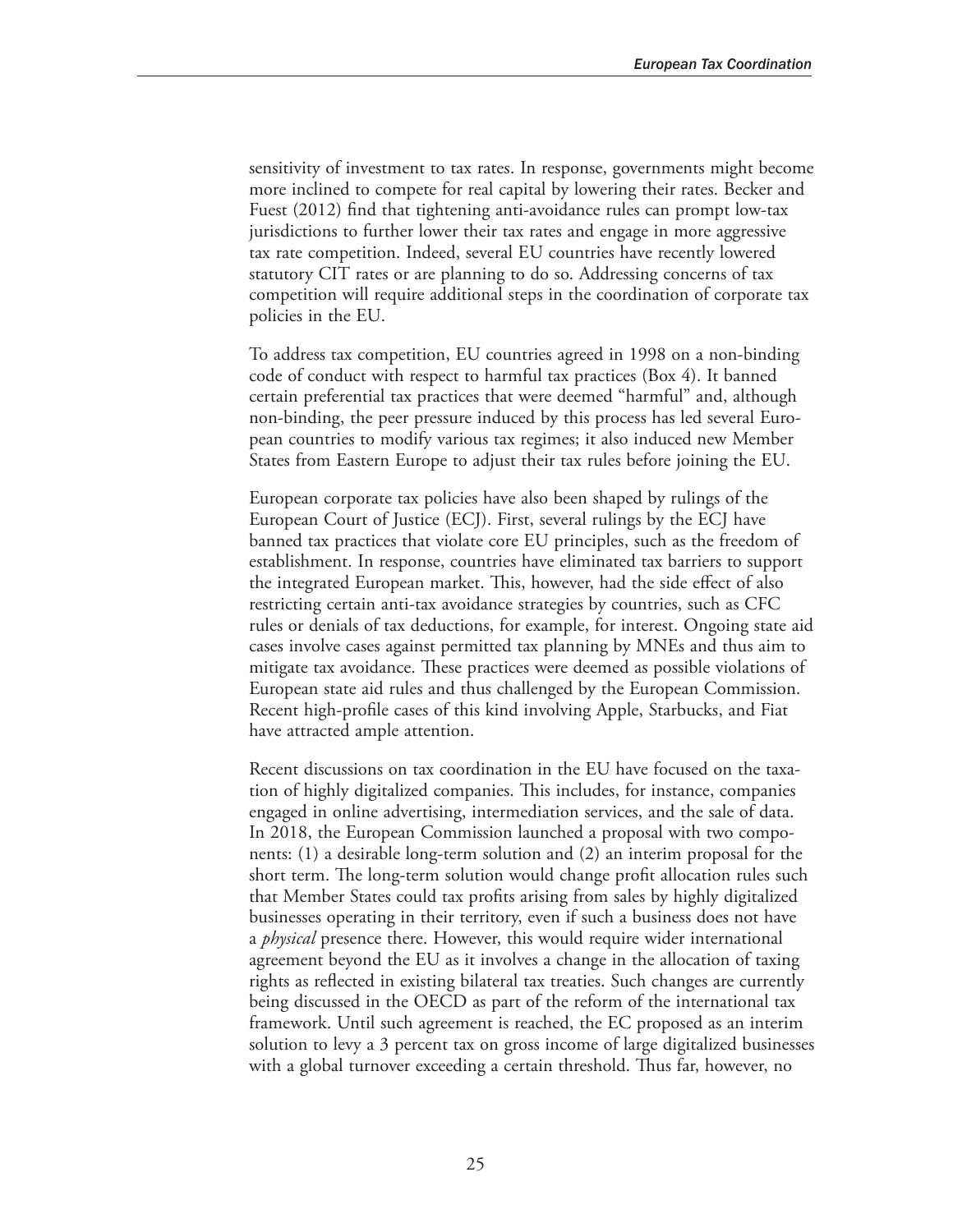agreement has been reached on the proposal. The debate is ongoing, both in individual EU countries to unilaterally impose digital service taxes and in the OECD Inclusive Framework to pursue a coordinated approach to address the challenges of the digital economy. The primary objective of these proposals is to address the perceived unfairness in the allocation of taxing rights across countries rather than to directly address the spillovers associated with corporate tax systems.

#### Tax Harmonization

Tax harmonization in the EU has seen remarkable achievements in the area of indirect taxation but has met with less success regarding the CIT. For example, the EU VAT Directive  $(2006)^1$  provides for "the harmonization of legislation concerning turnover taxes" by laying down a "common system" and a "uniform basis of assessment" for VAT, thereby largely harmonizing the VAT base while leaving VAT rates to member states within certain limits. Thus, the VAT Directive limits, but does not eliminate, the margin of discretion in the VAT design in Member States, for example by defining the scope of VAT exemptions and the allowed number of reduced VAT rates. In contrast, as summarized above, Member States have far more discretion in the CIT design. There have been discussions and proposals, however, to harmonize the CIT rate or base, as discussed below.

#### Corporate Income Tax Rate Harmonization

Coordination with respect to the CIT rate has long been debated in the EU as a way to mitigate CIT competition, but with little success. An expert report from 1963 by the Neumark Committee proposed a minimum tax of 50 percent on retained earnings, and the European Commission in 1975 proposed a harmonized corporate tax rate for the Member States in a band between 45 and 55 percent. In 1992, the Ruding Committee systematically reviewed the distortions to the common market imposed by differences in corporate taxation. It proposed a bandwidth for corporate income tax rates between 30 and 40 percent. In addition, it discussed harmonization of the corporate tax base, including by abolishing preferential tax regimes. In 2004, the French President Chirac and the German Chancellor Schroeder announced a plan for setting a minimum CIT rate in the EU to address "fiscal dumping" by some Member States. Despite all these attempts, agreement has never been reached on a minimum CIT rate in the EU (Pîrvu 2012).

<sup>&</sup>lt;sup>1</sup>The 2006 Directive recasts the 1977 Directive (77/388/EEC of 17 May 1977) on the harmonization of the laws of the Member States relating to turnover taxes.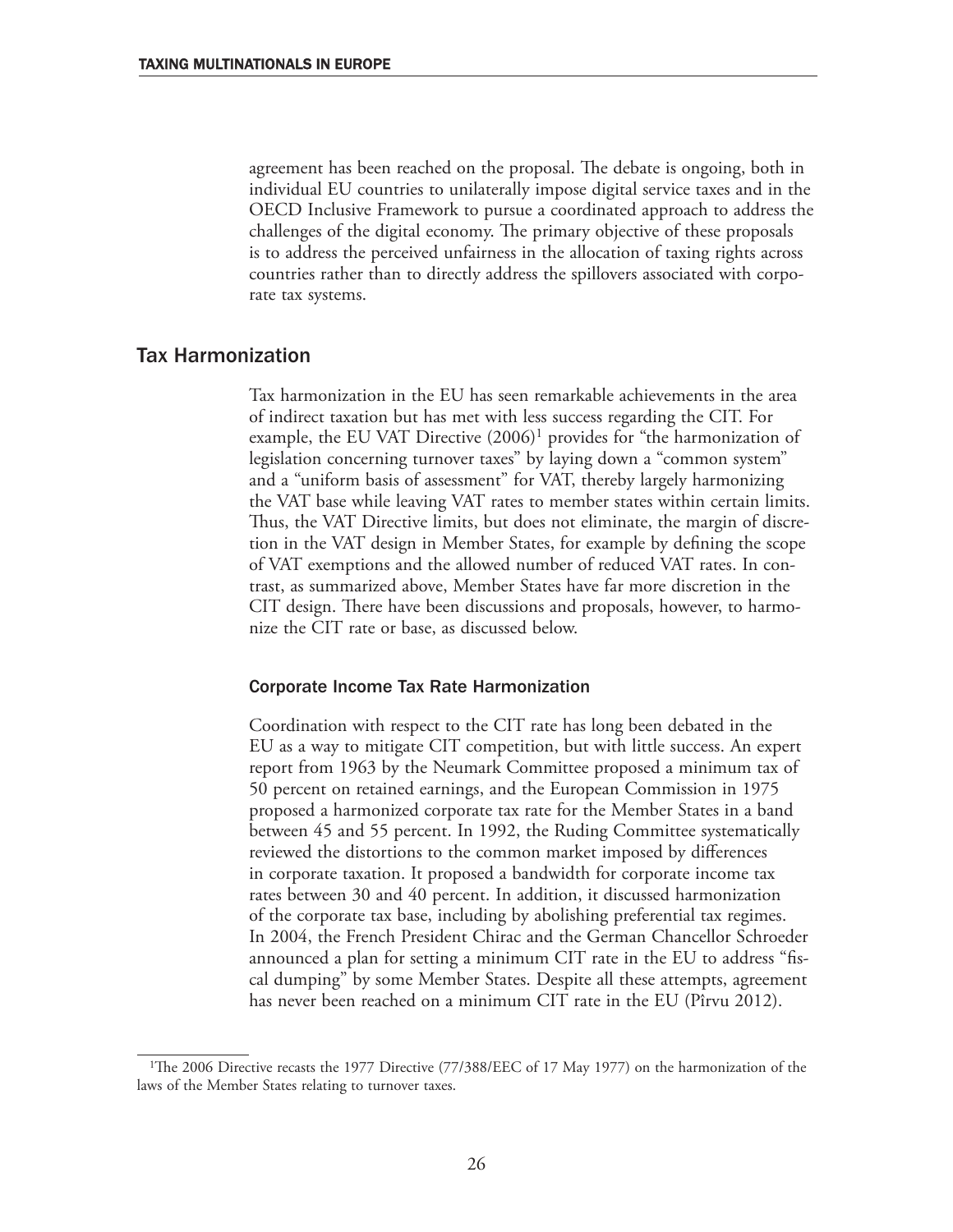The current debate on rate coordination is about introducing a minimum effective level of taxation of MNEs. The discussion on minimum taxation was revived in 2019 by a joint proposal of Germany and France. The nature of this proposal was different from the prior debate, however. Instead of referring to a minimum statutory tax rate for all EU Member States, "minimum effective taxation" was now referred to as schemes that would ensure that profits of MNEs are subject to some minimum overall level of taxation. This would apply to outbound and inbound foreign direct investment.

- *A minimum tax on outbound investment*. This would tax foreign earnings of multinationals at a reduced rate with credit for source-based taxes. One recently adopted tax of that nature is on global intangible low-taxed income (GILTI) introduced in the United States in 2017. It imposes a minimum tax on foreign earned profits (irrespective of repatriation or retention) and would be applicable above a 10 percent deemed return on tangible assets located abroad. The minimum tax rate is set at 10.5 percent (if no tax is paid abroad), with US liability wholly eliminated through crediting if the foreign tax on that income exceeds 13.125 percent. Variants of this approach can be envisaged and are currently being discussed globally under Pillar 2 of the OECD Inclusive Framework. One variant is to eliminate exceptions (so-called carve-outs) and simply tax any income of foreign branches or subsidiaries if insufficiently taxed abroad. Another variant is to apply the test for the minimum level of taxation on a country-by-country basis, instead of pooling income across high- and low-tax foreign jurisdictions.
- *A minimum tax on inbound foreign investment*. This would impose a minimum tax on operations in source countries or deny tax-reducing deductions. One example of such a minimum inbound tax is the base erosion and anti-abuse tax (BEAT) introduced in 2017 in the United States. Again, alternative designs are currently being discussed in the OECD. For instance, the minimum tax can be made conditional on the tax imposed in the receiving country being below some minimum level.

Effective minimum taxation in Europe would mitigate both profit shifting and tax competition. Because nearly all EU countries have moved toward territorial taxation, active business income earned in foreign subsidiaries is taxed only by the source country. This has created strong incentives for profit shifting toward low-tax jurisdictions since there is no offsetting tax liability in the residence country of the MNE. Charging some minimum tax on foreign income by the residence country can provide an effective backstop to such profit shifting. Moreover, minimum taxes on outbound investment will reduce pressures on source countries (including low-income and developing countries) to engage in aggressive tax competition by setting tax rates below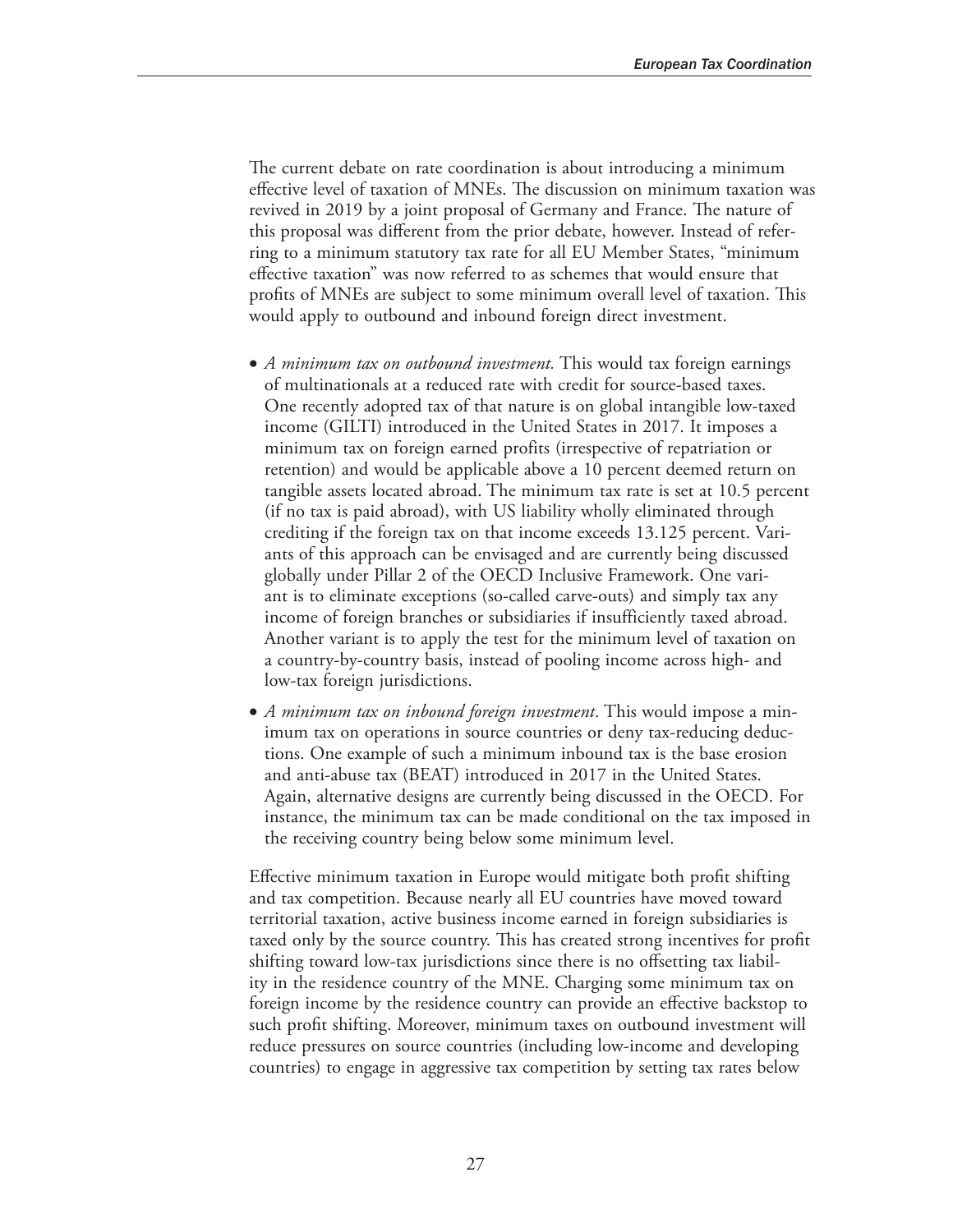the minimum. Indeed, the benefit to source countries of offering very low tax rates will be reduced since the gains for companies will be mitigated by the minimum tax. Minimum taxes on outbound investment can thus have a strategic effect of limiting aggressive tax competition, which can benefit source countries as well as others.

International coordination of minimum taxes will help address spillovers. In principle, a minimum tax on outbound and inbound investment could be implemented unilaterally. However, unilaterally strengthening residence-based taxation runs the risk that the parent company will have an incentive to relocate to jurisdictions not imposing such a charge. Similarly, a minimum tax on foreign affiliations may deter inbound investment. International coordination of minimum taxes would be desirable to address such spillovers. While ideally this should occur at the global level, if that is not feasible European coordination can at least limit spillovers within the EU. In sum,

- *Unilateral adoption would reduce profit shifting out of the adopting country*. At the same time the country would become a less attractive location for headquarters (outbound tax) and investment (inbound tax).
- *European adoption would reduce profit shifting out of the region*. Moreover, as Europe is an important capital exporter, it would reduce incentives for capital importing countries to lower taxes below the minimum. Negative effects on competitiveness would be smaller than under unilateral adoption, provided multinationals value being headquartered in the region.
- *Adoption by all important capital exporters would fundamentally change tax competition.* It would remove the incentive for every country to reduce their tax rates below the minimum. It would also avoid competition over global headquarters.

The level of the minimum tax will determine its implications. Charging tax on foreign earnings at a rate equivalent to the domestic CIT rate would establish a pure worldwide system without deferral. This would be consistent with the principle of capital export neutrality and undo incentives for profit shifting and tax competition. However, differences in tax rates between countries would violate the principles of capital import neutrality and capital ownership neutrality (which in the absence of a minimum tax would hold) and induce spillovers through the competition over headquarters. Setting a minimum tax at a rate that is lower than the domestic rate is therefore to some degree a compromise between the two principles. The GILTI provision in the United States, for instance, sets the minimum rate at half the domestic rate and thus reduces, but does not remove, the incentives for profit shifting and tax competition.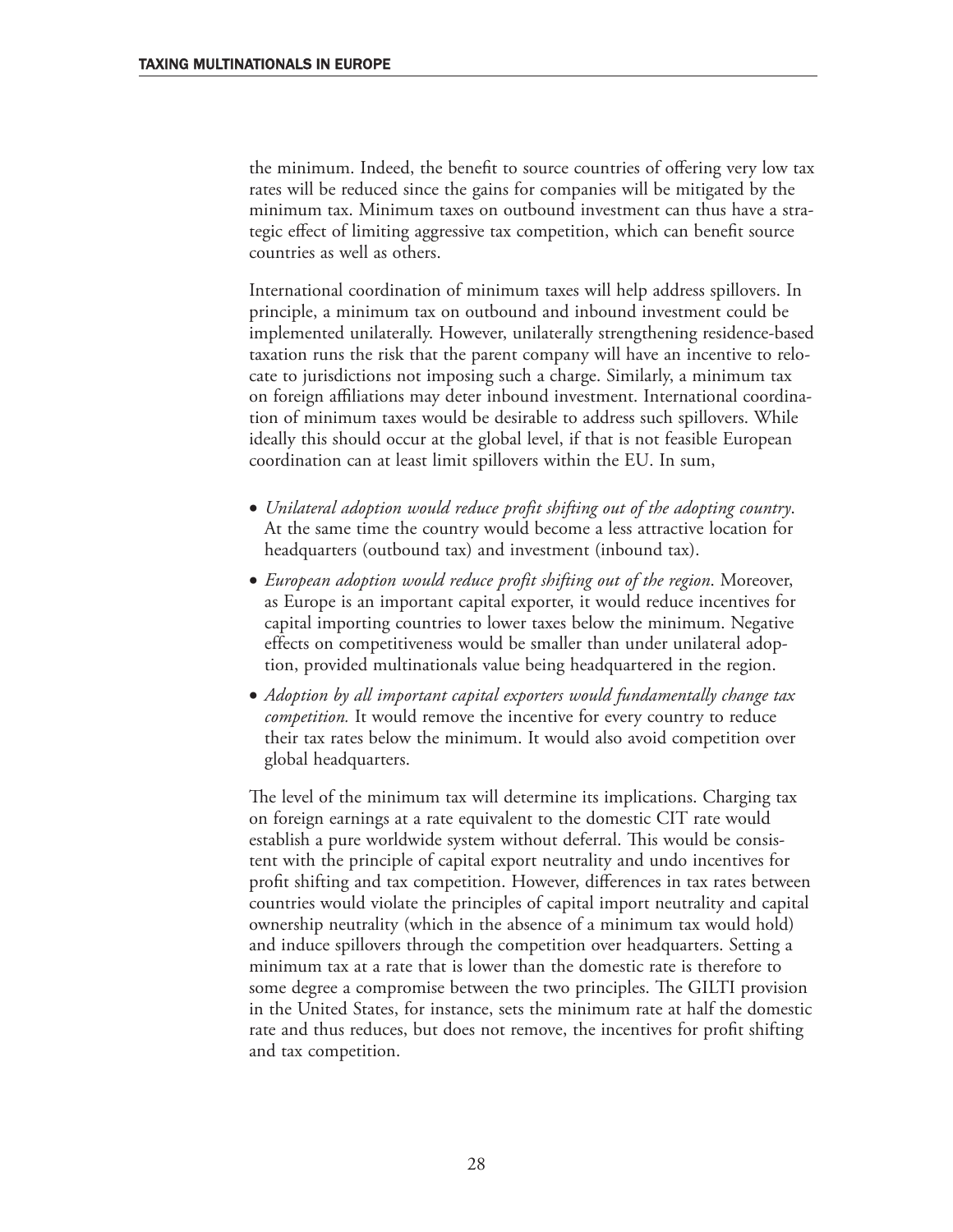The aggregate revenue effect of minimum effective taxation of MNEs will depend on the minimum rate, as well as other design features such as carve-outs. Devereux and others (2020) explore the impact of a global effective minimum tax rate—imposed on a country-by-country basis—on both outbound and inbound investment of 10 percent, assuming there is no exclusion of income from the application of the minimum tax (carve-outs). They find that this would generate additional revenue of about USD 32 billion globally, which is 14 percent of the taxes paid by foreign affiliates of MNEs and 1.7 percent of worldwide CIT revenue. If there were a carve-out or some form of global blending, on the other hand, revenue effects would be smaller. The OECD estimates additional gains by 0.8 to 1.1 percent of global CIT revenues from lowering profit shifting, with the total gain impact reaching 1.7 to 2.8 percent of global CIT revenues—assuming a 12.5 percent minimum tax rate.<sup>2</sup> To the extent that low-tax countries raise their tax rates in response to the global minimum, they would raise additional revenues from taxing international income as well as from their domestic tax bases—while the revenue effect for high-tax countries would be correspondingly lower. Clausing (2020) estimates that the minimum tax on outbound investment (GILTI) in the 2017 US reform lowers the US affiliate CIT base in low-tax jurisdictions by about 12 to 16 percent.

The longer-term merits of minimum effective taxation—either at the global or the EU level—would likely be associated with its dynamic effects. It would likely mitigate the incentives for profit shifting and reduce the intensity of tax competition, thereby putting a floor under CIT revenues. Moreover, the minimum tax creates a space for countries to raise their tax rates because taxing below the agreed minimum would no longer benefit MNEs and mitigate tax competition. However, the positive effects of a minimum tax crucially depend on its design and shrink with a lower minimum rate or bigger carve-outs.

#### Corporate Income Tax Base Harmonization

Two broad approaches have been proposed since the 1990s for harmonizing the CIT base in the EU. As discussed in the 1992 Ruding Report and later taken up again by the Bolkestein Committee in 2001, two alternatives for harmonizing the CIT base were put forward: (1) under common base taxation (CBT) there would be a uniform set of rules to determine the CIT base for all EU countries, or (2) under home state taxation (HST) the corporate tax base of an MNE would be determined by rules of the headquarters

<sup>2</sup>The OECD impact assessment assumes a carve-out of 10 percent on payroll and deprecation of tangible assets (OECD 2020): [https://www.oecd.org/tax/beps/tax-challenges-arising-from-digitalisation-economic](https://www.oecd.org/tax/beps/tax-challenges-arising-from-digitalisation-economic-impact-assessment-0e3cc2d4-en.htm) [-impact-assessment-0e3cc2d4-en.htm](https://www.oecd.org/tax/beps/tax-challenges-arising-from-digitalisation-economic-impact-assessment-0e3cc2d4-en.htm)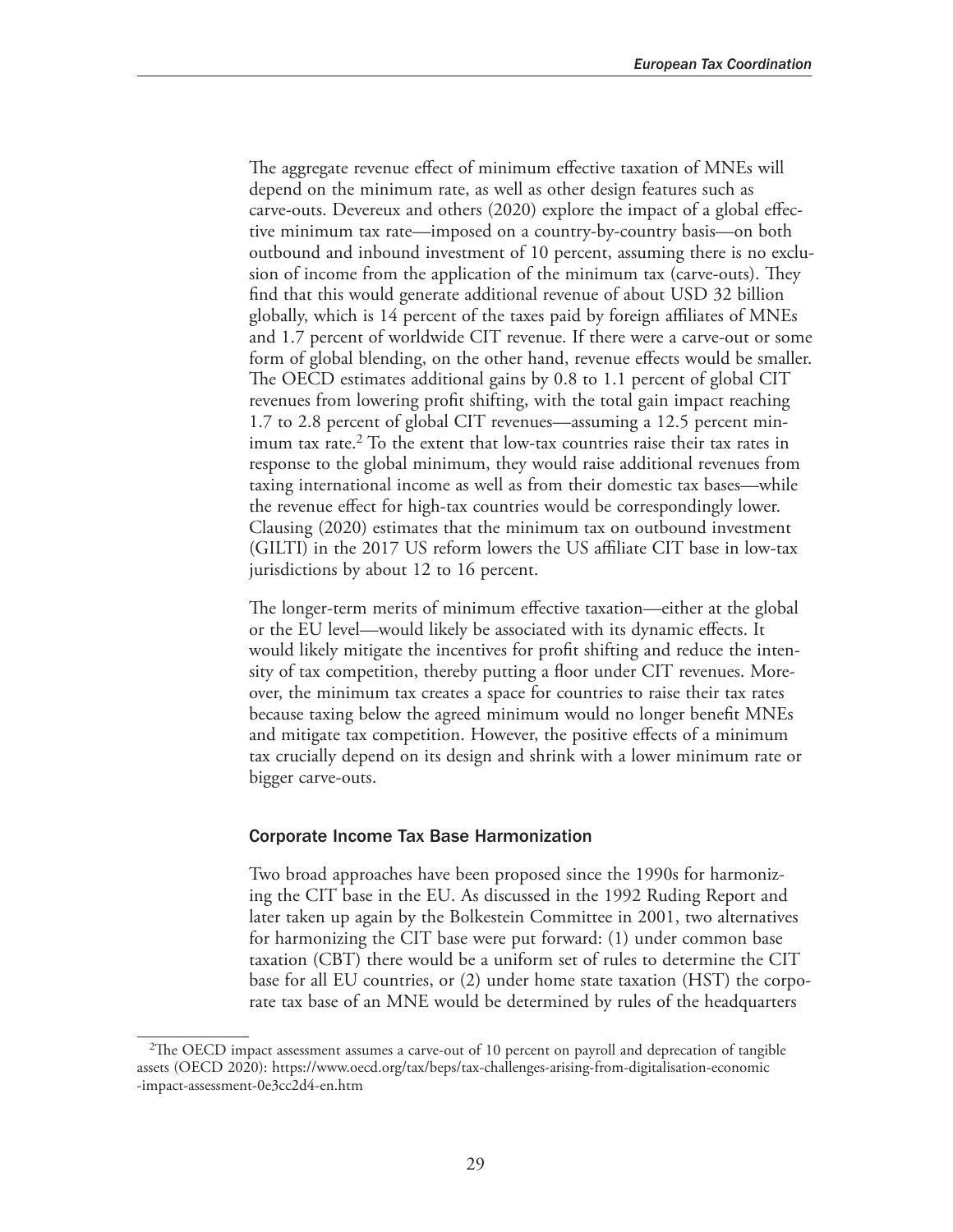jurisdiction of the MNE. Countries could thus maintain their own rules but would simply mutually recognize each other's practices within boundaries (Lodin and Gammie 2001). Ultimately, the discussion led to a concrete proposal by the European Commission in 2010 for the introduction of a CCCTB. In revised form, this proposal was relaunched in October 2016 and is still under discussion between the Member States. The rest of this subsection elaborates on this proposal, with a focus on CIT-base consolidation and formula apportionment.

The CCCTB proposal of 2016 envisages a two-step approach to reform the CIT base in the EU:

- *Common Corporate Tax Base (CCTB):* In the first step, Member States would agree on, and implement, a single EU-wide set of rules for computing the tax base of companies in the EU. Those rules would be mandatory for large multinational groups with global sales of at least EUR 750 million; other companies could voluntarily opt into the system. The proposed CCTB includes a tax deduction for a notional return on equity (to mitigate debt bias) as well as a super-deduction for R&D expenditure (to stimulate innovation). The proposal foresees several anti-avoidance measures including those from ATAD I and II. It also would allow for cross-border loss relief.
- *Common Consolidated Corporate Tax Base (CCCTB):* The second step involves full consolidation of EU-wide profits and formula apportionment. The group's consolidated profit would be shared between the Member States using an apportionment formula and each Member State would apply its own CIT rate to the apportioned share of the profits. The formula comprises four equally weighted factors: (1) labor, based in equal measure on the number of employees and payroll costs; (2) assets (tangible fixed assets, whether owned, rented, or leased); (3) sales (other than intragroup sales) of goods and services net after discounts, returns, VAT, and other taxes and duties; and (4) a data factor that reflects the collection and use of personal data of online platforms and services users.<sup>3</sup> The sales factor would be calculated based on destination (that is, where the goods are sold/ dispatched to or where the service is carried out). For some sectors, the formula would be adjusted to account for specific circumstances, such as in the financial, oil and gas, and international transportation sectors.<sup>4</sup>

<sup>&</sup>lt;sup>3</sup>The original proposals include only three factors (assets, employment, and sales). The data factor was proposed in 2018; see the European Parliament legislative resolution of 15 March 2018: [https://www.europarl](https://www.europarl.europa.eu/doceo/document/TA-8-2018-0087_EN.html) [.europa.eu/doceo/document/TA-8-2018-0087\\_EN.html](https://www.europarl.europa.eu/doceo/document/TA-8-2018-0087_EN.html)

<sup>4</sup>In 2018, France and Germany issued a common position paper on the CCCTB, suggesting some modifications to the proposed common base, such as eliminating the notional deduction for equity and the super deduction for R&D and postponing the cross-border loss relief. It also suggested making the common base mandatory for all companies.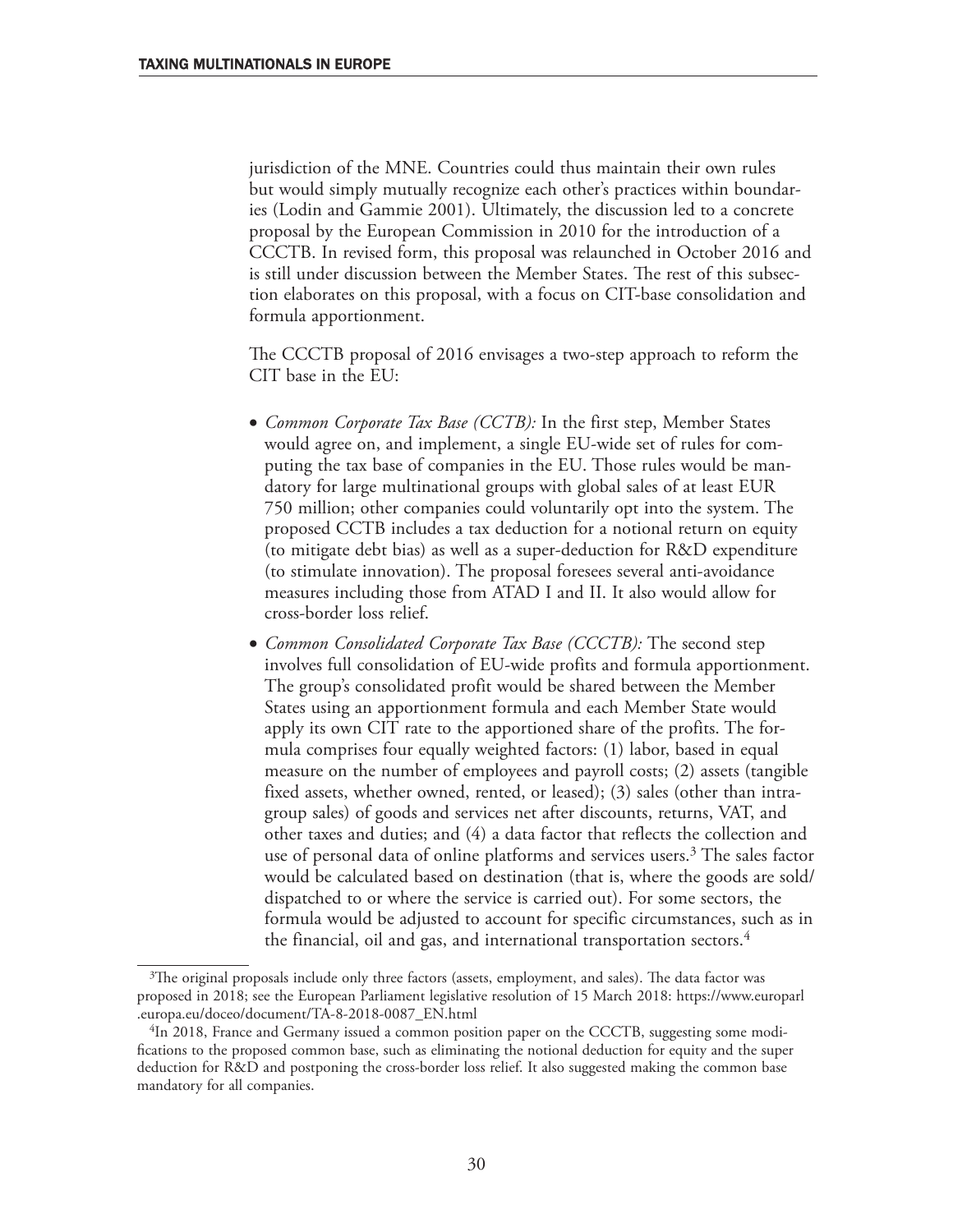Consolidation with formula apportionment under the CCCTB has significant merit and is common for business taxes levied by subnational governments in, for example, Canada, China, Germany, Japan, and the United States. Hence, as economic integration proceeds, formula apportionment seems to present itself as better suited than the arm's length principle for dividing profits of related companies across jurisdictions. Indeed, the key advantage of formula apportionment is that it avoids all conceptual and practical difficulties in applying the arm's length principle. By allocating the consolidated tax base using proxies for substantial economic activities, such as payroll, assets, and sales, formula apportionment can align the tax base closely with where production factors are located and where the consumers are based, without the theoretical (and frequently practical) need to examine every specific transaction.

The CCCTB would greatly reduce the scope for profit shifting but would also induce new distortions. By taxing MNEs on a consolidated basis, formula apportionment eliminates scope for profit shifting through transfer pricing and other devices. However, tax avoidance will not disappear altogether as new distortions in corporate ownership structures may arise. For instance, combining two independent firms would generally change their combined tax liability. Gordon and Wilson (1986) thus show that companies will have an incentive to spread excess returns to low-tax jurisdictions under formula apportionment by merging with companies in low-tax states. Moreover, under formula apportionment the CIT becomes a tax levied on the factors of the formula. Since some assets and forms of labor are mobile across borders, differences in CIT rates will still induce distortions in the allocation of these production factors. Such distortions are likely to be reduced, however, since the CCCTB formula is partly based on sales by destination. As the location of consumers is not under firms' control, differences in tax rates will not induce distortions in the location of sales. Note, however, that sales by destination might not be immune from profit shifting. For instance, risks arise through the channeling of sales through low-margin unrelated firms based in low-tax countries. Systems of destination-based profit taxation using border adjustments avoid such risk of avoidance and would be even more robust to profit shifting (Box 5).

The CCCTB does not eliminate tax competition, as the production factors used in the apportionment formula will be affected by tax differences. As the CCCTB uses assets and labor as factors in the formula, low-tax countries can still induce firms to relocate such production factors, to have a larger portion of the EU-wide profit apportioned there. Tax competition under formula apportionment could become even more intense than under arm's length pricing if these production factors receive a large weight in the formula, because the revenue gain from attracting such factors comes from not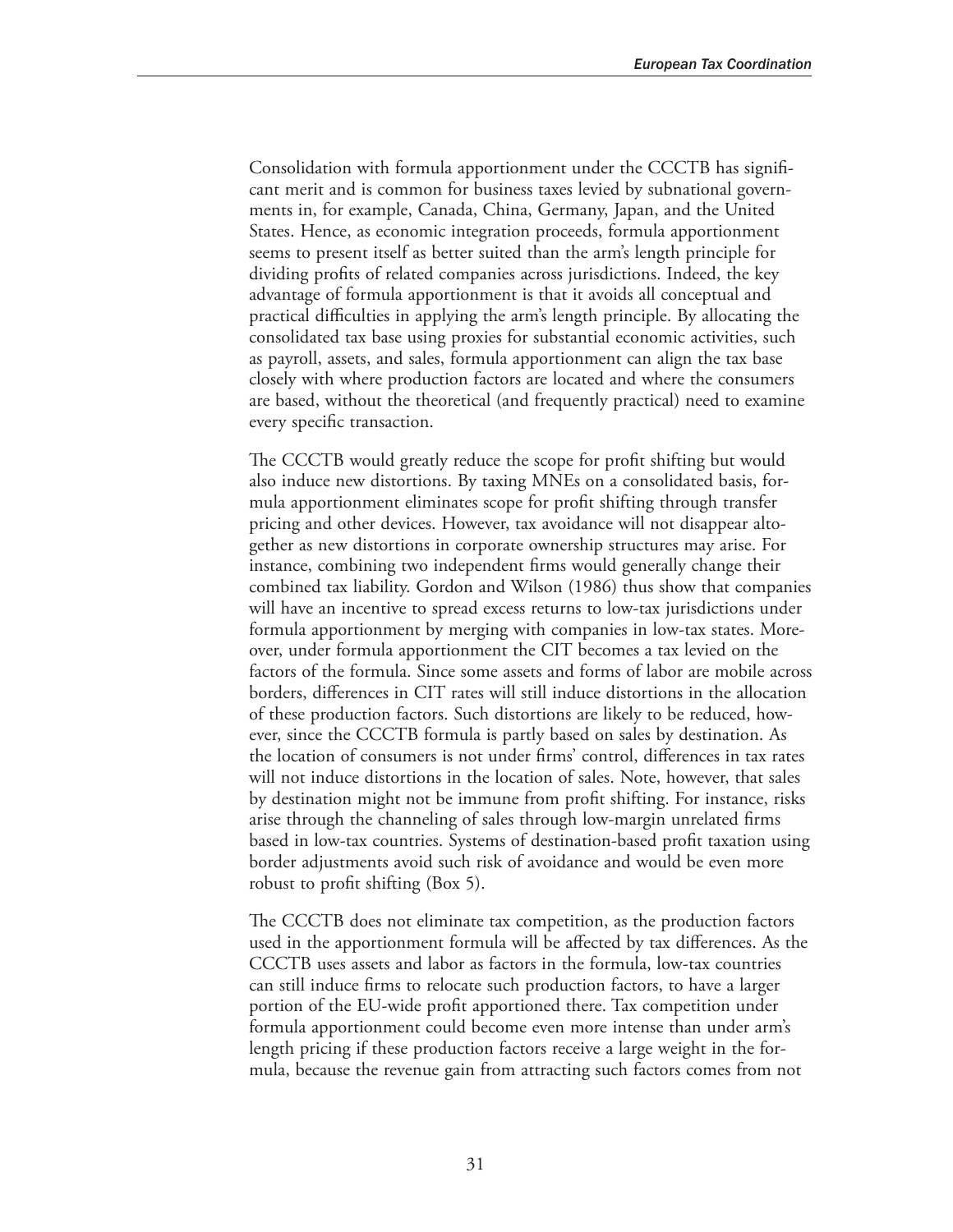only an increase in local activity, but also being allocated a larger share of the MNEs overall profit. However, this effect is muted in the CCCTB as it contains sales by destination in the apportionment formula. Introduction of the CCCTB together with some form of effective minimum taxation would further mitigate such tax competition.

EU-wide tax revenue effects from the CCCTB are ambiguous but likely to be positive if dynamic effects are considered. The CCCTB will have four important effects on EU-wide corporate tax revenue.

- 1. The common base under the CCTB is broader than the current aggregate tax base of countries. The EC (2016) estimates that this broadens the aggregate tax base in the EU by 3 percent.
- 2. Cross-border consolidation means that losses in certain affiliates can be immediately offset against the profits of affiliates in other countries. This will reduce the aggregate EU-wide tax base (although loss consolidation will also eliminate an important distortion to investment, which can partly offset this adverse revenue effect).
- 3. As the CCCTB eliminates profit shifting, it will likely reallocate the tax base from low-tax countries toward high-tax countries. This will raise overall revenue for a given overall base.
- 4. The CCCTB induces positive dynamic effects on economic activity and tax revenue. For instance, the proposed common base with the notional deduction for equity, the super deduction for R&D, and cross-border loss relief will significantly mitigate distortions in investment, corporate finance, and innovation.

The EC impact assessment uses a computable general equilibrium model for the EU to simulate CCCTB effects and finds that it will boost investment by 3.4 percent and raise GDP by 1.2 percent (EC 2016).<sup>5</sup> These dynamic economic gains will further expand the tax base. On balance, the impact assessment finds that the short-term aggregate revenue effect of the CCCTB will likely be positive but small. However, to the extent that incentives for tax competition are reduced on account of the sales factor in the apportionment formula, corporate tax revenue might well be enhanced in the longer term.

The CCCTB may induce large changes in tax revenue of individual countries. Some studies have analyzed the distributional implications of formula apportionment in Europe. They generally ignore behavioral responses and

<sup>5</sup>These simulated effects of the CCCTB package include R&D deductions and an allowance for growth and investment ("AGI," which provides an allowance for corporate equity).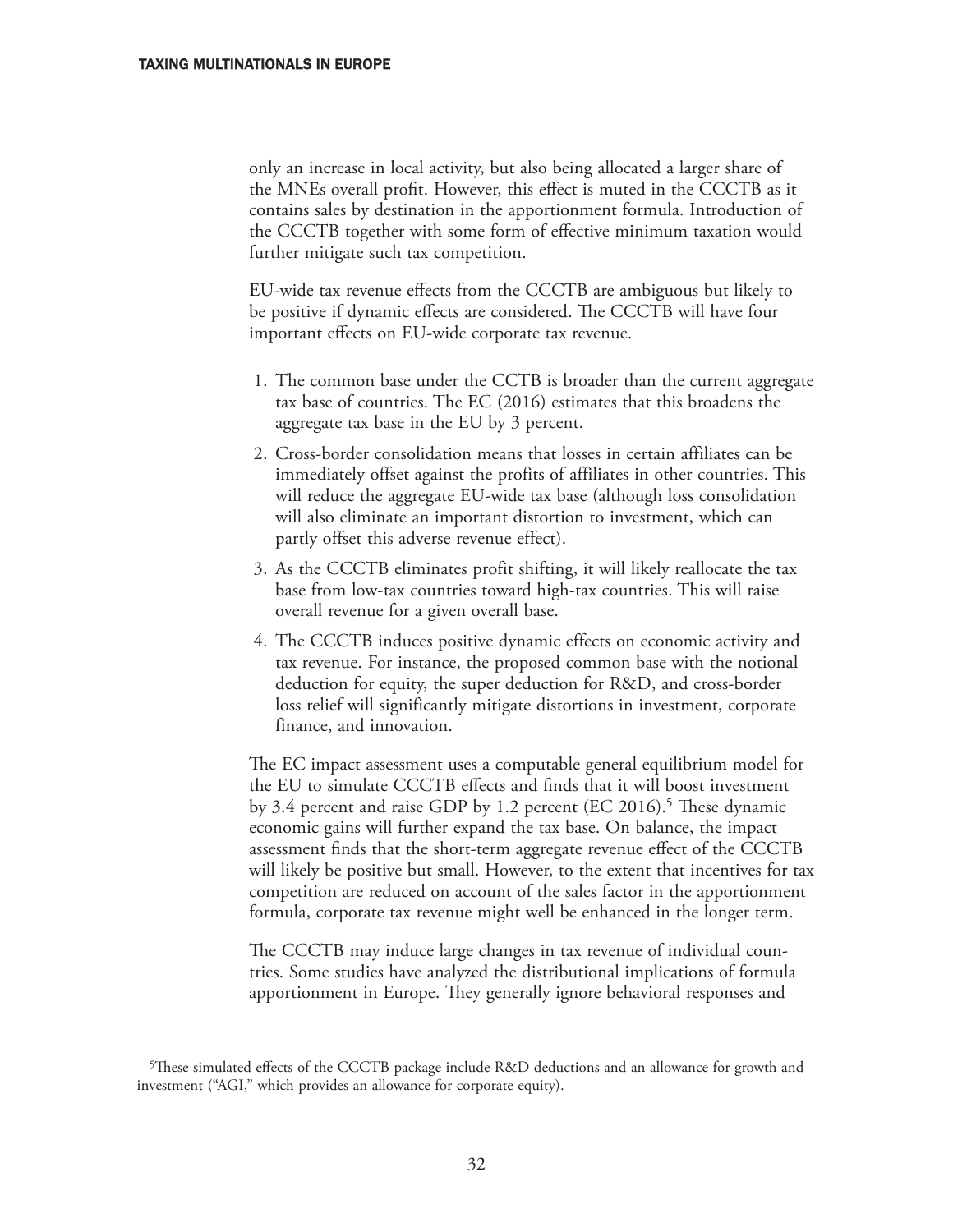focus mostly on allocations based on production factors, as information about sales by destination is often not available in data sets.

- Fuest, Hemmelgarn, and Ramb (2007) use German micro data to assess the impact of a three-factor formula of assets, employment, and sales by origin. They find that tax base changes are large. Small European countries such as Ireland and the Netherlands would lose part of their tax base, while large countries such as Germany, Italy, and France would benefit.
- Devereux and Loretz (2008) use ORBIS data for firms across Europe and find that, in some contrast to Fuest, Hemmelgarn, and Ramb (2007), and irrespective of the apportionment factors used, Belgium, Denmark, Finland, Germany, Italy, and Luxembourg would see a reduction in tax revenues, while Spain, Sweden, and some countries in Central and Eastern Europe would experience an increase.
- De Mooij, Liu, and Prihardini (2019) explore the distributional implications of global formula apportionment across countries. Using data on US-based MNEs from the US Bureau of Economic Analysis, they analyze the impact of the CCCTB formula, including the sales-by-destination factor. Figure 7 shows the impact for EU countries. It suggests that significant gains are reported for the larger EU countries and those in Southern and Eastern Europe; major losses are reported for the Benelux countries and Ireland. More systematically, their study finds that formula apportionment will benefit countries with higher tax rates and lower revenues in low-tax countries.

As finding agreement on the CCCTB among all EU member states has been difficult,<sup>6</sup> more limited approaches to formula apportionment might be considered as a first step, such as residual profit allocation (Avi-Yonah, Clausing, and Durst 2009; Devereux, and others 2019; Beer and others 2020) The large distributional implications of the CCCTB in particular create a significant barrier to finding unanimous agreement among the Member States. It might therefore be of interest to initially seek reforms with a more limited application of formulary principles. One such partial application is reflected in proposals for the so-called residual profit allocation. These schemes split an MNEs income into a "routine" return on investment, which is closely tied to capital and/or other production factors, and a "residual" return obtained from the consolidated account of the MNC. The routine return could be taxed as usual in the country where production takes place. The residual return could be allocated to countries based on a formula (for example, sales

<sup>6</sup>Under the EU "Enhanced Cooperation" procedure, a subset of a minimum of nine Member States can establish advanced integration without the involvement of other member countries: [https://eur-lex.europa.eu/](https://eur-lex.europa.eu/summary/glossary/enhanced_cooperation.html) [summary/glossary/enhanced\\_cooperation.html](https://eur-lex.europa.eu/summary/glossary/enhanced_cooperation.html)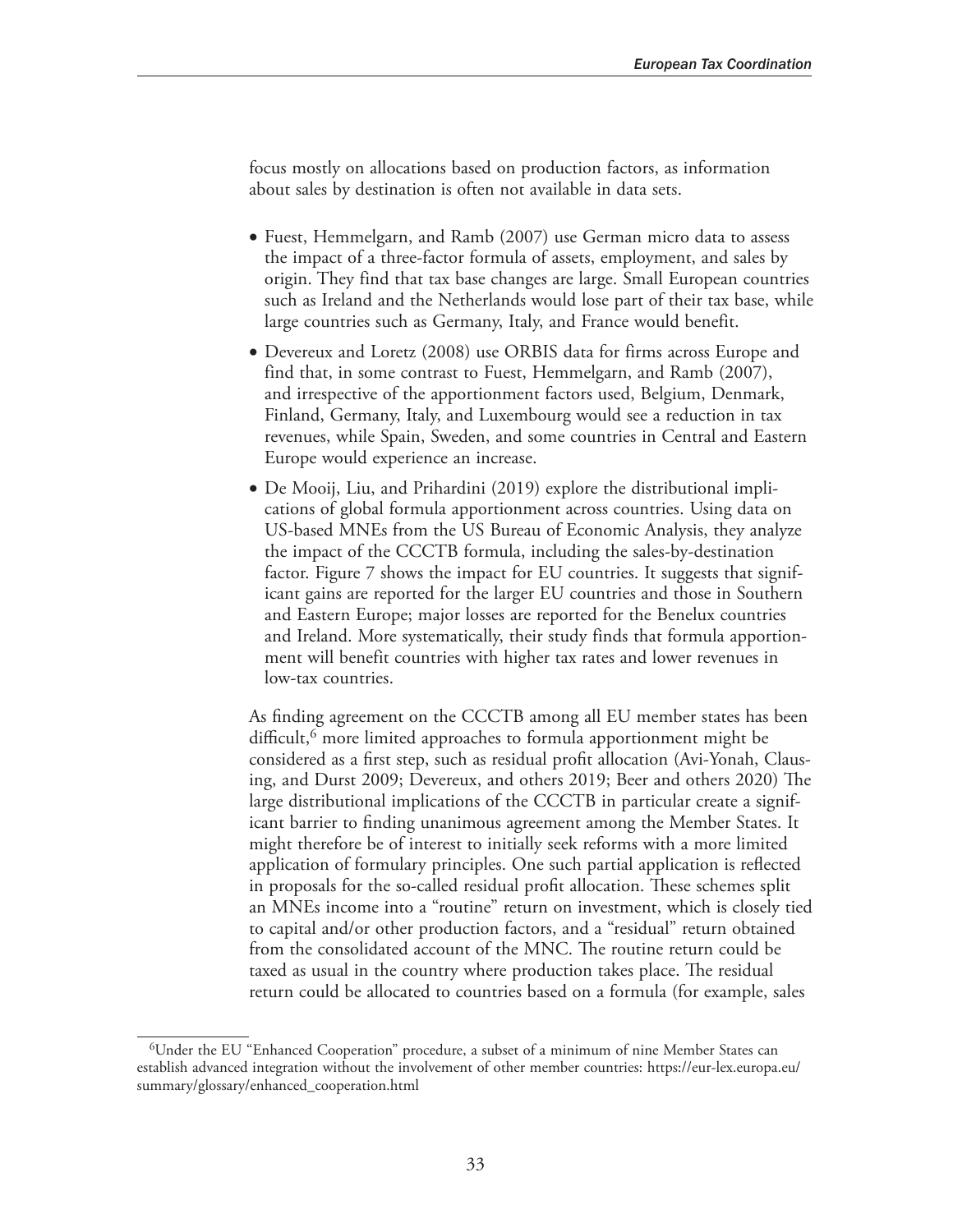

Figure 7. Impact of Formula Apportionment on Tax Revenue from US MNEs under Various Allocation Keys (Average 2011–16)

Source: IMF staff estimates.

*(Percent)*

Note: The Common Consolidated Corporate Tax Base (CCCTB) formula in the exercise is based on employment, assets, and sales. NO = Norway; CHE = Switzerland.

by destination) and then taxed at prevailing rates (which might differ from the tax rate on the routine return). The allocation of residual profits based on sales by destination aims to avoid the problems with the taxation at source, such as distortions in capital allocation and tax competition. However, the revenue implications of such residual profit allocation can still be significant for individual countries (Beer and others 2020).

Overall, base harmonization reforms can render unilateral taxes on digital services in Europe less important. A CCCTB generates new taxing rights in destination countries if the allocation formula includes sales by destination or a data factor, which (in part) addresses the issue of where to tax profits of digital activities within Europe. A minimum tax does not address this issue, but it lowers the tax-advantage of low-tax locations, thereby at least ensuring that profits of digital activities are taxed in Europe at the minimum level. To the extent that the current location decision of these profits is driven by differences in taxation, a minimum tax would level the playing field, thereby somewhat reducing tax incentives to avoid taxable presence in the destination country.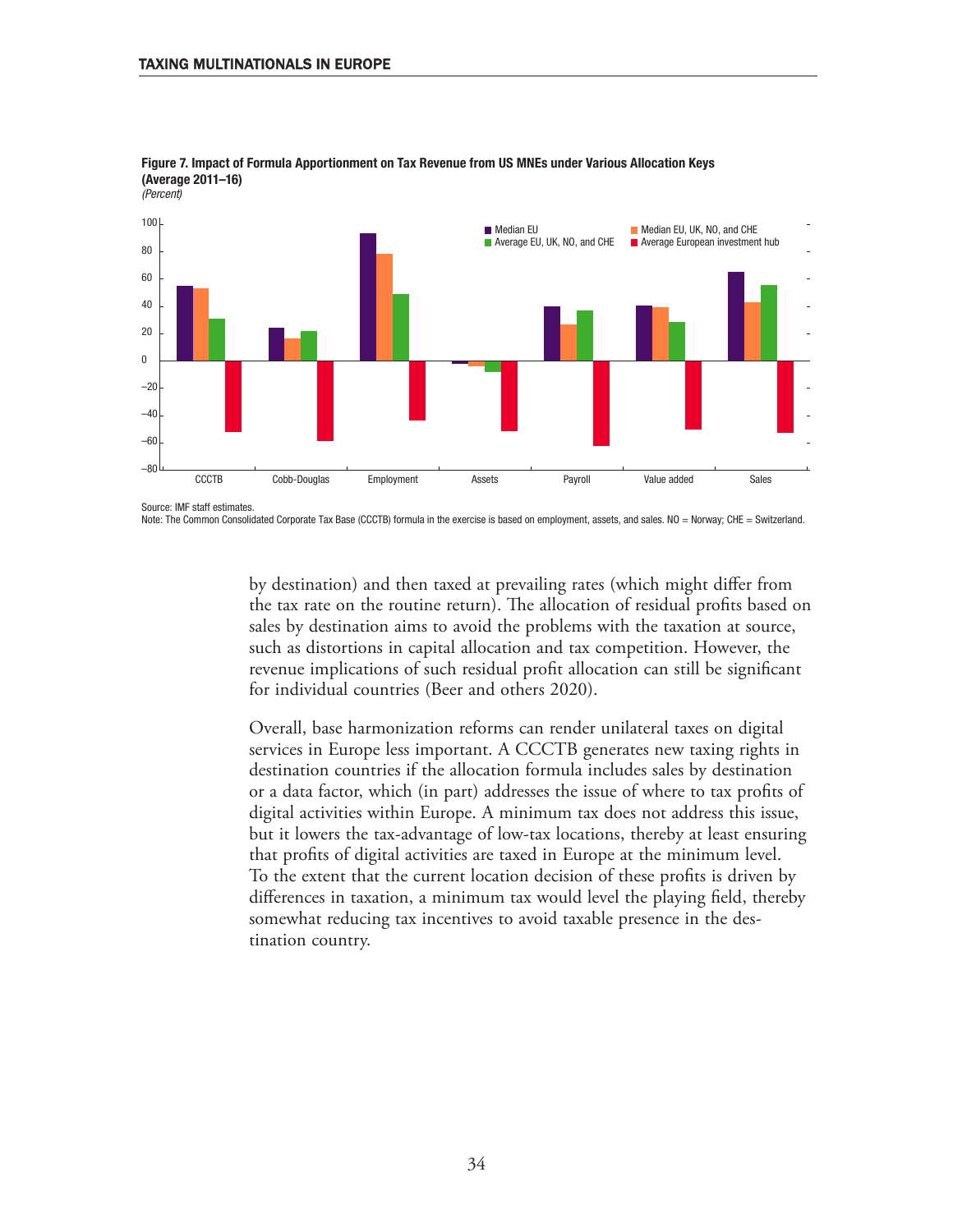#### Box 4. CIT Obligations and Commitments in the EU Code of Conduct on Business Taxation (CoCBT)

The CoCBT was adopted by the European Council in December 1997 to tackle "harmful tax measures" and oversee the provision of information on those measures, with a CoCBT Group being established in 1998 to be responsible for its implementation. The CoCBT is not a legally binding document; Member States are voluntarily committed to it. It covers "[tax] measures which affect, or may affect, in a significant way the location of business activity in the Community" (EU 1997). As of 2014, it sets criteria for assessing harmful tax measures largely in the spirit of Action 5 of the G20-OECD BEPS project, including, but not limited to, violating the nexus approach—which classifies a tax measure as harmful if tax advantages are granted in the absence of any "real economic activity"—and ring-fencing—for example, by granting benefits only for nonresidents or specific sectors. The ambit of the CoCBT was recently extended to include areas such as transparency and exchange of information regarding transfer pricing and identification of non-EU countries that encourage "abusive tax practices" (a term used by the European Commission).

In December 2017, the CoCBT Group adopted the first EU list of non-cooperative tax jurisdictions for tax purposes based on three criteria: (1) tax transparency (exchange of information standards developed by the Global Forum on Tax Transparency); (2) "fair tax competition" in line with the CoCBT or the OECD Forum on Harmful Tax Practices (and as in Action 5, jurisdictions with a zero-CIT rate should implement the nexus approach); and (3) implementation of the G20-OECD BEPS minimum standards. As of October 2020, the list contains 12 jurisdictions—all together having a negligible share in total FDI from or into the EU (American Samoa, Anguilla, Barbados, Fiji, Guam, Palau, Panama, Samoa, Seychelles, Trinidad and Tobago, US Virgin Islands, and Vanuatu).

#### *EU State Aid Rules*

EU competition policy has rules on state aid aiming at ensuring fair competition in the EU's internal market on a "level playing field." Article 107 of the Treaty on the Functioning of the European Union (the Treaty) contains a general prohibition on state aid, unless it is justified by reasons of general economic development. The EC oversees that state aid complies with the EU rules empowered by the notification procedure which apart of a few exceptions—requires Member States to notify state funding to the EC for approval before being implemented. The EC has the power to recover incompatible state aid. To qualify as state aid, a measure, generally, needs to have the following specific features: (1) "an economic advantage" conferred to an undertaking which that undertaking would not have received in the normal course of business and that advantage must be conferred by the state or through state resources; (2) the advantage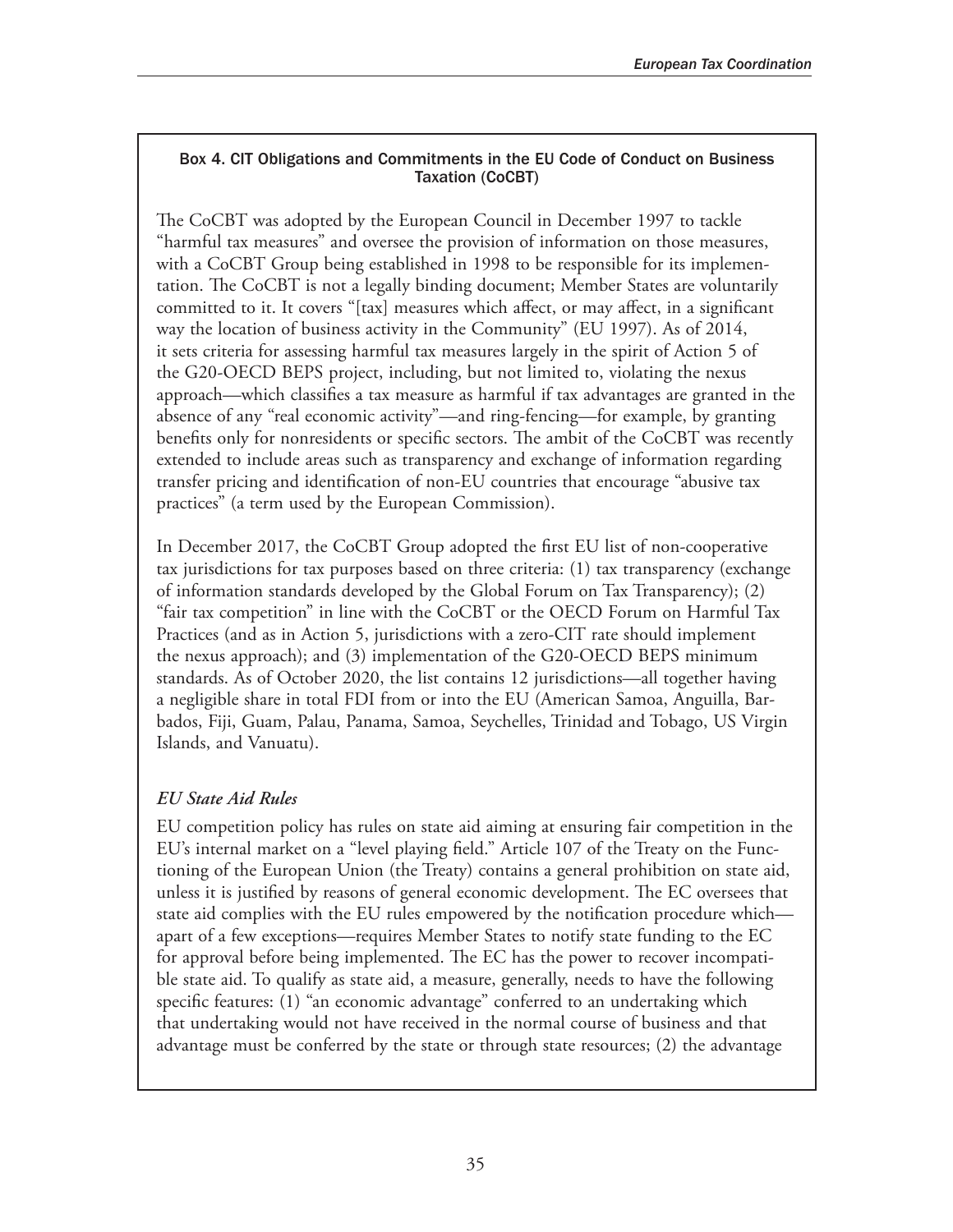#### Box 4. CIT Obligations and Commitments in the EU CoCBT *(continued)*

conferred must be given to the recipient on a selective basis, for example, to specific companies or industry sectors, or to companies located in specific regions (this is the case for all regional and sectoral aid schemes); and (3) the measure may distort competition and is likely to affect trade between Member States.

The European Council explicitly recognizes that some tax measures in Member States can fall within the scope of both the CoCBT and the state aid provisions. Tax rulings while they are per se not necessarily violating state aid rules—can be deemed unlawful if they provide, on a discretionary basis, selective advantages to a specific company or group of companies. Since June 2013, the EC has been investigating the tax ruling practices of Member States. Examples of cases wherein the EC decided that unlawful state aid existed include Starbucks in the Netherlands (2015), Amazon in Luxembourg (2017), and Apple in Ireland (2016). Developments have been ongoing, with the decisions of the EU General Court in September 2019 to annul the EC's decision that Starbucks had been granted a tax advantage of EUR 30 million and in July 2020 to annul the EC's decision that Apple had been granted a tax advantage of EUR 13 billion.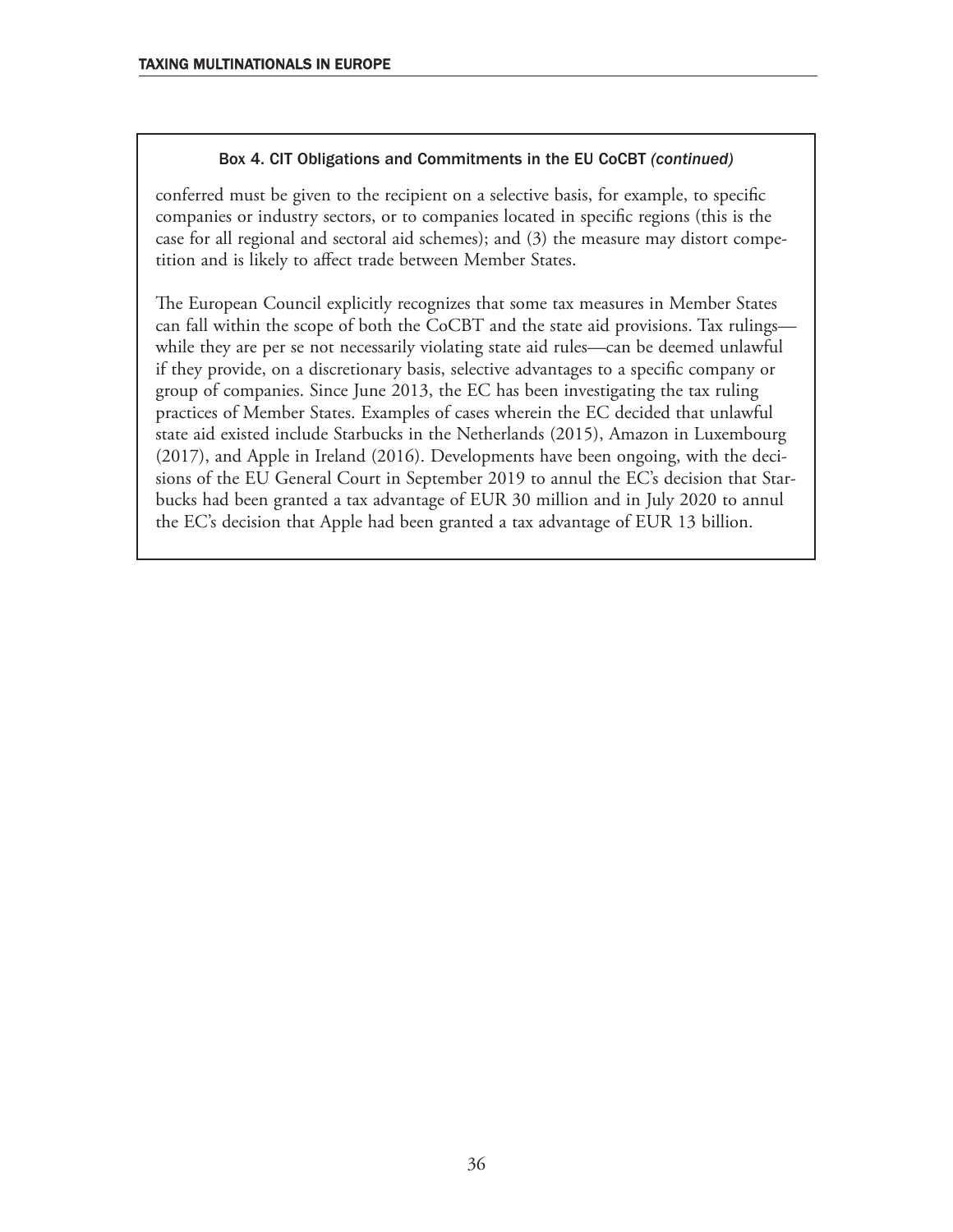#### Box 5. Border-Adjusted Profit Taxes

Destination-based profit taxes would be a powerful way to address profit shifting and tax competition while removing any need to determine transfer prices. The border adjustment means that exports are tax exempt while imports are nondeductible. Their prices are thus irrelevant for the determination of the tax base, and profit shifting is not feasible. This is also true of channels other than transfer price manipulation (Auerbach and others 2017a). Tax competition would also be reduced significantly because taxes are determined by the destination of sales, not the location of production. Full neutrality would require real exchange rates to adjust. This is expected to occur (Auerbach and others 2017b), but according to some research may take some time (Buiter 2017, Barbiero and others 2018).

Destination-based taxes can be implemented as highly efficient rent taxes. Given the absence of tax competition, the same revenue can be raised by applying a higher rate on a smaller base, such as pure economic rent. In that case, the tax is neutral to investment, that is, it would not discourage any investment that is profitable in the absence of taxation. The simplest and most studied implementation of a border-adjusted profit tax is the Destination-Based Cash-Flow Tax (DBCFT)—for example, Bond and Devereux (2002), Auerbach and others (2017a), and IMF (2019). This is an economically efficient tax, as it does not distort investment or financing choices. Moreover, its compliance and administrative costs are likely to be very low, given that the tax base is calculated from cash transactions. A disadvantage is, however, the large amount of refunds that would likely be due to exporters. Other destination-based rent taxes—for example, based on an allowance for corporate equity—are feasible but face additional complications (Hebous, Klemm, and Stausholm 2020).

If adopted unilaterally or regionally, repercussions for non-participating jurisdictions would be severe. While adopting a DBCFT (or other border-adjusted tax) protects from losses from profit shifting, other countries would face even more intense tax competition pressure. From the point of view of countries taxing at the origin, a destination-based country would appear as a tax haven, as it would apply a no taxes on inwardly shifted profits. Resulting losses from profit shifting can be expected to be severe (with no corresponding tax revenue gain in the DBCFT country), pushing countries to follow in DBCFT adoption to obtain a more robust tax base, too. There are, moreover, legal doubts about whether a DBCFT can be drafted in a World Trade Organization-compliant way (Schön 2016; Grinberg 2017).

These taxes would lead to major redistribution of tax payments and—in their most convenient implementation—make revenues more volatile. Hebous, Klemm, and Stausholm (2020) calculate the revenue impact of replacing the current CIT with a DBCFT at the same rate and find that while global revenues would be similar, individual coun-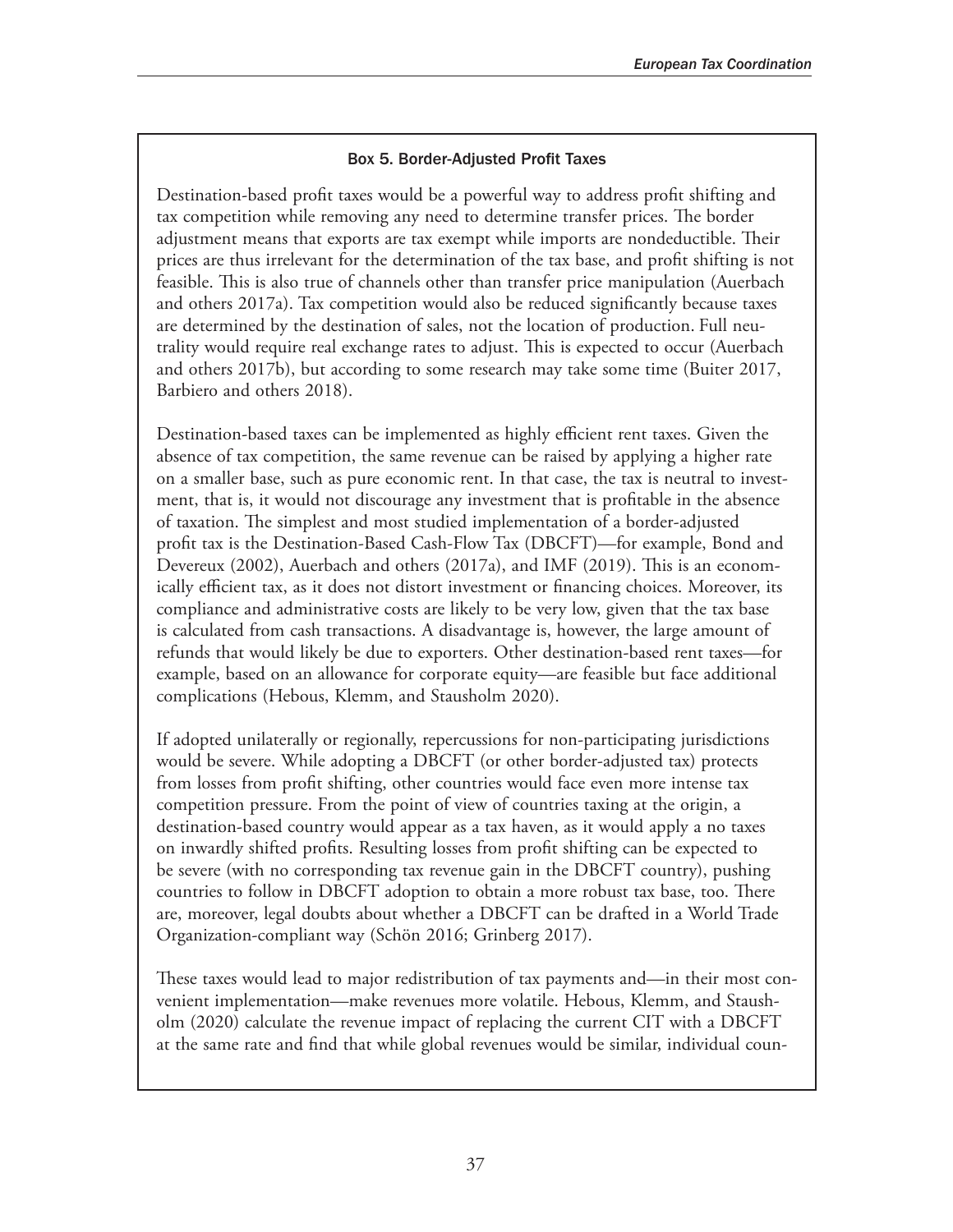#### Box 5. Border-Adjusted Profit Taxes *(continued)*

tries may lose or gain significant amounts, depending on their economic circumstances. In particular, given the exemption of exports and taxation of imports, countries with trade deficits tend to increase their tax revenues. Another important driver of the revenue effect is whether the current system benefits or suffers from profit shifting, which would stop under the DBCFT. Hebous, Klemm, and Stausholm (2020) also show that the volatility of tax revenue would rise significantly, while it would be a less effective automatic stabilizer (given the deductibility of investment, which is cyclical).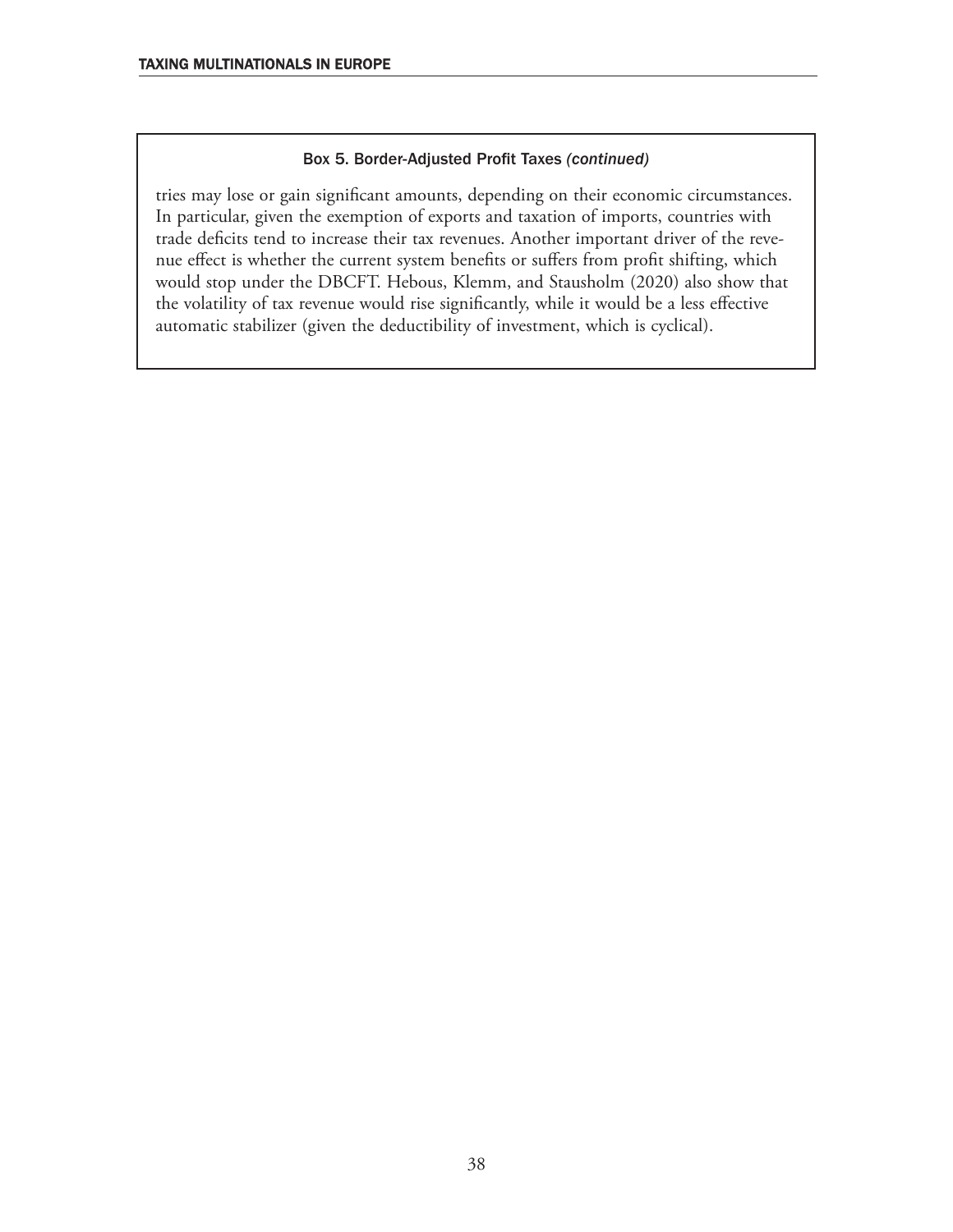#### **CHAPTER**

## **Conclusions** 5

This paper is motivated by the mounting tension between the importance of effective taxation of corporate profits and the widely shared assessment that the current international CIT framework is outdated. Our focus is on Europe where corporate income tax remains an important source of revenue. Vigorous tax competition among countries and significant cross-border profit shifting by MNEs have generated distortions and lowered tax revenues, despite a rising share of corporate profits in GDP. Domestic firms are put at a competitive disadvantage and citizens perceive the existing corporate tax system as unfair. While global reform efforts are ongoing, the question remains: what can Europe do to address these negative spillovers, support tax revenue, and see dynamic efficiency gains?

The impact of the COVID pandemic on public finances adds to the urgency of CIT reform. The sudden halt in economic activity and sharp drop in employment are far worse than anything on record. The pandemic is prompting many governments to spend more than they had anticipated pre-COVID while collecting less taxes. Many countries are accumulating public debt at rates reminiscent of major wars. In this context, there is a clear premium on collecting appropriate and fair tax on corporate profits.

CIT revenue performance varies considerably across European countries, partly due to tax competition and profit shifting. The continuous downward trend in statutory CIT rates seems to indicate a race to the bottom in corporate taxation in Europe with a significant revenue cost. In addition, the proliferation of preferential tax regimes, notably for income from intellectual property, has reduced effective tax rates considerably below statutory ones.

There are clear indications that MNEs find ways to avoid taxation of significant amounts of corporate income generated in cross-border activities through a variety of tax planning devices, resulting in substantial revenue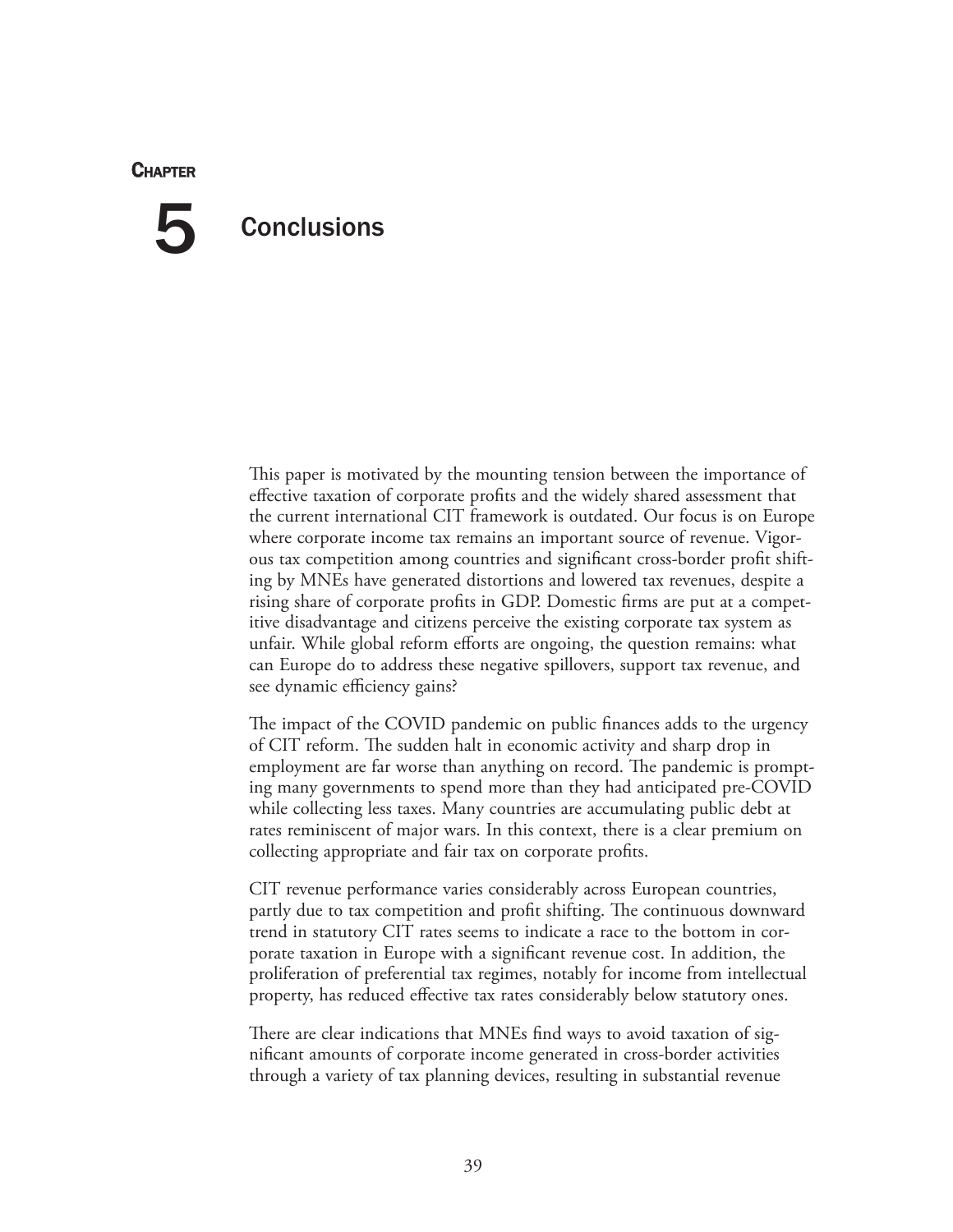losses. Updated estimates indicate that the revenue loss arising from profit shifting in high-tax European countries can be very large.

To move toward a more equitable taxation of economic activities and expand the fiscal space needed to respond to the current crisis, it is more urgent than ever to put a brake on excessive tax competition and effectively fight tax avoidance. Given the transnational nature of these challenges, a successful response requires international cooperation, preferably at the global level. At the same time, very close economic connections within Europe demand tighter coordination among its member countries. Stronger coordination on corporate tax issues is enabled by the unique institutional setup of the European Union.

Despite important multilateral efforts to repair the international CIT system, key concerns remain unresolved. The G20/OECD BEPS project concluded in 2015 on 15 action items to combat base erosion and profit shifting, and the EU has subsequently adopted two Anti-Tax Avoidance Directives that build on the BEPS project. Nevertheless, the policy debate continues on effective taxation of MNEs and a coordinated approach to address the challenges of taxing the digital economy, both in the OECD Inclusive Framework and within the EU.

The first-best solution to these challenges would be a global agreement on limits to tax competition and taxation of the digital economy together with effective implementation of anti-profit shifting measures. Irrespective of the feasibility of a global agreement, however, deeper coordination among EU member states of corporate tax policies on both the tax rate and the tax base will be necessary to mitigate tax competition and avoidance within the EU. It will also help make further progress toward the integration of markets for capital, goods, and labor that the European project intends to achieve.

The current focus of discussions on CIT rate coordination is on a minimum effective taxation of MNEs. Introduction of minimum effective taxation in Europe on outbound and inbound direct investments would be an important step to mitigate tax competition and profit shifting. It could also have significant revenue effects, depending on its modalities.

Implementation of the CCCTB has significant merit and would greatly reduce the scope for profit shifting. The 2016 CCCTB proposal by the European Commission involves full consolidation of EU-wide profits and apportionment of taxing rights among countries based on a formula comprising production factors and sales, including by digitalized businesses that do not have a physical presence in the destination country. The CCCTB would not fully eliminate tax competition to the extent that the factors used in the apportionment formula are mobile, but introduction together with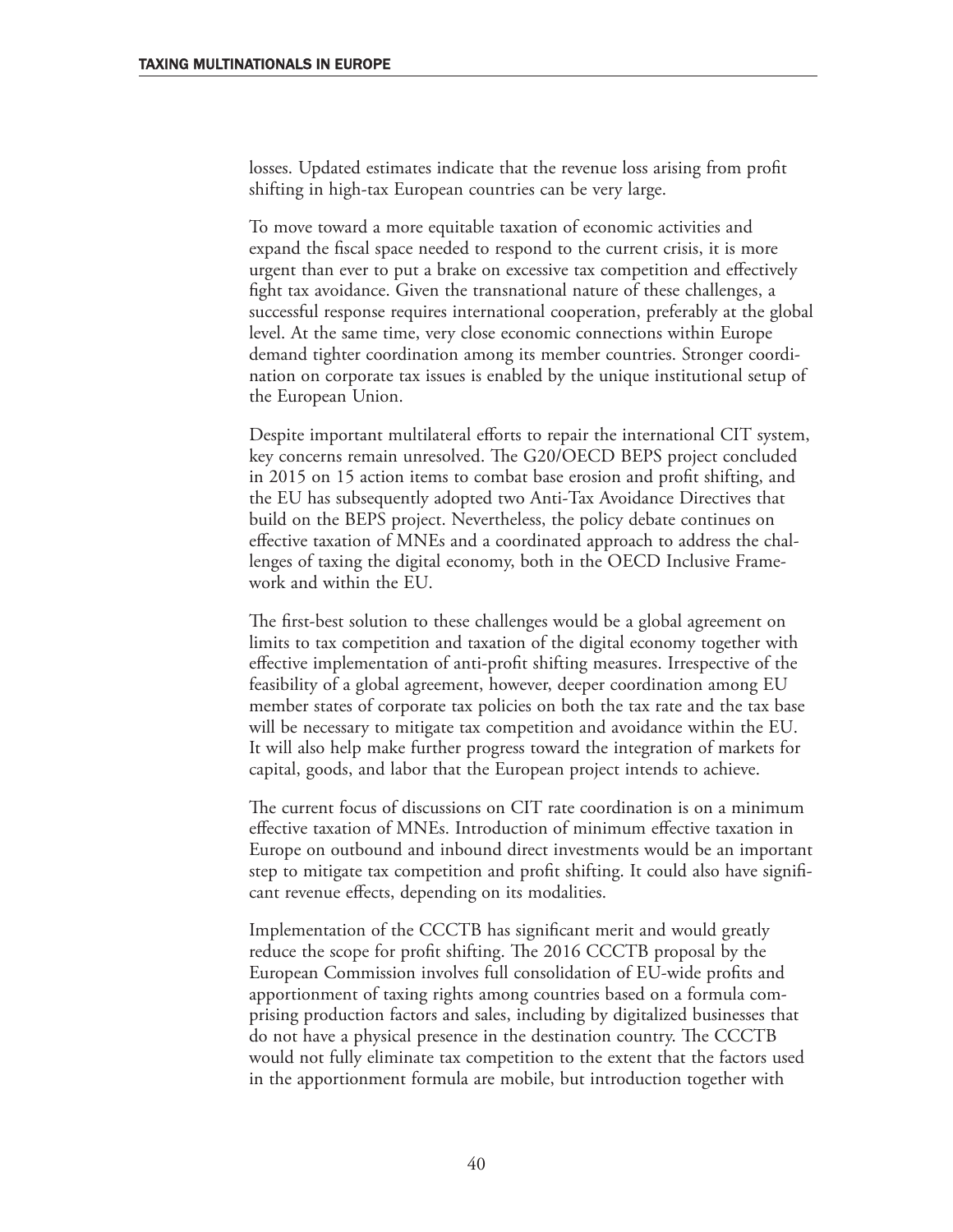minimum effective taxation would mitigate such distortions. The EU-wide growth and revenue effects from the CCCTB are likely to be positive, especially if dynamic effects on investment, corporate finance, and innovation are considered. At the same time, the CCCTB may induce large changes in tax revenue of individual countries, benefiting high-tax countries at the expense of investment hubs. Combining the CCCTB with a minimum tax may allow increasing low CIT rates, thereby expanding revenues also in low-tax counties. Paving the way for CCCTB implementation may require compensating measures for countries that lose significant revenue and perhaps considering as a first step more limited approaches to formula apportionment, such as under residual profit allocation.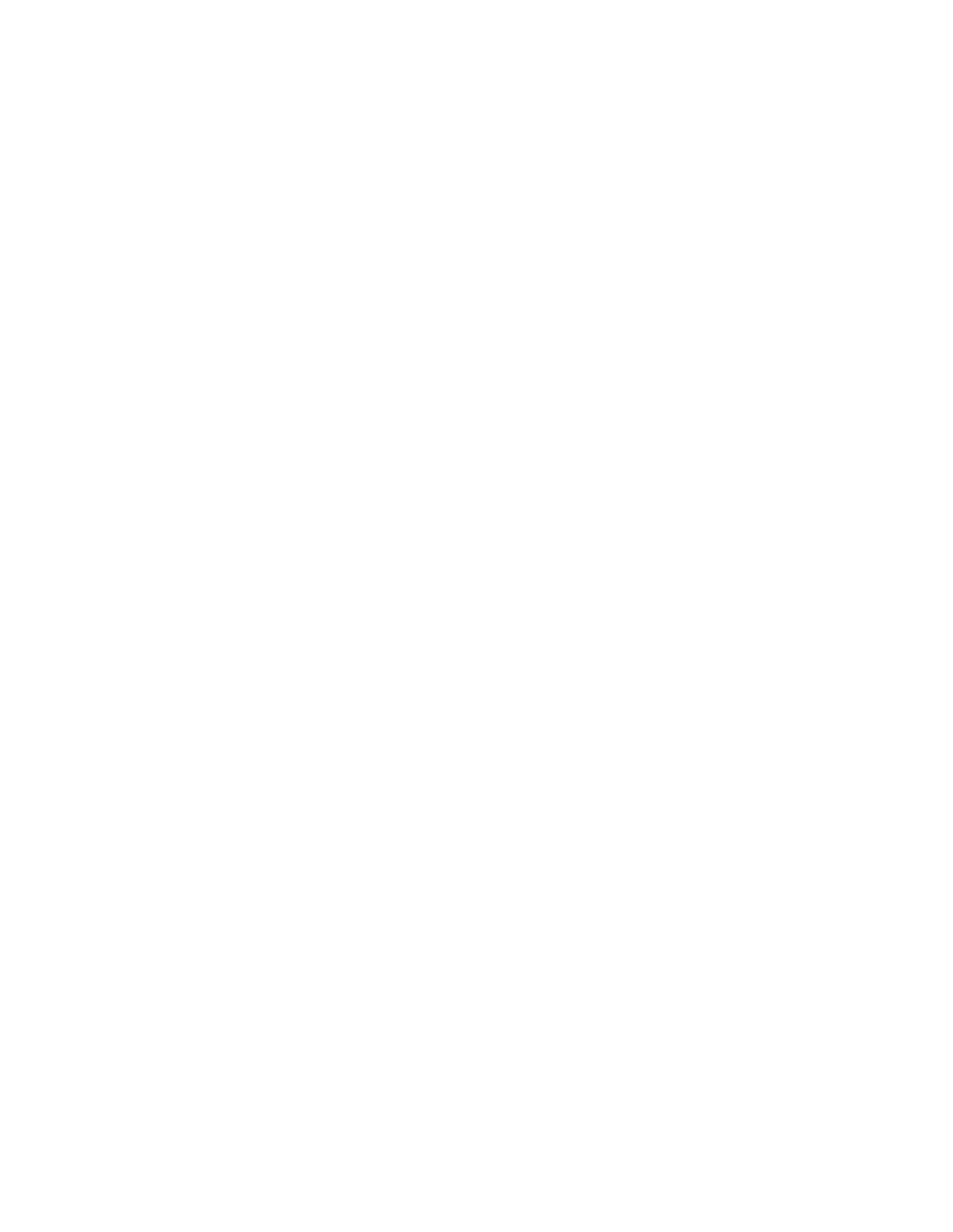### References

- Alstadsæter, Annette, Salvador Barrios, Gaetan Nicodème, Agnieszka Maria Skonieczna, and Antonio Vezzani. 2018. "Patent Boxes Design, Patents Location, and Local R&D." *Economic Policy* 33 (93): 131–77.
- Auerbach, Alan, Michael P. Devereux, Michael Keen, and John Vella. 2017a. "Destination-Based Cash Flow Taxation." Oxford University Centre for Business Taxation Working Papers 17/01, Oxford University Centre for Business Taxation, Oxford, England.
- Auerbach, Alan, Michael P. Devereux, Michael Keen, and John Vella. 2017b. "International Tax Planning Under the Destination-Based Cash Flow Tax." *National Tax Journal* 70: 783–801.
- Avi-Yonah, Reuven S., Kimberly A. Clausing, and Michael C. Durst. 2009. "Allocating Business Profits for Tax Purposes: A Proposal to Adopt a Formulary Profit Split Revenue." *Florida Tax Review* 9 (5): 497–53.
- Barbiero, Omar, Emmanuel Farhi, Gita Gopinath, and Oleg Itskhoki. 2018. "The Macroeconomics of Border Taxes." NBER Working Paper 24702, National Bureau of Economic Research, Cambridge, MA.
- Bastani, Spencer, and Daniel Waldenström. 2020. "How Should Capital Be Taxed?" *Journal of Economic Surveys* 34 (4): 812–46.
- Becker, Johannes, and Clemens Fuest. 2007. "Why is there Corporate Taxation? The Role of Limited Liability Revisited." *Journal of Economics* 91 (1): 1–10.
- Becker, Johannes, and Clemens Fuest. 2012. "Transfer Pricing Policy and the Intensity of Tax Rate Competition." *Economics Letters* 117 (1): 146–48.
- Beer, Sebastian, Ruud de Mooij, and Li Liu. 2019. "International Corporate Tax Avoidance: A Review of the Channels, Magnitudes, and Blind Spots." *Journal of Economic Surveys*.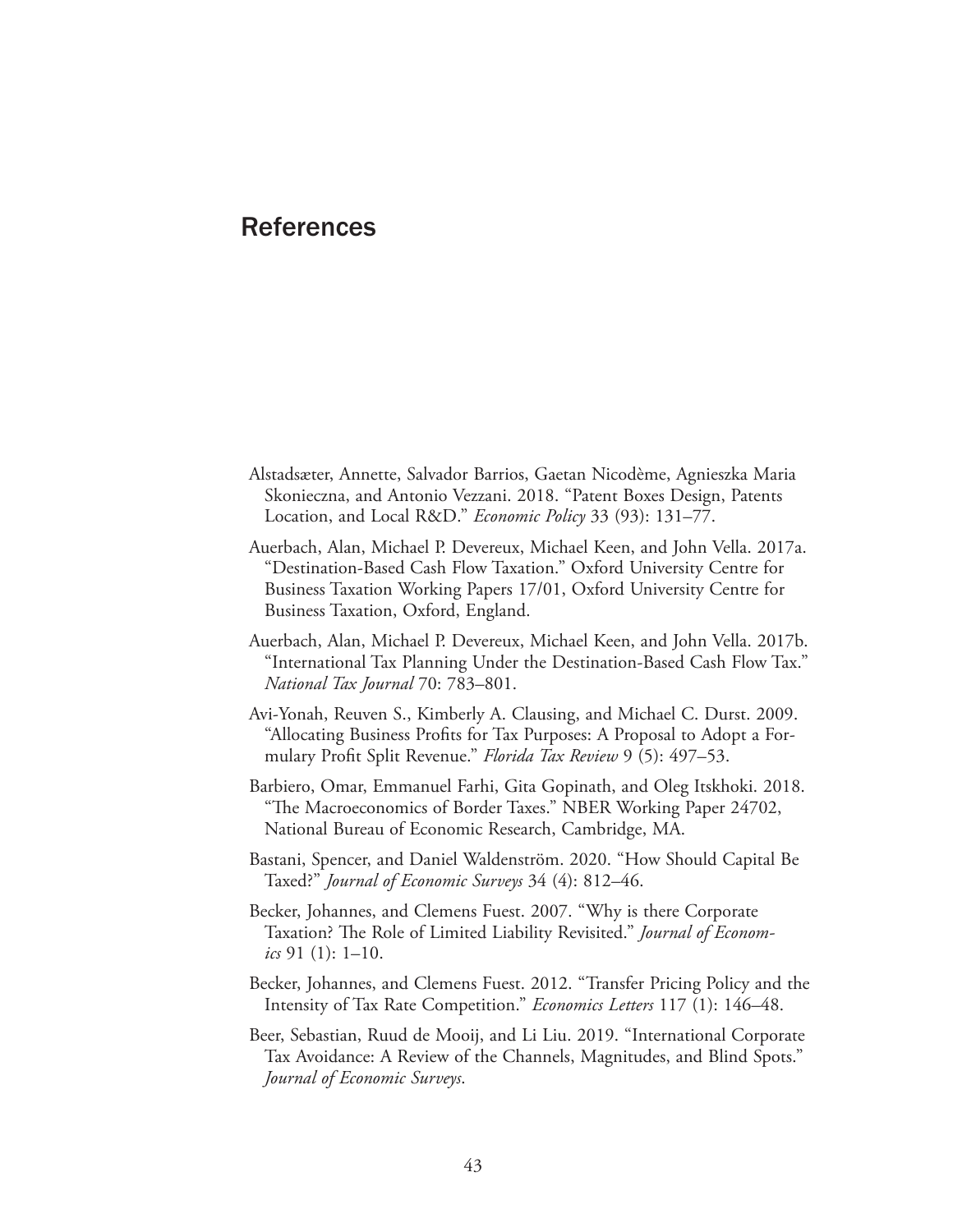- Beer, Sebastian, Ruud de Mooij, Shafik Hebous, Michael Keen, and Li Liu. 2020. "Exploring Residual Profit Allocation." IMF Working Paper 20/049, International Monetary Fund, Washington, DC.
- Bilicka, Katarzyna Anna. 2019. "Comparing UK Tax Returns of Foreign Multinationals to Matched Domestic Firms." *American Economic Review* 109 (8): 2921–53.
- Bond, Stephen, and Michael P. Devereux. 2002. "Cash Flow Taxes in an Open Economy." CEPR Discussion Paper 3401, Center for Economic and Policy Research, Washington, DC.
- Buiter, Willem H. 2017. "Exchange Rate Implications of Border Tax Adjustment Neutrality." CDEP-CGEG Working Paper 36, Center on Global Economic Governance, New York.
- Clausing, Kimberly A. 2016. "The Effects of Profit Shifting on the Corporate Tax Base in the United States and Beyond." *National Tax Journal* 69 (4): 905–34.
- Clausing, Kimberly A. 2020. "Profit Shifting Before and After the Tax Cuts and Jobs Act." *National Tax Journal* 73 (4): 1233–66.
- Cobham, Alex, and Petr Janský. 2018. "Global Distribution of Revenue Loss from Corporate Tax Avoidance: Re-estimation and Country Results." *Journal of International Development* 30: 206–32.
- Cristea, Anca D., and Daniel X. Nguyen. 2016. "Transfer Pricing by Multinational Firms: New Evidence from Foreign Firm Ownerships." *American Economic Journal: Economic Policy* 8 (3): 170–202.
- Crivelli, Ernesto, Ruud de Mooij, and Michael Keen. 2016. "Base Erosion, Profit Shifting and Developing Countries." *FinanzArchiv* 72 (3): 268–301.
- Damgaard, Jannick, Thomas Elkjaer, and Niels Johannesen. 2019. "What Is Real and What Is Not in the Global FDI Network? IMF Working Paper 19/274, International Monetary Fund, Washington, DC.
- Davies, Ronald B., Julien Martin, Mathieu Parenti, and Farid Toubal. 2018. "Knocking on Tax Haven's Door: Multinational Firms and Transfer Pricing." *Review of Economics and Statistics* 100 (1): 120–34.
- De Mooij, Ruud, and Li Liu. 2020. "At a Cost: The Real Effects of Transfer Pricing Regulations." *IMF Economic Review* 68 (1): 268–306.
- De Mooij, Ruud, and Sjef Ederveen. 2008. "Corporate Tax Elasticities: A Reader's Guide to Empirical Findings." *Oxford Review of Economic Policy* 24 (4): 680–97.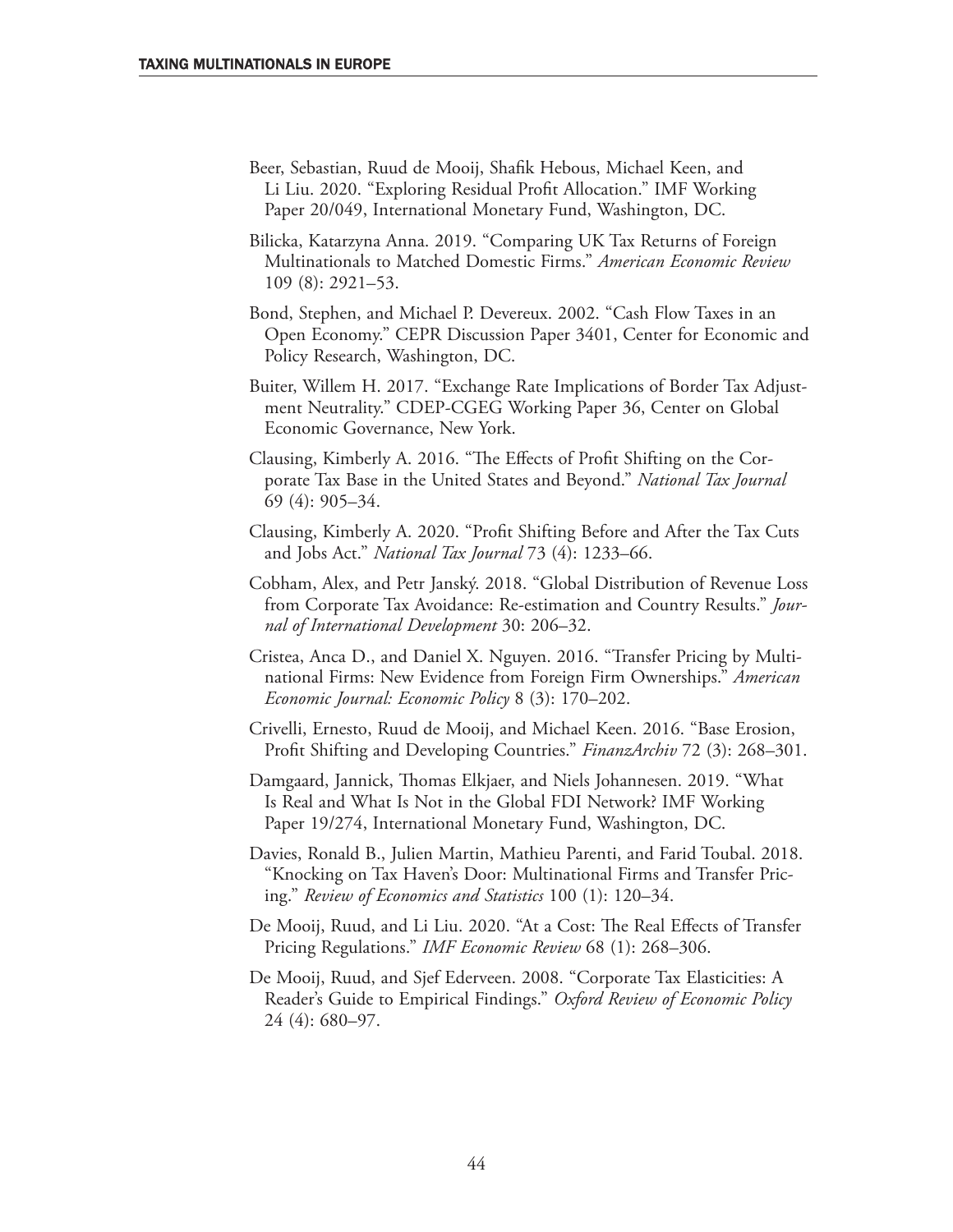- De Mooij, Ruud, Alexander Klemm, and Victoria Perry, eds. 2021. *Corporate Income Taxes Under Pressure: Why Reform Is Needed and How It Can Be Designed*. Washington DC: International Monetary Fund.
- De Mooij, Ruud, and Gaëtan Nicodème. 2008. "Corporate Tax Policy and Incorporation in the EU." *International Tax and Public Finance* 15: 478–98.
- De Mooij, Ruud A., Dinar Prihardini, Antje Pflugbeil, and Emil Stavrev. 2020. "International Taxation and Luxembourg's Economy." IMF Working Paper 20/264, International Monetary Fund, Washington, DC.
- [De Mooij,](https://www.imf.org/en/Publications/Publications-By-Author?author=Ruud+A.+de+Mooij&name=Ruud%20A.%20de%20Mooij) Ruud, Li Liu, and Dinar [Prihardini.](https://www.imf.org/en/Publications/Publications-By-Author?author=Dinar++Prihardini&name=Dinar%20%20Prihardini) 2019. "An Assessment of Global Formula Apportionment." IMF Working Paper 19/213, International Monetary Fund, Washington, DC.
- Devereux, Michael P., François Bares, Sarah Clifford, Judith Freedman, İrem Güçeri, Martin McCarthy, Martin Simmler, and John Vella. 2020. "The OECD Global Anti-Base Erosion (GloBE) Proposal." Oxford Center for Business Taxation, Oxford, England.
- Devereux, Michael, and Simon Loretz. 2008. "The Effects of EU Formula Apportionment on Corporate Tax Revenues." *Fiscal Studies* 29 (1): 1–33.
- Devereux, Michael P., and Rachel Griffith. 2003. "Evaluating Tax Policy for Location Decisions." *International Tax and Public Finance* 10: 107–26.
- Devereux, Michael P., Rachel Griffith, Alexander Klemm, Marcel Thum, and Marco Ottaviani. 2002. "Corporate Income Tax Reforms and International Tax Competition." *Economic Policy* 35: 449–95.
- Devereux, Michael P., Alan Auerbach, Michael Keen, Paul Oosterhuis, Wolfgang Schoen, and John Vella. 2019. "Residual Profit Allocation by Income." Oxford University Centre for Business Taxation Working Paper 19/01, Working Paper of the Max Planck Institute for Tax Law and Public Finance 2019–04, Oxford Legal Studies Research Paper 41/2019.
- Dumont, Michel. 2015. "Evaluation of Federal Tax Incentives for Private R&D in Belgium: An Update." Belgian Federal Planning Bureau Working Paper 05–15, Federal Planning Bureau, Belgium.
- Egger, Peter, Wolfgang Eggert, and Hannes Winner. 2010. "Saving Taxes through Foreign Plant Ownership." *Journal of International Economics* 81 (1): 99–108.
- European Commission. 2016. "Commission Staff Working Document Impact Assessment Accompanying the Document Proposals for a Council Directive on a Common Corporate Tax Base and a Common Consolidated Corporate Tax Base (CCCTB)." Brussels.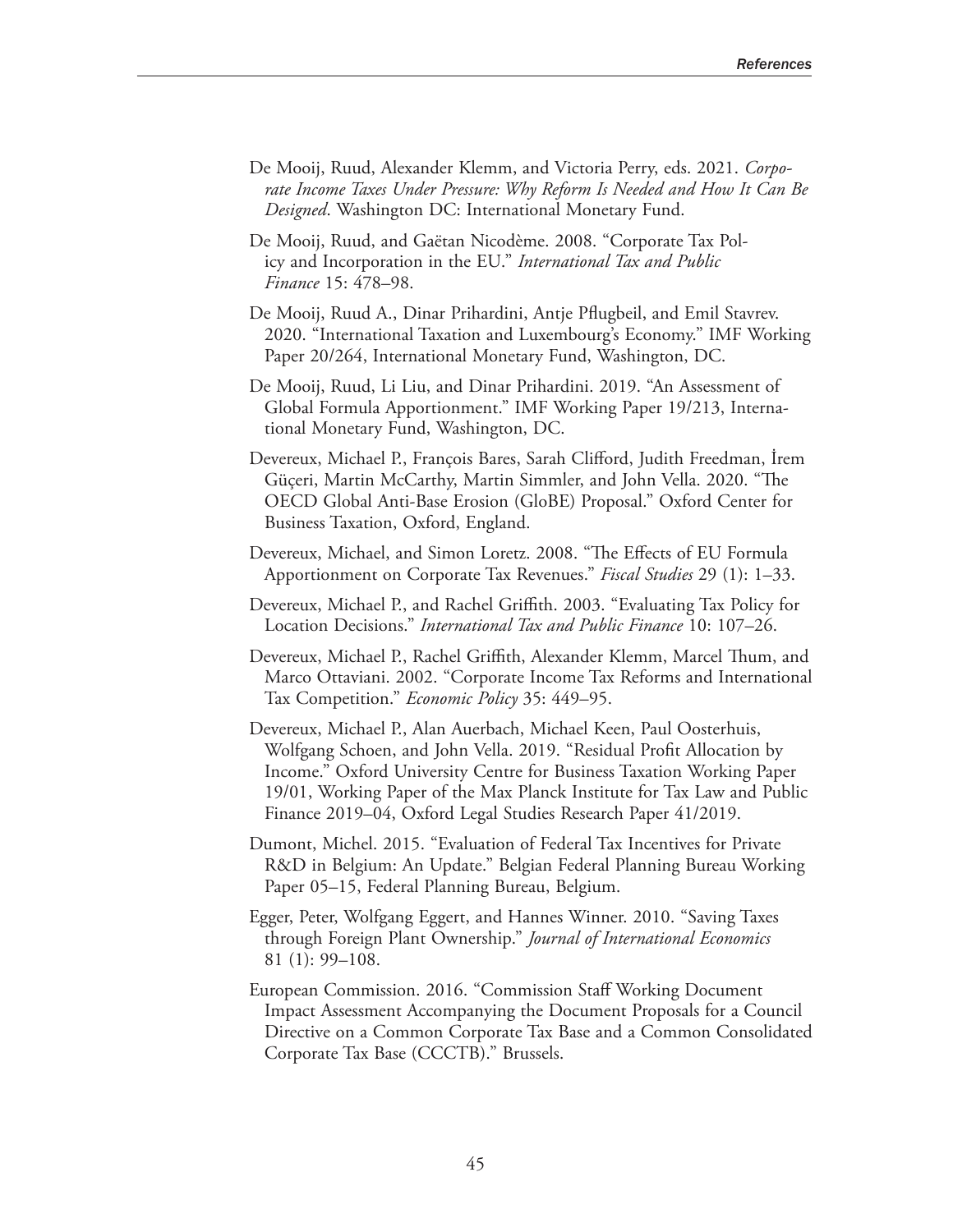- European Commission. 2020. "Action Plan for Fair and Simple Taxation Supporting the Recovery." Brussels. [https://ec.europa.eu/taxation\\_customs/](https://ec.europa.eu/taxation_customs/general-information-taxation/eu-tax-policy-strategy/package-fair-and-simple-taxation_en#heading_0) [general-information-taxation/eu-tax-policy-strategy/package-fair-and-simple](https://ec.europa.eu/taxation_customs/general-information-taxation/eu-tax-policy-strategy/package-fair-and-simple-taxation_en#heading_0) [-taxation\\_en#heading\\_0](https://ec.europa.eu/taxation_customs/general-information-taxation/eu-tax-policy-strategy/package-fair-and-simple-taxation_en#heading_0)
- Feld, Lars P., and Jost H. Heckemeyer. 2011. "FDI and Taxation: A Meta-Study." *Journal of Economic Surveys* 25 (2): 233–72.
- Feld, Lars P., Jost H. Heckemeyer, and Michael Overesch. 2013. "Capital Structure Choice and Company Taxation: A Meta-Study." *Journal of Banking & Finance* 37 (8): 2850–66.
- Flaaen, Aaron. 2018. "The Role of Transfer Prices in Profit Shifting by U.S. Multinationals: Evidence from the 2004 Homeland Investment Act." Finance and Economics Discussion Series 2017–055, Board of Governors of the Federal Reserve System, Washington, DC.
- Fuest, Clemes, Thomas Hemmelgarn, and Fred Ramb. 2007. "How Would the Introduction of an EU-wide Formula Apportionment Affect the Distribution and Size of the Corporate Tax Base? An Analysis Based on German Multinationals." *International Tax and Public Finance* 14 (5): 605–26.
- Gordon, Roger, and John Wilson. 1986. "An Examination of Multijurisdictional Corporate Income Taxation under Formula Apportionment." *Econometrica* 54 (6): 1357–73.
- Griffith, Rachel, Helen Miller, and Martin O'Connell. 2014. "Ownership of Intellectual Property and Corporate Taxation." *Journal of Public Economics* 112: 12–23.
- Grinberg, Itai. 2017. "A Destination-Based Cash Flow Tax Can Be Structured to Comply with World Trade Organization Rules." *National Tax Journal* 70: 803–18.
- Harris, Peter. 2014. "Neutralizing Effects of Hybrid Mismatch Arrangements." United Nations Papers on Selected Topics in Protecting the Tax Base of Developing Countries, United Nations, New York, September.
- Hebous, Shafik. 2021a. "Global Firms, National Corporate Taxes: An Evolution of Incompatibility?" In *Corporate Income Taxes Under Pressure: Why Reform Is Needed and How It Can Be Designed*, edited by Ruud De Mooij, Alexander Klemm, and Victoria Perry. Washington DC: International Monetary Fund.
- Hebous, Shafik. 2021b. "Has Tax Competition Become Less Harmful?" In *Corporate Income Taxes Under Pressure: Why Reform Is Needed and How It Can Be Designed*, edited by Ruud De Mooij, Alexander Klemm, Victoria Perry. Washington DC: International Monetary Fund.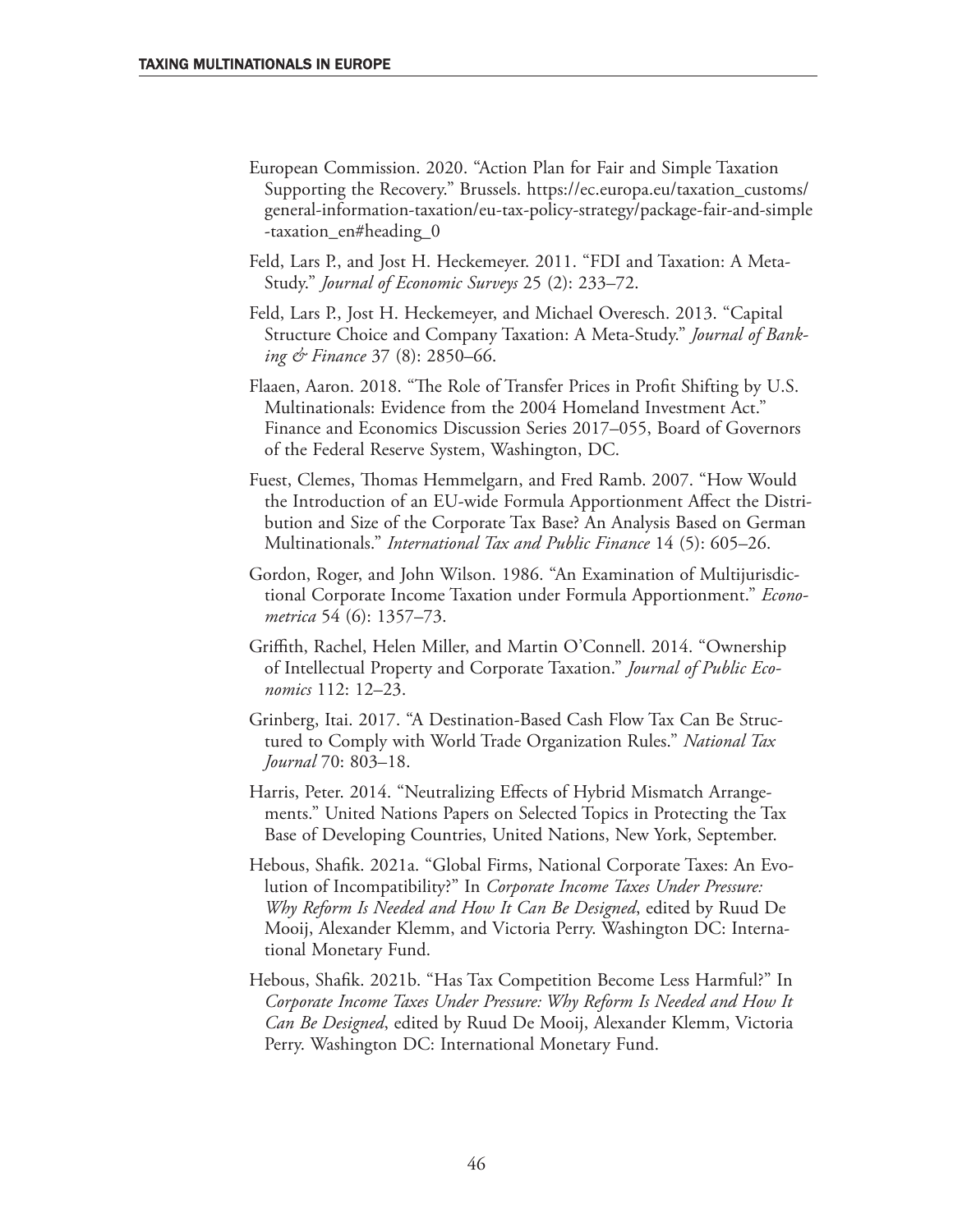- Hebous, Shafik, and Martin Ruf. 2017. "Evaluating the Effects of ACE Systems on Multinational Debt Financing and Investment." *Journal of Public Economics* 156: 131–49.
- Hebous, Shafik, and Niels Johannesen. 2021. "At Your Service! The Role of Tax Havens in International Trade with Services." *European Economic Review* 135: 1–25.
- Hebous, Shafik, Alexander D. Klemm, and Saila Stausholm. 2020. "Revenue Implications of Destination-Based Cash-Flow Taxation." *IMF Economic Review* 68: 848–74.
- Heckemeyer, Jost H., and Michael Overesch. 2017. "Multinationals' Profit Response to Tax Differentials: Effect Size and Shifting Channels." *Canadian Journal of Economics* 50 (4): 965–94.
- International Monetary Fund (IMF). 2014. "Spillovers in International Corporate Taxation." IMF Policy Paper, Washington, May.
- International Monetary Fund (IMF). 2016a. "Fiscal Policies for Innovation and Growth." In *Fiscal Monitor*, Washington, April.
- International Monetary Fund (IMF). 2016b. "Tax Policy, Leverage and Macroeconomic Stability." IMF Policy Paper, Washington, October.
- International Monetary Fund (IMF). 2017a. "A Review of Capital Taxation in France." Country Report 17/289, Washington.
- International Monetary Fund (IMF). 2017b. "Growth-Enhancing Corporate Tax Reform in Belgium." Country Report 17/70, Washington.
- International Monetary Fund (IMF). 2018a. "Capital Income Tax Reform Options in Denmark." Country Report 18/178, Washington.
- International Monetary Fund (IMF). 2018b. "Taxation of Corporations in Switzerland." Country Report 18/174, Washington.
- International Monetary Fund (IMF). 2018c. "The Impact of International Tax Reforms on Ireland." Country Report 18/195, Washington.
- International Monetary Fund (IMF). 2019a. "Corporate Taxation in the Global Economy." IMF Policy Paper, Washington, March.
- International Monetary Fund (IMF). 2019b. "Germany: Tax Pressures and Reform Options." Country Report 19/214, Washington.
- Keen, Michael. 2001. "Preferential Regimes Can Make Tax Competition Less Harmful." *National Tax Journal* 54 (4): 757–62.
- Keen, Michael, and Kai A. Konrad. 2013. "The Theory of International Tax Competition and Coordination." In *Handbook of Public Economics*, Volume 5, edited by Alan J. Auerbach, Raj Chetty, Martin Feldstein,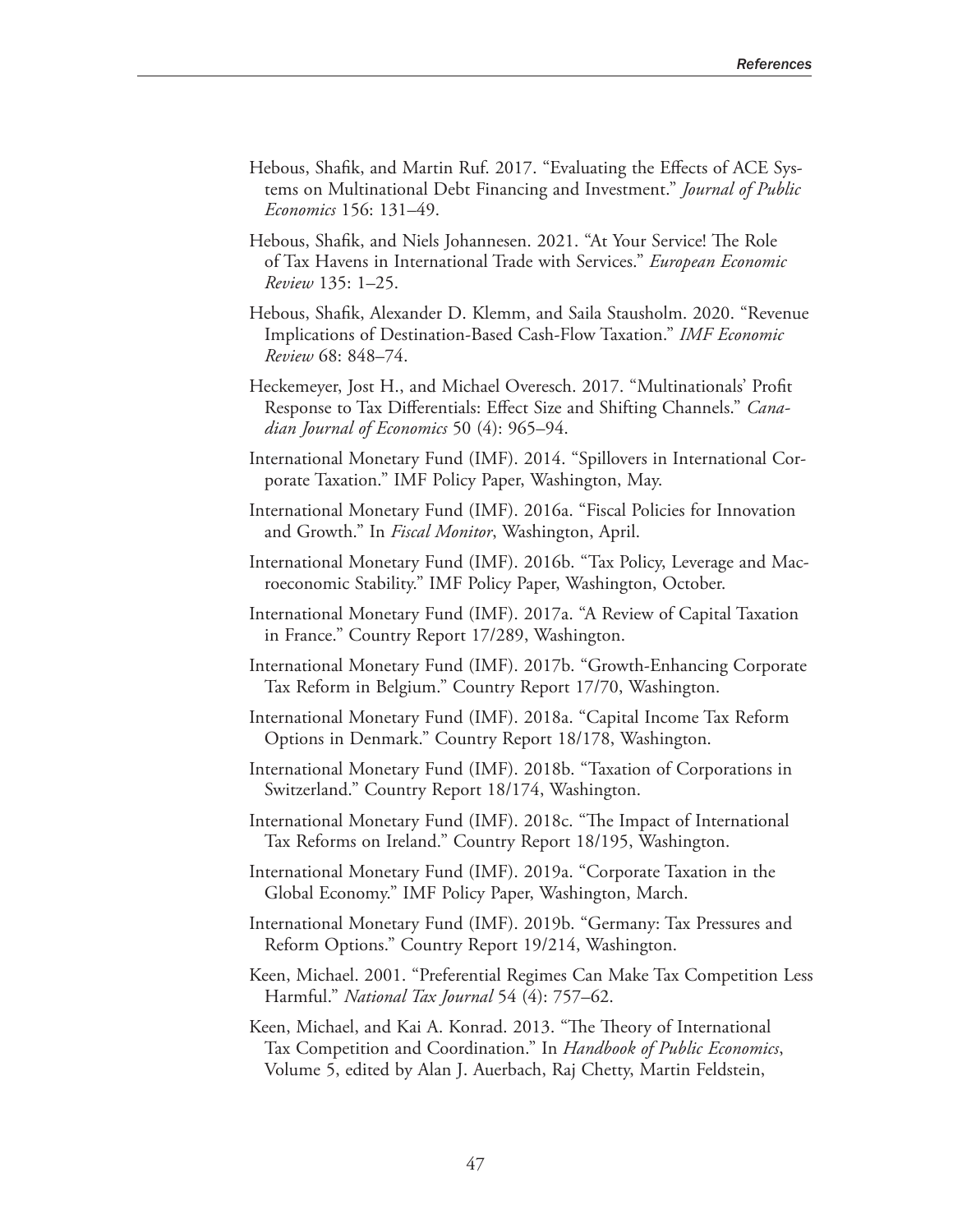and Emmanuel Saez. Amsterdam, the Netherlands, and Oxford, United Kingdom: Elsevier.

- Klemm, Alexander, and Li Liu. 2019. "The Impact of Profit Shifting on Economic Activity and Tax Competition." IMF Working Paper 19/287, International Monetary Fund, Washington, DC.
- Leibrecht, Markus, and Claudia Hochgatterer. 2012. "Tax Competition as a Cause of Falling Corporate Income Tax Rates: A Survey of Empirical Literature." *Journal of Economic Surveys* 26 (4): 616–48.
- Liu, Li, Tim Schmidt-Eisenlohr, and Dongxian Guo. 2020. "International Transfer Pricing and Tax Avoidance: Evidence from Linked Trade-Tax Statistics in the UK." *The Review of Economics and Statistics* 102 (4): 766–78.
- Lodin, Sven-Olof, and Malcolm Gammie. 2001. *Home State Taxation*. Amsterdam: IBFD Publications.
- López González, Javier, and Janos Ferencz. 2018. "Digital Trade and Market Openness." OECD Trade Policy Paper 217, Organisation for Economic Co-operation and Development, Paris.
- Nicodème, Gaëtan, Antonella Caiumi, and Ina Majewski. 2018. "What Happened to CIT Collection? Solving the Rates-Revenues Puzzle." Taxation Paper 74–2018, European Commission, Brussels.
- Nicolay, Katharina, Hannah Nusser, and Olena Pfeiffer. 2017. "On the Interdependency of Profit Shifting Channels and the Effectiveness of Anti-Avoidance Legislation." ZEW Discussion Paper 17–066, Centre for European Economic Research, Mannheim, Germany.
- Organisation for Economic Co-operation and Development (OECD). 2020a. *Tax Challenges Arising from Digitalisation – Report on Pillar One Blueprint*. Paris: OECD Publishing.
- Organisation for Economic Co-operation and Development (OECD). 2020b. *Tax Challenges Arising from Digitalisation – Report on Pillar Two Blueprint*. Paris: OECD Publishing.
- Organisation for Economic Co-operation and Development (OECD). 2017. *Harmful Tax Practices - 2017 Progress Report on Preferential Regimes*. Paris: OECD Publishing.
- Pîrvu, Daniela. 2012. *Corporate Income Tax Harmonization in the European Union*. London: Palgrave Macmillan.
- Revelli, Federico. 2005. "On Spatial Public Finance Empirics." *International Tax and Public Finance* 12: 475–92.
- Saunders-Scott, Molly J. 2015. "Substitution Across Methods of Profit Shifting." *National Tax Journal* 68 (4): 1099–120.